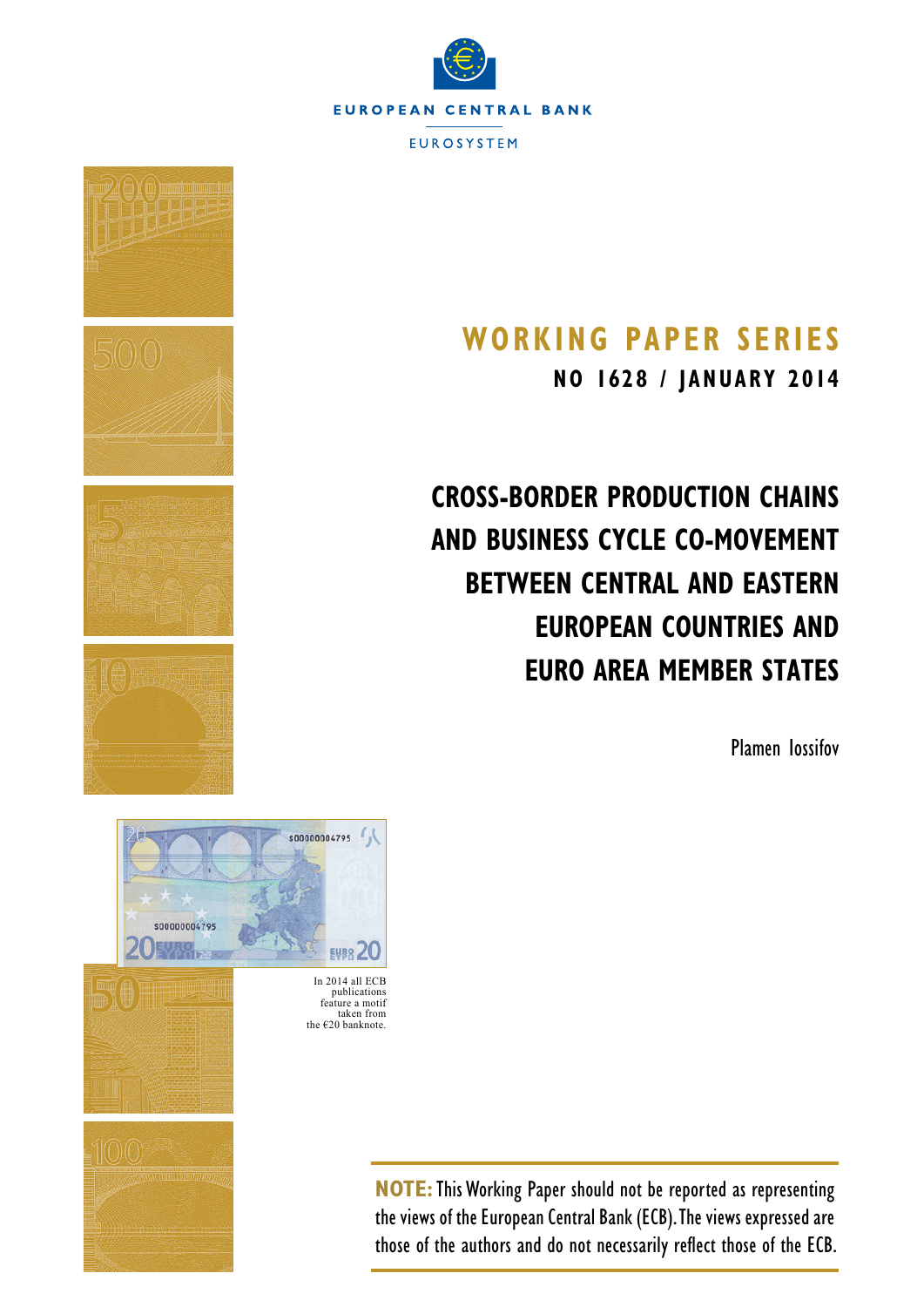#### **Acknowledgements**

The paper was prepared during the author's secondment from the IMF to the European Central Bank. The paper benefited from comments by an anonymous referee, Filippo Di Mauro, Ettore Dorrucci, Vincent Labhard, and Ivan Lozev (all ECB). Any remaining errors are those of the author.

#### **Plamen Iossifov**

[International Monetary Fund](http://www.imf.org/external/index.htm) and [European Central Bank;](http://www.ecb.europa.eu/home/html/index.en.html) e-mail: [piossifov@imf.org](mailto:piossifov%40imf.org?subject=)

#### **© European Central Bank, 2014**

| Address        | Kaiserstrasse 29, 60311 Frankfurt am Main, Germany  |
|----------------|-----------------------------------------------------|
| Postal address | Postfach 16 03 19, 60066 Frankfurt am Main, Germany |
| Telephone      | $+496913440$                                        |
| Internet       | http://www.ecb.europa.eu                            |
| Fax            | $+496913446000$                                     |
|                |                                                     |

All rights reserved.

| ISSN            | 1725-2806 (online)           |
|-----------------|------------------------------|
| EU Catalogue No | $QB-AR-14-002-EN-N$ (online) |

Any reproduction, publication and reprint in the form of a different publication, whether printed or produced electronically, in whole or in part, is permitted only with the explicit written authorisation of the ECB or the authors.

This paper can be downloaded without charge from http://www.ecb.europa.eu or from the Social Science Research Network electronic library at http://ssrn.com/abstract\_id=2381863.

Information on all of the papers published in the ECB Working Paper Series can be found on the ECB's website, [http://www.ecb.](http://www.ecb.europa.eu/pub/scientific/wps/date/html/index.en.html) [europa.eu/pub/scientific/wps/date/html/index.en.html](http://www.ecb.europa.eu/pub/scientific/wps/date/html/index.en.html)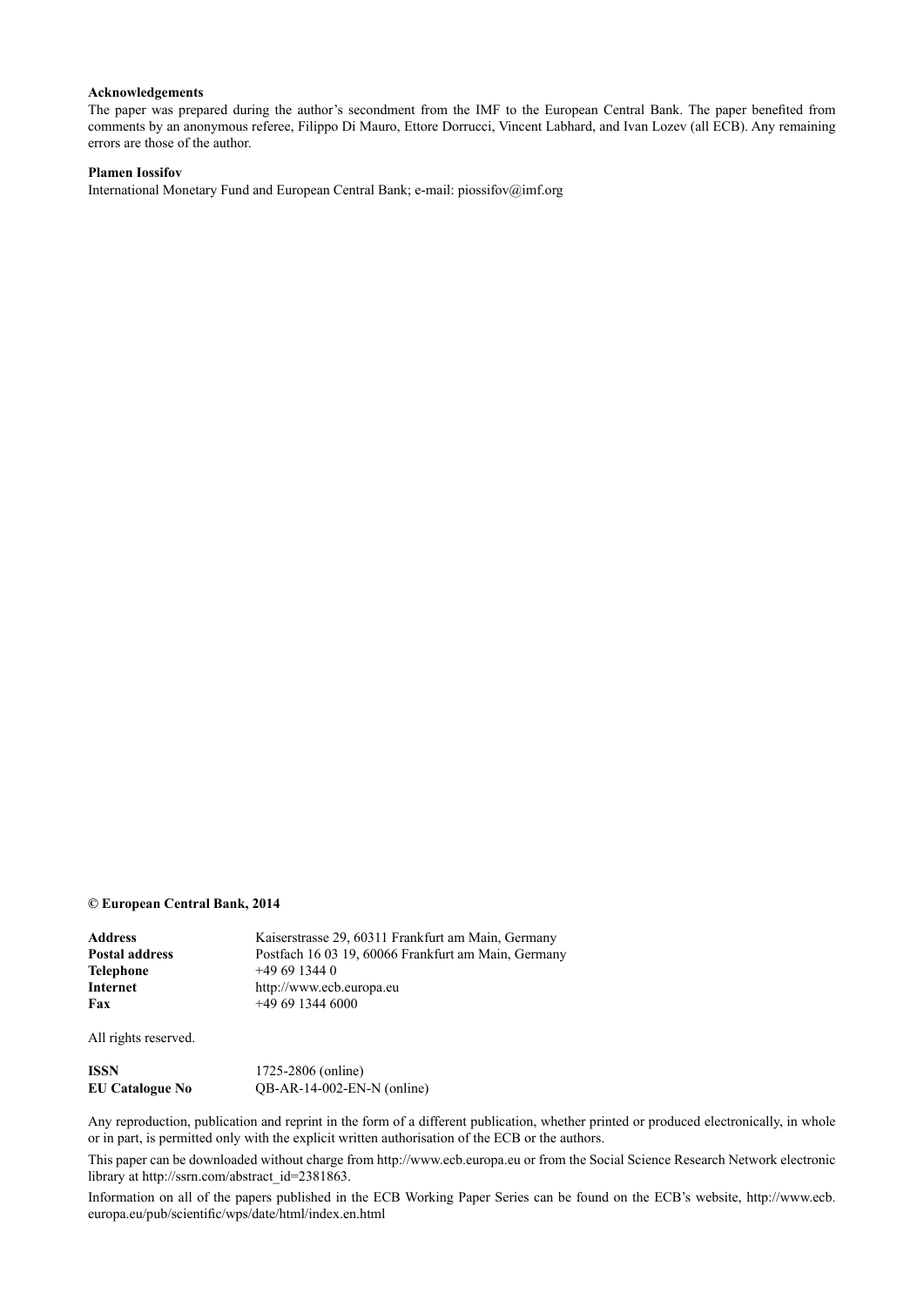# **CONTENTS**

|              | <b>Abstract</b>   |                                                                          | 3               |
|--------------|-------------------|--------------------------------------------------------------------------|-----------------|
|              |                   | <b>Non-Technical Summary</b>                                             | 4               |
| т.           |                   | <b>Introduction</b>                                                      | 6               |
| $\mathbf{2}$ |                   | <b>Business Cycle Co-Movements across CEE and EA Countries</b>           | 9               |
| 3            |                   | <b>Inventory Adjustment over the Business Cycle</b>                      | $\overline{13}$ |
| 4            |                   | Trade Interlinkages between CEE and the Euro Area                        | $\overline{8}$  |
| 5.           |                   | <b>Cross-Border Production Chains as Conduits of Output Fluctuations</b> | 25              |
| 6            |                   | <b>Conclusion</b>                                                        | 30              |
|              | <b>References</b> |                                                                          | 31              |
| 7            |                   | <b>Appendix</b>                                                          | 35              |
|              | 7.1               | <b>Additional Charts and Descriptive Statistics</b>                      | 35              |
|              | 7.2               | Derivation of Mathematical Expressions                                   | 37              |

# **TABLES**

| T                       | <b>CEE and Selected EA Countries: Business Cycle Co-Movements</b>                                                                             | П         |
|-------------------------|-----------------------------------------------------------------------------------------------------------------------------------------------|-----------|
| $\overline{2}$          | Co-movement of Output Gaps and Cyclical Component of Change in<br><b>Inventories Relative to Trend GDP</b>                                    | 15        |
| $\mathbf{3}$            | <b>Contribution of Inventories to Output Gap</b>                                                                                              | 15        |
| $\overline{\mathbf{4}}$ | Degree of Participation and Relative Position in Cross-Border Production<br><b>Chains</b>                                                     | <b>20</b> |
| 5                       | Top 15 Trade Partners of Germany and CEE Countries in Cross-Border<br><b>Production Chains</b>                                                | 22        |
| $\boldsymbol{6}$        | <b>Relative Positions of Main Trade Partners in Cross-Border Production</b><br><b>Chains vis-à-vis Exporters of Germany and CEE Countries</b> | 23        |
| $\overline{\mathbf{z}}$ | Foreign Direct Investment Position vis-à-vis Countries in Central and<br><b>Eastern Europe</b>                                                | 24        |
| 8                       | <b>Foreign Value-Added Content in Domestic and External Demand</b>                                                                            | 27        |
| 9                       | <b>Contribution of Inventories and Import Content of Exports to</b><br><b>Import Wedge</b>                                                    | 28        |

# **FIGURES**

|  |  | <b>Real GDP Growth Rates in CEE and Euro Area</b> |  |  |  |
|--|--|---------------------------------------------------|--|--|--|
|--|--|---------------------------------------------------|--|--|--|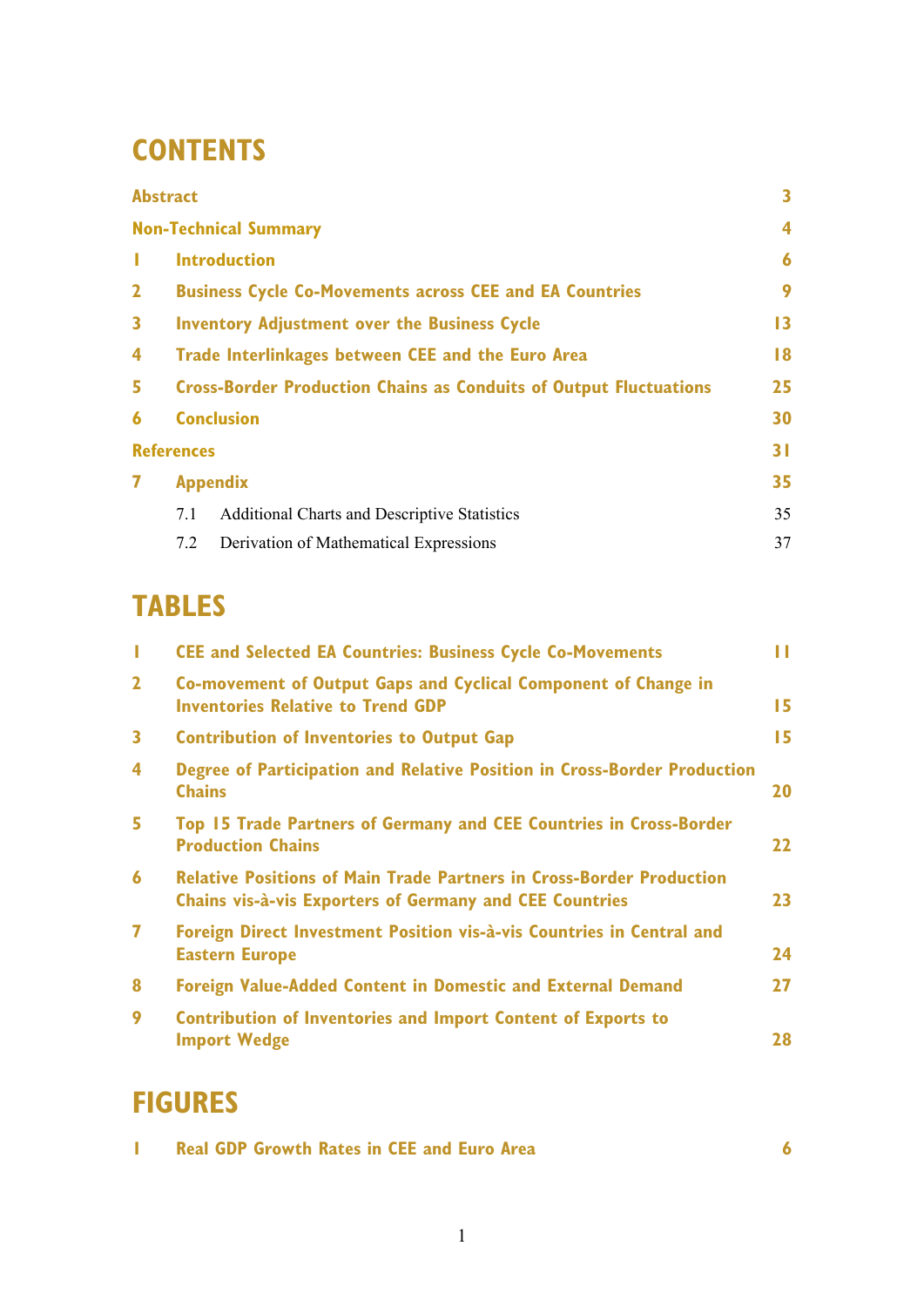|    | <b>CEE and Selected EA Countries Output Gaps</b>                         | $\overline{2}$ |
|----|--------------------------------------------------------------------------|----------------|
| 3. | Cyclical Components of Real GDP and Inventories Relative to Trend GDP 17 |                |
| 4  | Import Wedges with and without Accounting for Import Content of          |                |
|    | <b>Exports and Inventory Adjustments</b>                                 | 29             |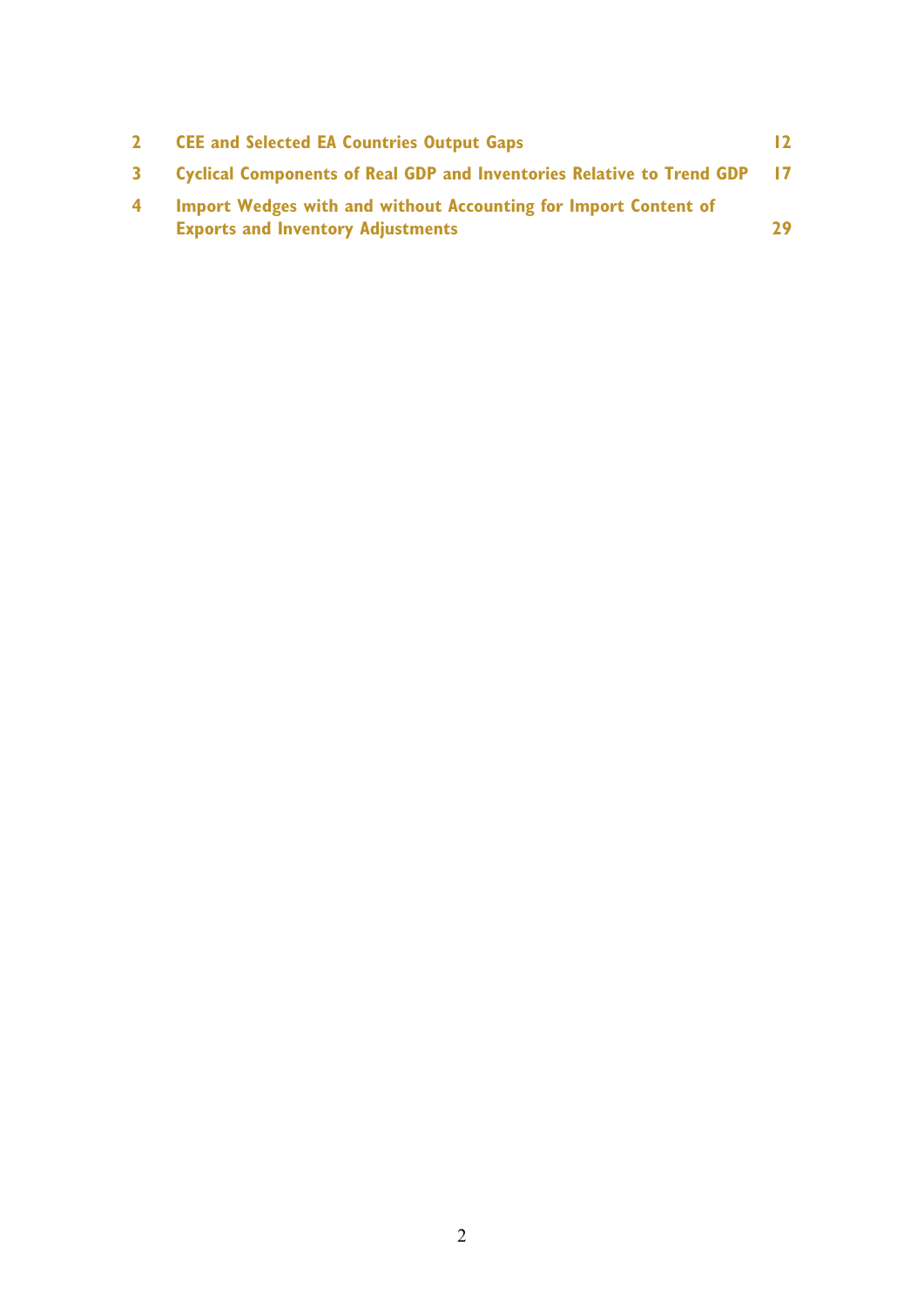## **ABSTRACT**

In this paper, we highlight the role of global value chains in the synchronization of economic activity between countries in Central and Eastern Europe (CEE) and the euro area. We start off by demonstrating that the degree of synchronization of the business cycles of CEE countries and their main trade partners from the euro area has increased in recent years. We next show that the cyclical fluctuations of GDP in CEE countries are strongly influenced by pro-cyclical movements of changes in inventories. We then present evidence of the importance of crossborder production chains for the economies of CEE countries. We build on these findings to show that the propagation of changes in demand for imports along global supply chains—linked to technological requirements and inventory stock adjustments—contributes to the synchronization of economic activity across Europe. We also show evidence that CEE exporters have started to set up their own value chains in the CEE region.

#### **JEL Codes**

E32, F44, F62, O52

#### **Keywords**

global value chains, cross-border production chains, business cycle, inventories, Central and Eastern European countries, CEE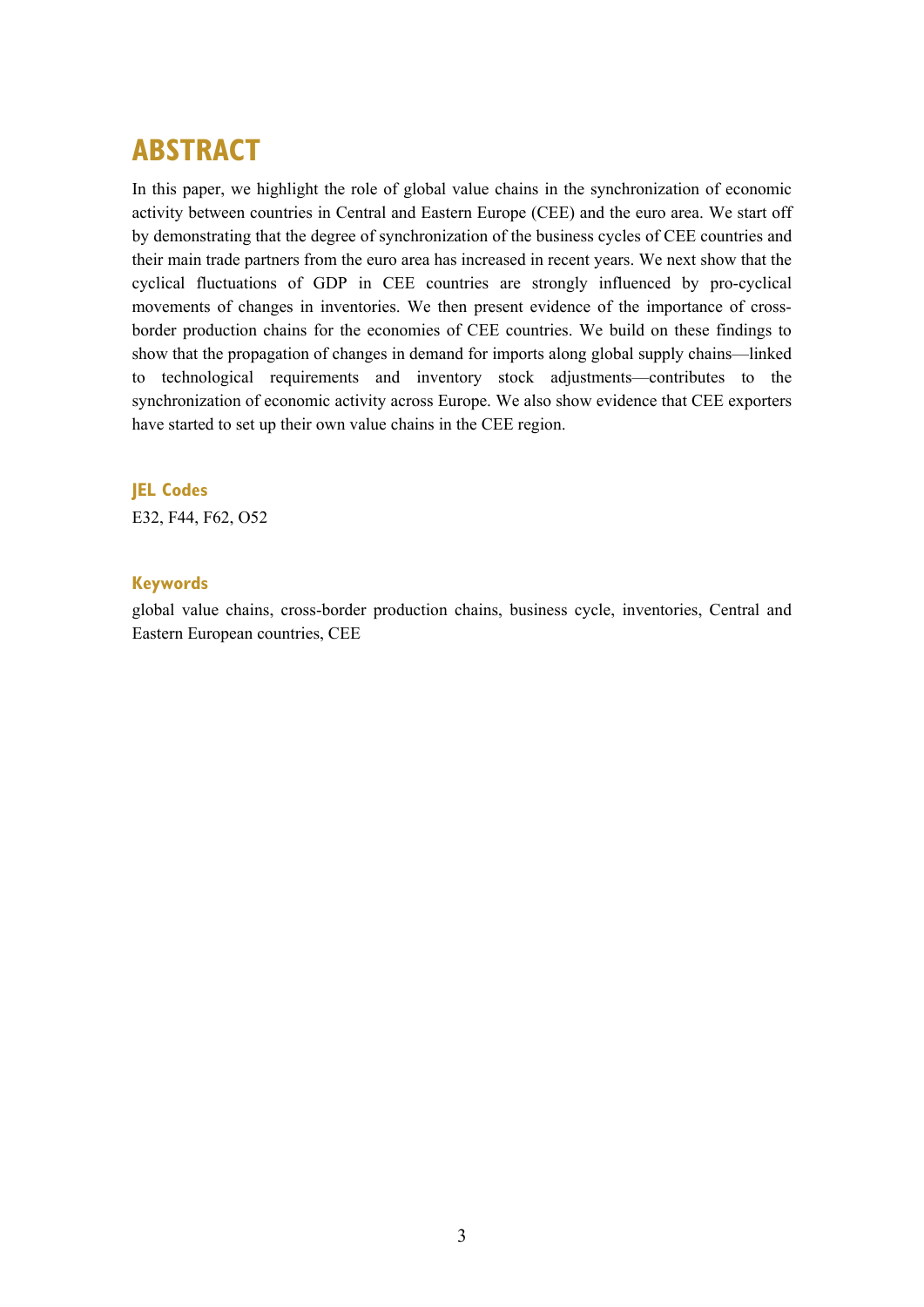# **NON-TECHNICAL SUMMARY**

Economic activity in the euro area and Central and Eastern Europe (CEE) tends to move in sync. The positive correlation between the CEE and euro area business cycles has occurred in an environment of high degree of openness of the CEE region and close financial and trade integration with the euro area. The euro area is both the main trade partner and the largest provider of foreign direct investment in the CEE region.

The existing literature has documented the important role of international trade and its mode of organisation in the observed synchronization of business cycles around the world (Frankel and Rose, 1998; Caselli, Koren, Lisicky and Tenreyro, 2011). A number of recent studies have highlighted the need to go beyond gross flows, when considering the role of external trade in national business cycles and their interconnectedness. Hummels, Ishii, and Yi (2001) and Escaith, Lindenberg, and Miroudot (2010) demonstrate the growing importance of vertical specialization in international trade since the 1970s, as *"[c]ountries increasingly specialize in particular stages of a good's production sequence, as opposed to producing the entire good*" (Kose and Yi, 2001, p. 371). Vertical specialization occurs within global supply chains, which can be described as "…*a system of value-added sources and destinations within a globally integrated production network. Within a supply chain, each producer purchases inputs and then adds value, which is included in the cost of the next stage of production."* (Koopman, Powers, Wang, and Wei, 2010, p. 2).

From a theoretical standpoint, greater trade integration can have a different impact on the interrelation between trade partners' business cycles, depending on the nature of trade specialization and shocks. "*Reduced trade barriers can result in increased industrial specialisation by country and therefore more asynchronous business cycles resulting from industry-specific shocks. On the other hand, increased integration may result in more highly correlated business cycles because of common demand shocks or intra-industry trade*" (Frankel and Rose, 1998, p. 1023). Empirically, international trade and its mode of organisation have been shown to be important conduits of the synchronization of business cycles across Europe (Frankel and Rose, 1998; Bems, Johnson, and Yi, 2010).

In this paper, we highlight the role of global supply chains in the synchronization of economic activity between CEE countries and euro area member states. We first show that the business cycles of CEE countries are highly synchronized with the cyclical output fluctuations in their main trade partners from the euro area. Given the high degree of trade integration between the two regions, this can be a manifestation of common demand shocks and/or supply-side shocks that transmit along global value chains, and the associated global propagation of inventory adjustments. We proceed to show that the CEE business cycles are strongly influenced by procyclical inventory adjustments and that cross-border production chains, and in particular those affiliated with euro area companies, play an important role in CEE economies. We then demonstrate that changes in demand for imports along global supply chains—linked to technological requirements and inventory stock adjustments—can account for a sizeable proportion of the cyclical fluctuations of imports across Europe. We argue that this reinforces the synchronization of economic activity across Europe. This is the case because, for example, a negative shock to exports of one country would translate in lower external demand for its trade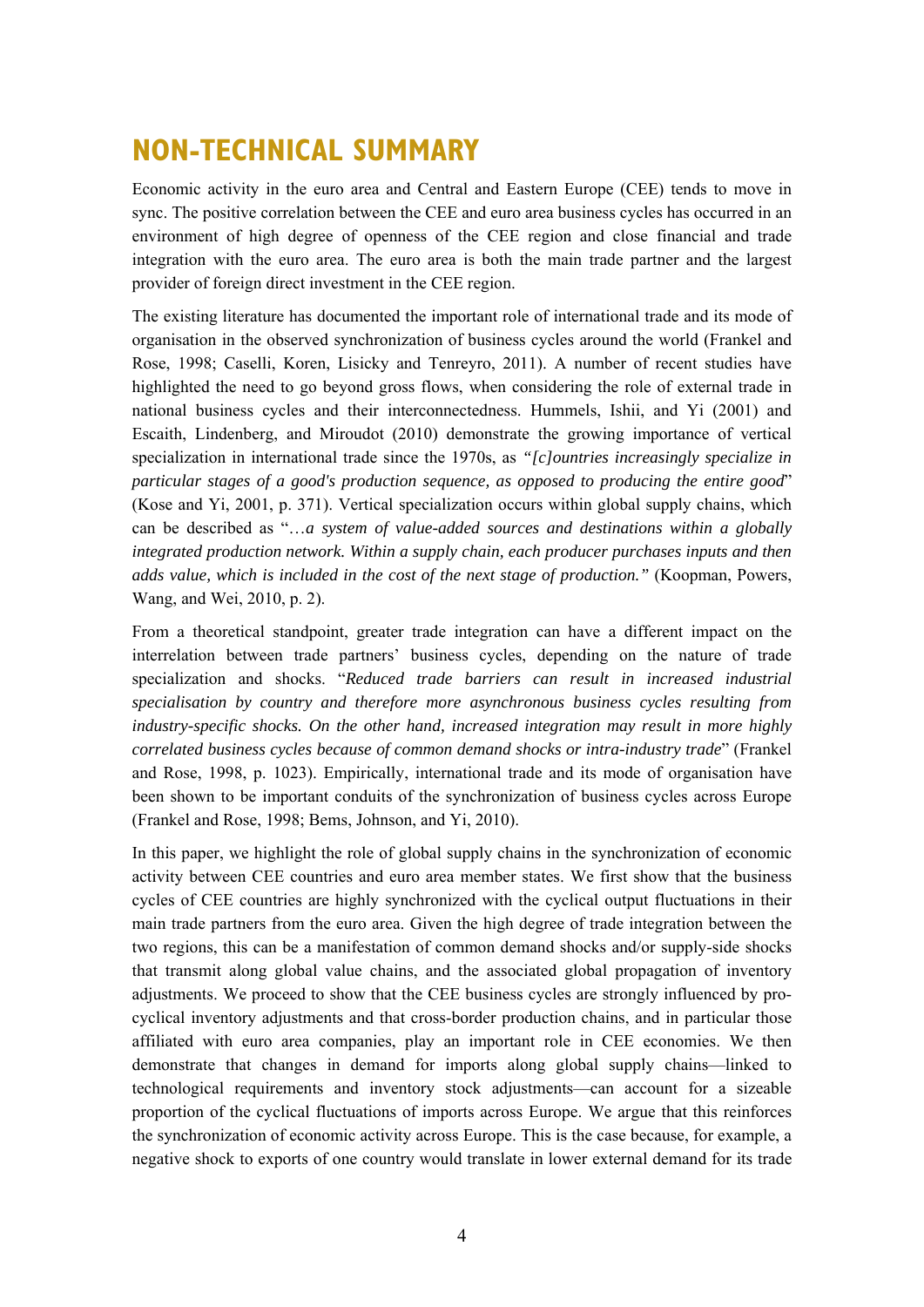partners positioned before it in the cross-border production chains, as a result of the lower technological requirement for imports (i.e., foreign value-added embodied in the country exports) and due to a possible scaling down of inventory stocks.

Overall, our analysis shows that a large share of exports from the CEE region passes through euro area-affiliated cross-border production chains, in which CEE exporters are, in general, located further downstream than their euro area partners. This production model, which is both pan-European and globally-integrated in nature, has several important implications. In the short run, it constitutes an important channel for transmitting output fluctuations between euro area and CEE countries, via the propagation of industry-specific shocks and of inventory adjustments along the supply chain. In the longer run, however, the economic prospects of CEE countries would depend less on euro area than on world demand and the ability of euro area and CEE exporters to remain competitive on the global stage. In this context, the high degree of synchronization of CEE and euro area business cycles since the onset of the global financial crisis can be seen as a manifestation of common demand shocks and/or supply-side shocks that transmit along global value chains. The associated propagation of inventory adjustments along global supply chains further reinforces the synchronization of economic activity across Europe. Finally, there will likely be increasing "halo effects" from the participation of CEE countries in global value chains, as suggested by the on-going efforts of CEE exporters to set up own value chains within their region.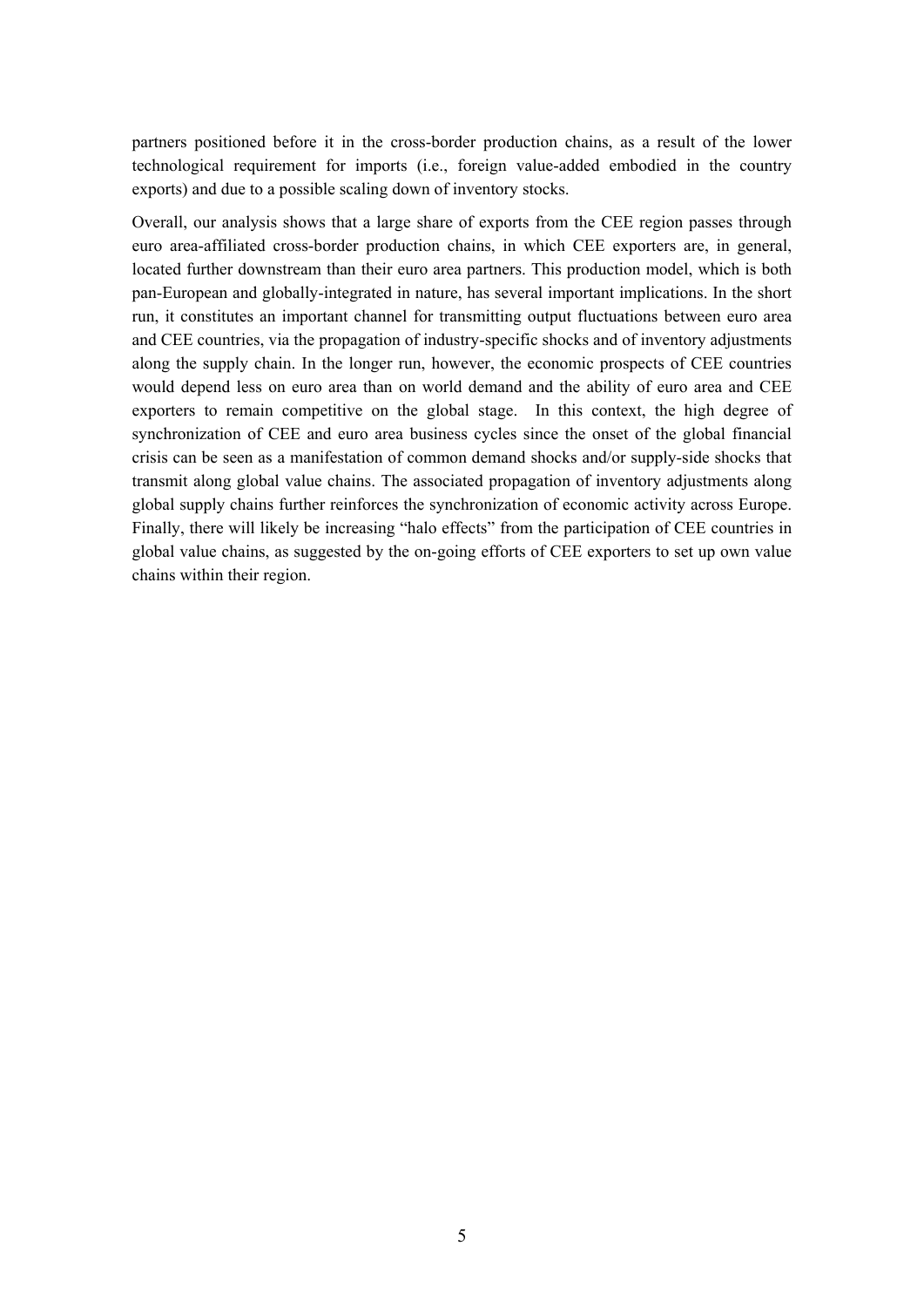## **1 INTRODUCTION**

**Economic activity in the euro area and Central and Eastern Europe (CEE) tend to move in sync.** Periods of economic expansion and contraction in the two regions tend to overlap (Figure 1). At the same time, the experience from the global financial crisis and the most recent recession in the euro area  $(EA)$  shows that  $EEE^1$  as a whole follows the euro area with a lag in an economic downturn. Among the main channels of transmission of output fluctuation between the two regions documented in the context of the run-up to and the aftermath of the global financial crisis, for example by Gardó and Martin (2010) and IMF (2012)—the focus of this paper is on external trade links and their mode of organisation.

**The positive correlation between the CEE and euro area business cycles has occurred** 

1



*(Year-on-year growth, percentage points; quarterly data)* 



Source: Eurostat and ECB staff estimates.

Notes: CEE data are weighted averages of country observations, using country shares in the 2011 GDP for the region, expressed in euros at actual exchange rates. Historical data for the euro area are based on the present-day country membership in the zone.

**in an environment of high degree of openness of the CEE region and close financial and trade integration with the euro area.** In 2012, exports of goods and services, on average, amounted to 59% of GDP across CEE countries, while the respective share of imports was 58%. The main trade partner of CEE countries is the euro area, as it accounts for around 53% of both exports and imports of goods of CEE countries (Appendix Figure 1). The situation is similar for exports and imports of services, for which the share of intra-EU trade was close to 70% in 2010 (Eurostat, 2012). Euro area companies are also the largest providers of foreign direct investment in the CEE region, collectively controlling 78% of the FDI inward stocks at end-2005 (Eurostat, 2013b).

**A number of studies have highlighted the need to go beyond gross flows, when considering the role of external trade in national business cycles and their interconnectedness.**  Hummels, Ishii, and Yi (2001) and Escaith, Lindenberg, and Miroudot (2010) demonstrate the growing importance of vertical specialization in international trade since the 1970s, as *"[c]ountries increasingly specialize in particular stages of a good's production sequence, as opposed to producing the entire good*" (Kose and Yi, 2001, p. 371). Vertical specialization occurs within global supply chains,<sup>2</sup> which can be described as "…*a system of value-added sources and destinations within a globally integrated production network. Within a supply chain, each producer purchases inputs and then adds value, which is* 

<sup>1</sup> In this paper, Central and Eastern European (CEE) countries are defined as the following non-euro area EU member states: Bulgaria, Czech Republic, Hungary, Lithuania, Poland, and Romania.

<sup>2</sup> In this paper, we use the terms "cross-border production chains", "global value chains", and "global supply chains" interchangeably.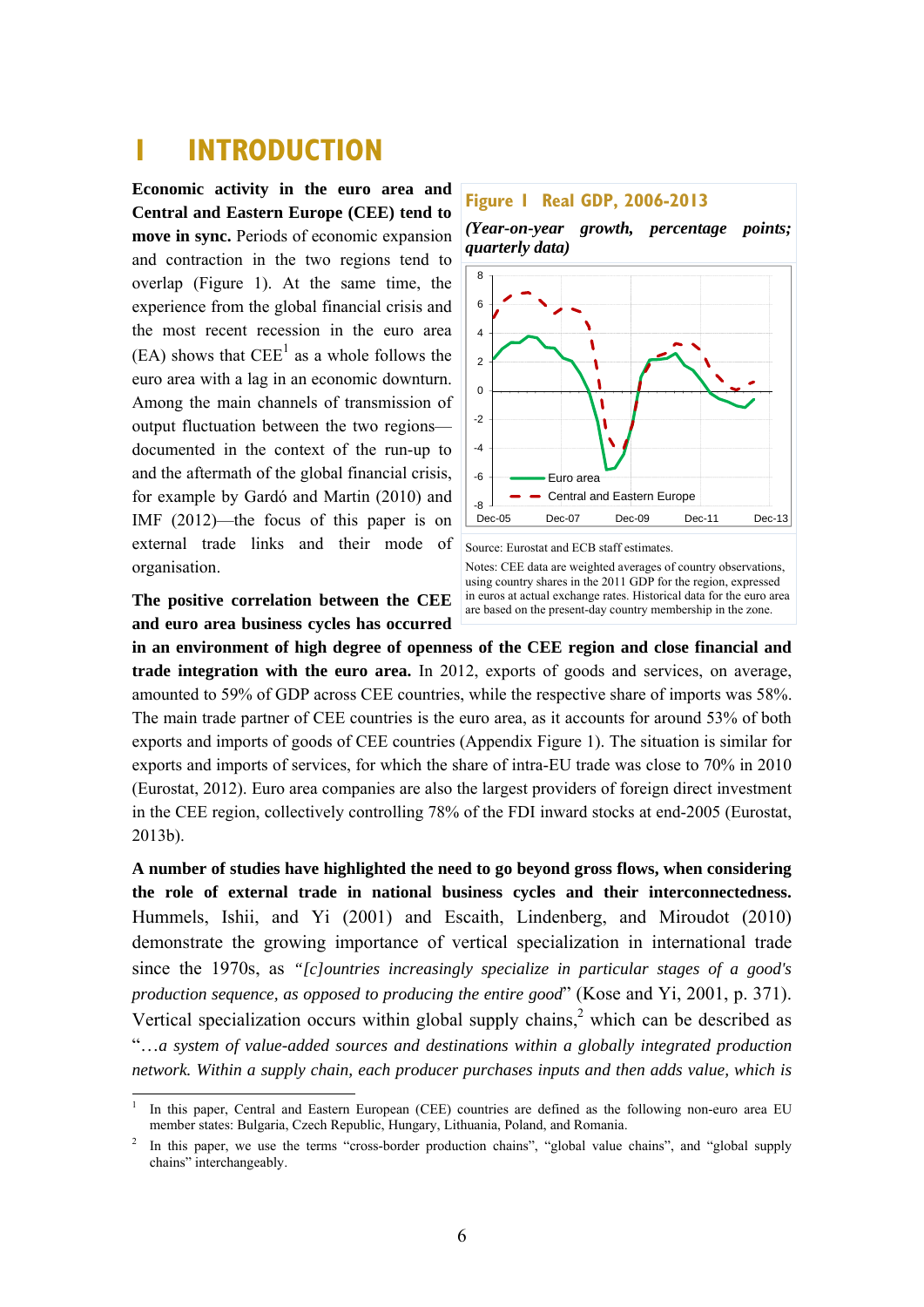*included in the cost of the next stage of production."* (Koopman, Powers, Wang, and Wei, 2010, p. 2). Intermediate products and services' crisscrossing of international borders results in a high import content of exports. This makes the gross value of exports a poor proxy for the contribution of the external sector to domestic economic activity. For example, in an influential study Johnson and Noguera (2012) show that the imbalance in U.S. – China trade is 30 to 40% smaller in value-added terms than in gross flows.

**From a theoretical standpoint, greater trade integration can have a different impact on the interrelation between trade partners' business cycles, depending on the nature of trade specialization and shocks.** "*Reduced trade barriers can result in increased industrial specialisation by country and therefore more asynchronous business cycles resulting from industry-specific shocks. On the other hand, increased integration may result in more highly correlated business cycles because of common demand shocks or intra-industry trade*" (Frankel and Rose, 1998, p. 1023). Caselli, Koren, Lisicky and Tenreyro (2011) introduce country-specific supply shocks affecting all productive sectors in a Ricardian model of international trade—developed by Eaton and Kortum (2002) and Alvarez and Lucas (2006)—that explicitly accounts for intra-industry trade in intermediates. In the special case of uncorrelated aggregate productivity shocks with equal variances across countries, the business cycles of countries participating in cross-border production chains are shown to be more correlated and less volatile than in the closed economy alternative.

**Empirically, international trade and its mode of organisation have been shown to be important conduits of the synchronization of business cycles across Europe.** For industrialized countries, Frankel and Rose (1998) present econometric evidence that increased trade links result in tighter synchronization of their business cycles. Bems, Johnson, and Yi (2010) use a global input-output table—that explicitly takes into account external trade of intermediate products and services—to simulate the response of Emerging Europe real GDP to the observed decline in  $EUI5<sup>3</sup>$  final demand over the period 2008:Q1–2009:Q1, while holding non-EU15 final demand constant. Results show that economic activity in Emerging Europe would have declined by 1.4 per cent over the period, purely as a result of the global spillover of the EU15 demand shock through the international trade transmission mechanism.

**We complement the literature by focusing on the link between international vertical specialization and import fluctuations over the business cycle.** A number of recent studies have pointed to the role of inventory-adjustments in the steep decline of international trade during the 2008-09 Great Recession (Escaith et. al., 2010; Alessandria et. al., 2011; De Rougemont, 2011; Altomonte et al., 2011 and 2012). Alessandria et al. (2011) augment a standard demand function for imports—derived from a general equilibrium

<sup>1</sup> 3 Emerging Europe: CEE countries plus Slovak Republic, Slovenia, Turkey, and Ukraine. EU 15: Austria, Belgium, Denmark, Finland, France, Germany, Greece, Ireland, Italy, Luxembourg, Netherlands, Portugal, Spain, Sweden, UK.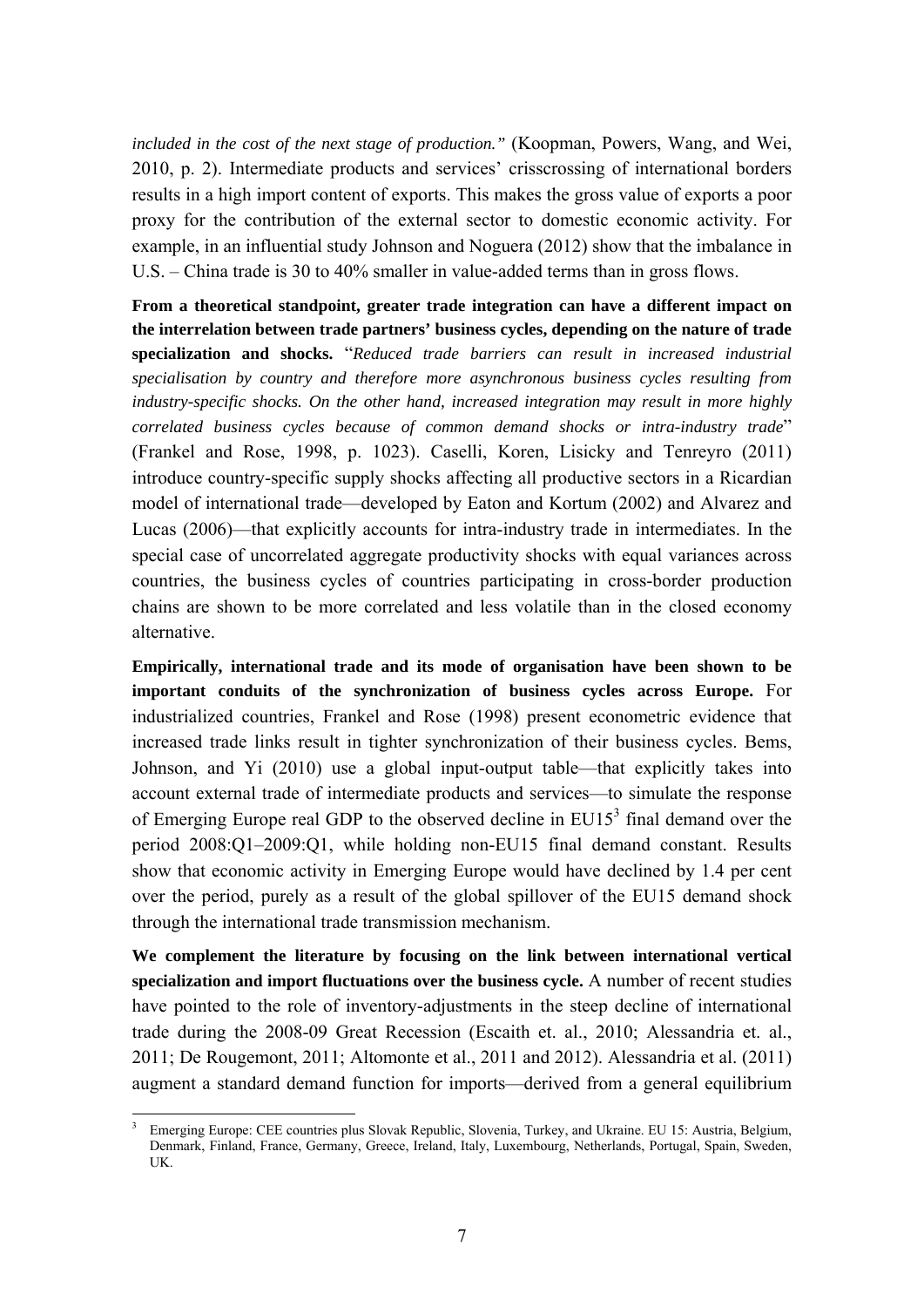model of international trade—with an inventory-adjustment term. Using U.S. data, the authors show that, given the pro-cyclicality of inventories (including imported ones), their fluctuations can partially explain the more volatile pro-cyclical behaviour of imports over the business cycle. We put the Alessandria et al. (2011) insight in the context of global value chains and argue that the propagation of changes in demand for imports along global supply chains—linked to technological requirements (i.e., foreign value-added embodied in the country exports) and inventory stock adjustments—further reinforces the synchronization of economic activity across Europe. This is the case because, for example, a negative shock to exports of one country would translate in lower external demand for its trade partners positioned before it in the cross-border production chains, as a result of the lower technological requirement for imports and due to a possible scaling down of inventory stocks.

**The rest of the paper is organized as follows.** In Section II, we contribute to the existing studies on the degree and direction of co-movement of the business cycles of CEE and their main trade partners from the euro area. $4$  We find that the degree of synchronisation of the business cycles of CEE countries and their main trade partners from the euro area has increased in the aftermath of the global financial crisis and the most recent recession in the euro area. In Section III, we carry what to our knowledge is the first CEE-wide analysis of the inventory-adjustment aspect of the business cycle. We show that the cyclical fluctuations of GDP in CEE countries are strongly influenced by pro-cyclical movements of changes in inventories. In Section IV, we highlight the role played by cross-border production chains in CEE external trade and examine the modalities of CEE exporters' participation in them. We present country-level details of the Koopman et al. (2010) finding that a large share of exports from the CEE region passes through cross-border production chains, in which CEE exporters are, in general, located more downstream than their EA partners. We also find evidence that CEE exporters have started to set up their own value chains in the CEE region. In Section V, we show that the propagation of changes in demand for imports along global supply chains—linked to technological requirements and inventory stock adjustments—can account for a significant proportion of the excess volatility of imports that cannot be attributed to the influence of standard demand factors. We argue that these forces contribute to the pan-European synchronization of economic activity. Section VI provides a summary of our main findings.

<sup>4</sup> See Fidrmuc and Korhonen (2006) for a review of the literature on the topic.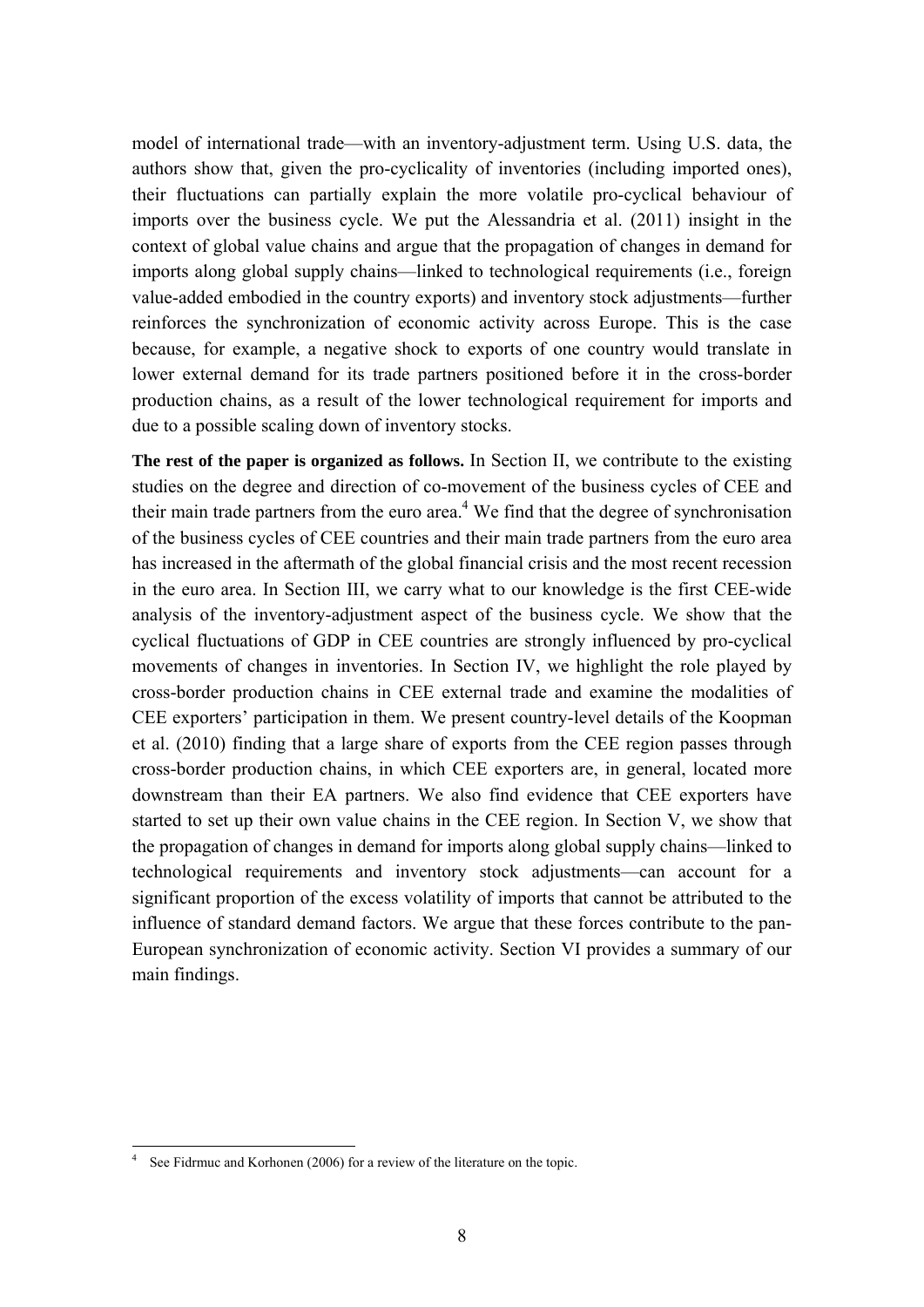# **2 BUSINESS CYCLE CO-MOVEMENTS ACROSS CEE AND EA COUNTRIES**

**Our dataset comprises quarterly national accounts data over the period 1992-2012.** The data in volume terms are based on chain-linking successive quarterly growth rates, estimated at the average prices of the previous year, starting from the nominal level in the reference period, in this case 2005 (Eurostat, 2013a). Our sample includes all CEE countries and their main trade partners in cross-border production chains from the euro area—Germany, France, Italy, and Austria (see Section IV)—as well as the euro area as a whole. The time span of the sample is 1992-2012, with missing data at the start of the sample interpolated from annual data (EC,  $2013$ ),<sup>5</sup> using the Stram and Wei (1986) approach. The techniques for assessing co-movement closely follow the Stock and Watson (1999) analysis of business cycle fluctuations in U.S. macroeconomic time series.

**We extract the business-cycle of economic output in our sample countries using the Baxter-King bandpass filter.** That filter decomposes, in the frequency domain, the analysed series into trend, cyclical, and irregular components, which are additive. In the case of data for the log of real GDP, the cyclical component provides one measure of the output gap, as its units correspond to percentage deviations (divided by 100) from the long-run trend (Appendix 2). In the application, and consistently for all countries, the Baxter-King filter is based on an 11 quarter centred moving average and the widely adopted definition of the business cycle movements in economic series that occur with periodicity of between 6 quarters and eight years  $(32 \text{ quarters})$ . Compared to the more commonly used Hodrick–Prescott filter, the Baxter-King filter also suppresses the high frequency, irregular component of the series that includes measurement errors, which is important when working with CEE data as measurement errors are non-negligible. In order to obtain estimates of business-cycle fluctuations through end-2012, we augment the dataset with forecasts of quarterly GDP over the period 2013Q1-2015Q4, interpolated from the annual European Commission forecasts (spring 2013; EC, 2013) using the Stram and Wei (1986) approach.<sup>7</sup>

**Results show that, over the full sample, the business cycles of CEE countries are highly synchronised with the cyclical output fluctuations in their main trade partners from the euro area.** Figure 2 plots the estimated output gap series, using Germany as a reference country.<sup>8</sup> Visual inspection of the charts shows that the output gaps of CEE countries co-move with the output gap of Germany, with a lag in some countries that is more visible in the post-2007 dynamics. The output gaps of the euro area as a whole, as well as those of Austria, France,

-

<sup>5</sup> Quarterly national accounts data for CEE countries is generally available from 1996 onwards.

<sup>6</sup> Baxter and King (1999) adopt the above definition of business cycles, which is derived from the chronology of business cycles in the US done by the National Bureau of Economic Research (see Stock and Watson, 1999 for further details). Baxter and King (1999) suggest using a 12-quarter centered moving average for US data. They show that the choice of this parameter is an empirical question, involving a trade-off between the associated loss of observations at the beginning and the end of the sample and the closeness of the approximation to an ideal filter.

 $\frac{7}{10}$  The use of an 11-quarter centred moving average to derive the output gaps results in the loss of 11 quarters at the start, as well as at the end of the augmented sample.

<sup>&</sup>lt;sup>8</sup> In Section IV, we show that German exporters are the most interconnected with producers from the CEE region.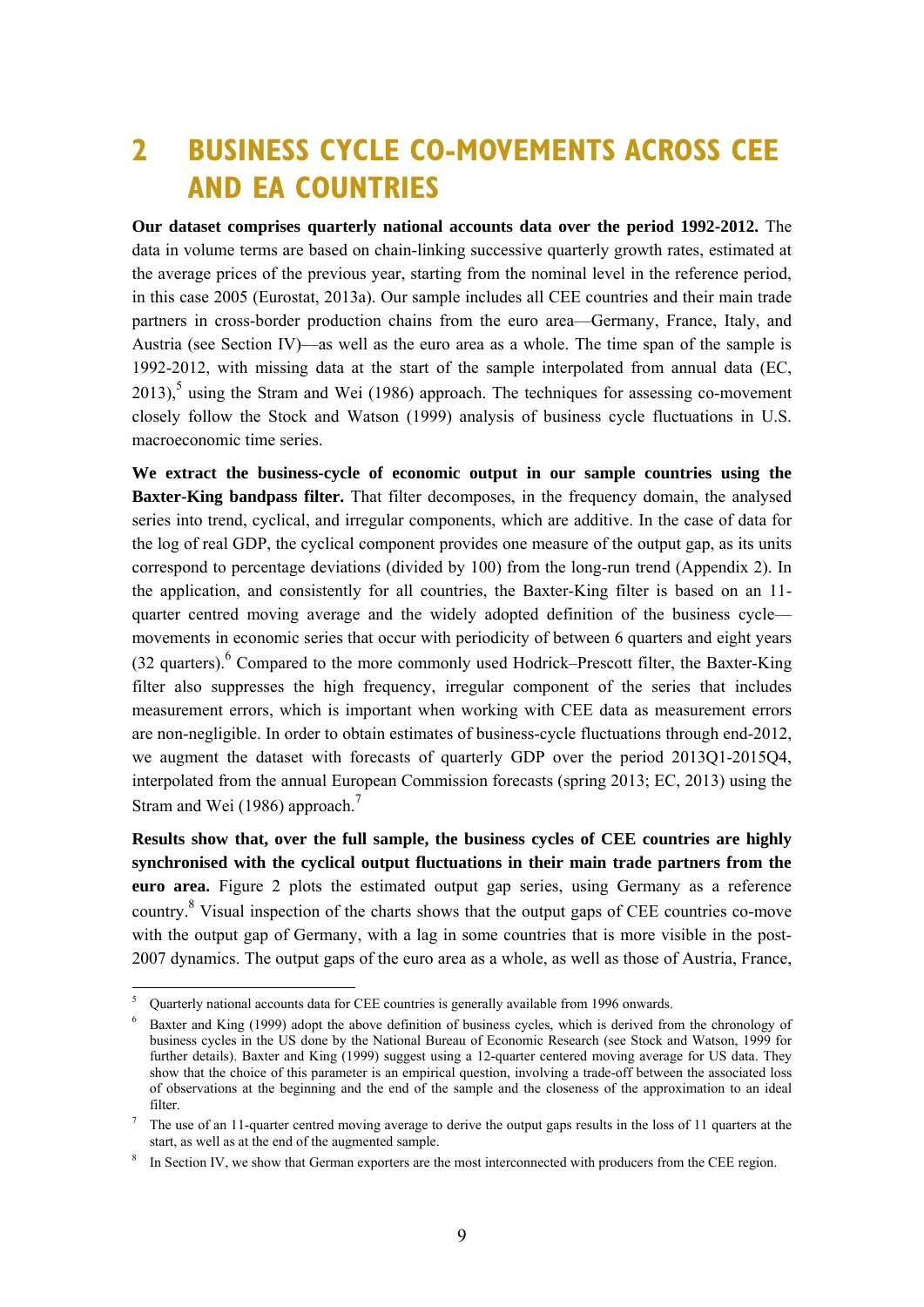and Italy move closely with the cyclical fluctuations of output in Germany.<sup>9</sup> Analysis of the cross-correlations of CEE countries output gaps with different leads and lags of the output gap of Germany confirm the existence of strong positive correlation in all cases (Table 1). For Bulgaria, Lithuania, and Romania, the maximum cross-correlation is observed at lags of between one and two quarters, indicating that the business cycles in these countries tend to follow developments in the business cycle of Germany. In the case of the Czech Republic, Hungary, and Poland, the co-movement with Germany's business cycle is more contemporaneous.<sup>10</sup> Furthermore, the cross-correlation patterns provide evidence of the high degree of contemporaneous synchronisation of the business cycles of Austria, France, Italy, and the euro area as a whole with the cyclical fluctuations of economic activity in Germany. The cross-correlations between the business-cycles of EA member states are notably higher than the correlations between cyclical output fluctuations in Germany and in CEE countries.

**The positive interrelation between the business cycles of CEE countries and euro area member states is confirmed by existing regression studies.** IMF (2011) estimate a global VAR of quarterly real GDP growth rates and show that—controlling for developments in the rest of the world—an exogenous shock on growth in Western Europe spills-over into a growth shock of the same sign and similar magnitude in Central, Eastern, and South-Eastern Europe.

**The global financial crisis and the most recent recession in the euro area have increased the degree of synchronisation of the business cycles of CEE with EA countries and decreased cross-country differences in CEE.** The existing literature (e.g., Fidrmuc and Korhonen, 2006) singles out Hungary, Poland, and Slovenia as exhibiting notably higher positive correlation with the EA business cycle, followed by the Czech Republic. Our analysis of the pre-2008 period shows a similar dispersion of correlation coefficients across CEE countries (Appendix Table 1).<sup>11</sup> Inclusion of the turbulent post-2007 period in the sample increases the strength of association between CEE business cycles and that of Germany across all CEE countries and decreases cross-country differences (Table 1 and Appendix Table 1). In contrast, results for euro area countries remain broadly unchanged between the full and truncated samples.

<sup>9</sup> Similar patterns can be also observed in the raw data on quarter-on-last-year-quarter growth rates of real GDP (Appendix Figure 2).

<sup>&</sup>lt;sup>10</sup> In all three cases the maximum correlation is the contemporaneous one (i.e., at  $k=0$ ), with some asymmetry in cross-correlations at the first lag and lead:  $Cor(x_t, y_{t-1}) > Cor(x_t, y_{t+1}) = Cor(x_{t-1}, y_t)$ .

<sup>&</sup>lt;sup>11</sup> In the truncated sample, the evidence of a lag between developments in the business cycle of Germany and CEE countries is preserved only in the case of Bulgaria and Romania.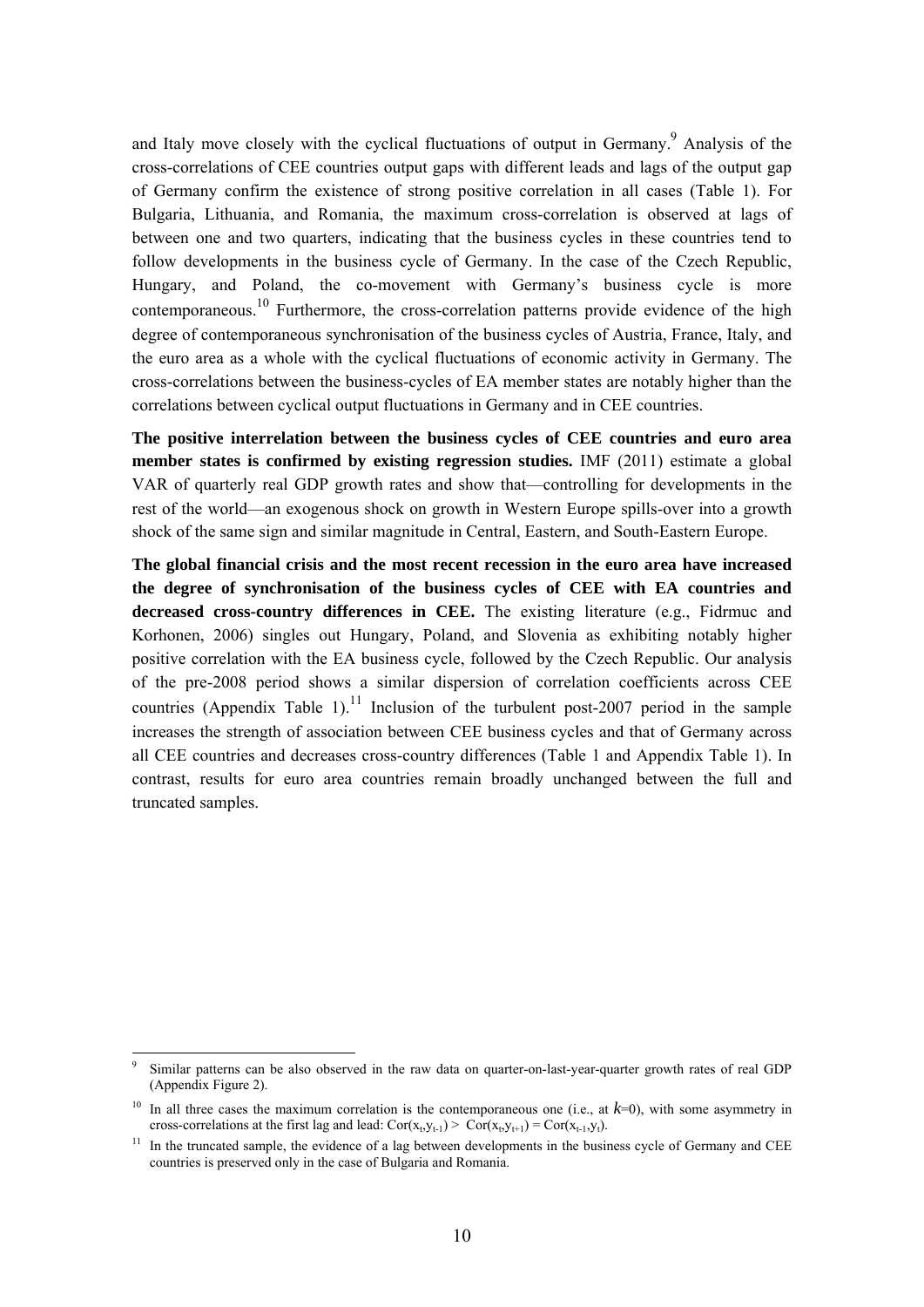### **Table 1 CEE and Selected EA Countries: Business Cycles Co-Movements, 1994Q4 - 2012Q4**

|                                           |       |      |         |      |        |      |        | Cross correlations at lag $k$ : Cor $(x_t, y_{t+k})$ |         |      |         |         |        |         |         |
|-------------------------------------------|-------|------|---------|------|--------|------|--------|------------------------------------------------------|---------|------|---------|---------|--------|---------|---------|
|                                           | $k =$ | $-3$ |         | $-2$ |        | -1   |        | 0                                                    |         |      |         | 2       |        | 3       |         |
|                                           |       |      |         |      |        |      |        | Output gap of Germany $(y_{t+k})$                    |         |      |         |         |        |         |         |
| Output gap of individual countries $(xt)$ |       |      |         |      |        |      |        |                                                      |         |      |         |         |        |         |         |
| Euro area                                 |       | 0.37 | *       | 0.67 | $\ast$ | 0.89 | $\ast$ | 0.97                                                 | $\ast$  | 0.90 | $\ast$  | 0.70    | $\ast$ | 0.40    | $\star$ |
| Austria                                   |       | 0.38 | $^\ast$ | 0.65 | $\ast$ | 0.85 | $\ast$ | 0.92                                                 | *       | 0.85 | $\ast$  | 0.66    | $\ast$ | 0.40    |         |
| France                                    |       | 0.31 |         | 0.58 | $\ast$ | 0.80 | $\ast$ | 0.90                                                 | $\ast$  | 0.86 | $\ast$  | 0.71    | $\ast$ | 0.47    | $\star$ |
| Germany                                   |       | 0.39 | $\star$ | 0.69 | $\ast$ | 0.92 | $\ast$ | 1.00                                                 | $\star$ | 0.92 | $\ast$  | 0.69    | $\ast$ | 0.38    | $\star$ |
| Italy                                     |       | 0.25 |         | 0.57 | $\ast$ | 0.81 | $\ast$ | 0.93                                                 | $\star$ | 0.89 | $\star$ | 0.71    | $\ast$ | 0.44    | $\star$ |
| Central and Eastern Europe <sup>1</sup>   |       |      |         |      |        |      |        |                                                      |         |      |         |         |        |         |         |
| <b>Bulgaria</b>                           |       | 0.45 | $\ast$  | 0.51 | $\ast$ | 0.49 | $\ast$ | 0.39                                                 | $\ast$  | 0.22 |         | 0.02    |        | $-0.15$ |         |
| <b>Czech Republic</b>                     |       | 0.33 |         | 0.52 | $\ast$ | 0.64 | $\ast$ | 0.66                                                 | $\ast$  | 0.58 | $\ast$  | 0.42    | $\ast$ | 0.22    |         |
| Hungary                                   |       | 0.19 |         | 0.45 | $\ast$ | 0.64 | $\ast$ | 0.70                                                 | *       | 0.62 | $\ast$  | 0.44    | $\ast$ | 0.21    |         |
| Lithuania                                 |       | 0.50 | $\star$ | 0.62 | $\ast$ | 0.65 |        | 0.55                                                 | $\ast$  | 0.39 | *       | 0.18    |        | $-0.05$ |         |
| Poland                                    |       | 0.28 |         | 0.44 | $\ast$ | 0.56 | $\ast$ | 0.58                                                 | $\ast$  | 0.51 | $\ast$  | 0.34    |        | 0.13    |         |
| Romania                                   |       | 0.50 | $\star$ | 0.51 | $\ast$ | 0.46 | $\ast$ | 0.33                                                 |         | 0.14 |         | $-0.09$ |        | $-0.29$ |         |

Source: ECB staff estimates.

\* Significant at 10% level of confidence.

Note: A large positive correlation at  $k=0$  indicates that the two series co-move in the same direction; a large negative correlation at  $k=0$  shows that the two series move in opposite directions; a maximum correlation at negative  $k$  (e.g.,  $k=1$ )

indicates that the business cycle of the country follows developments in the business cycle of Germany with a lag of *k* quarters (Stock and Watson, 1999).

<sup>1</sup> Quarterly national accounts data for CEE countries is generally available from 1996 onwards.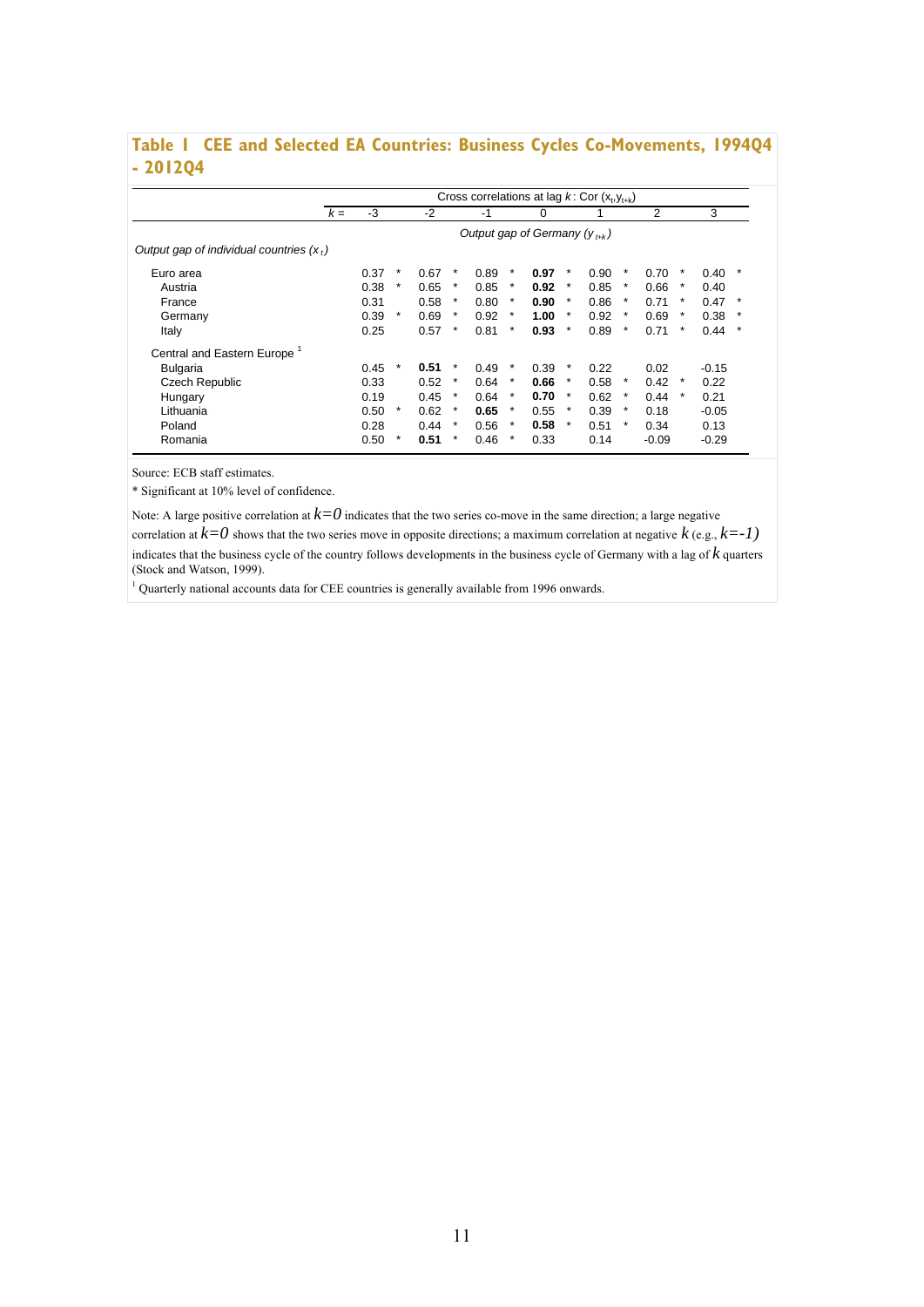### **Figure 2 CEE and Selected EA Countries: Output Gaps, 1995 – 2012**



#### *(Percentage points divided by 100)*



Notes: ECB staff estimates based on Eurostat data.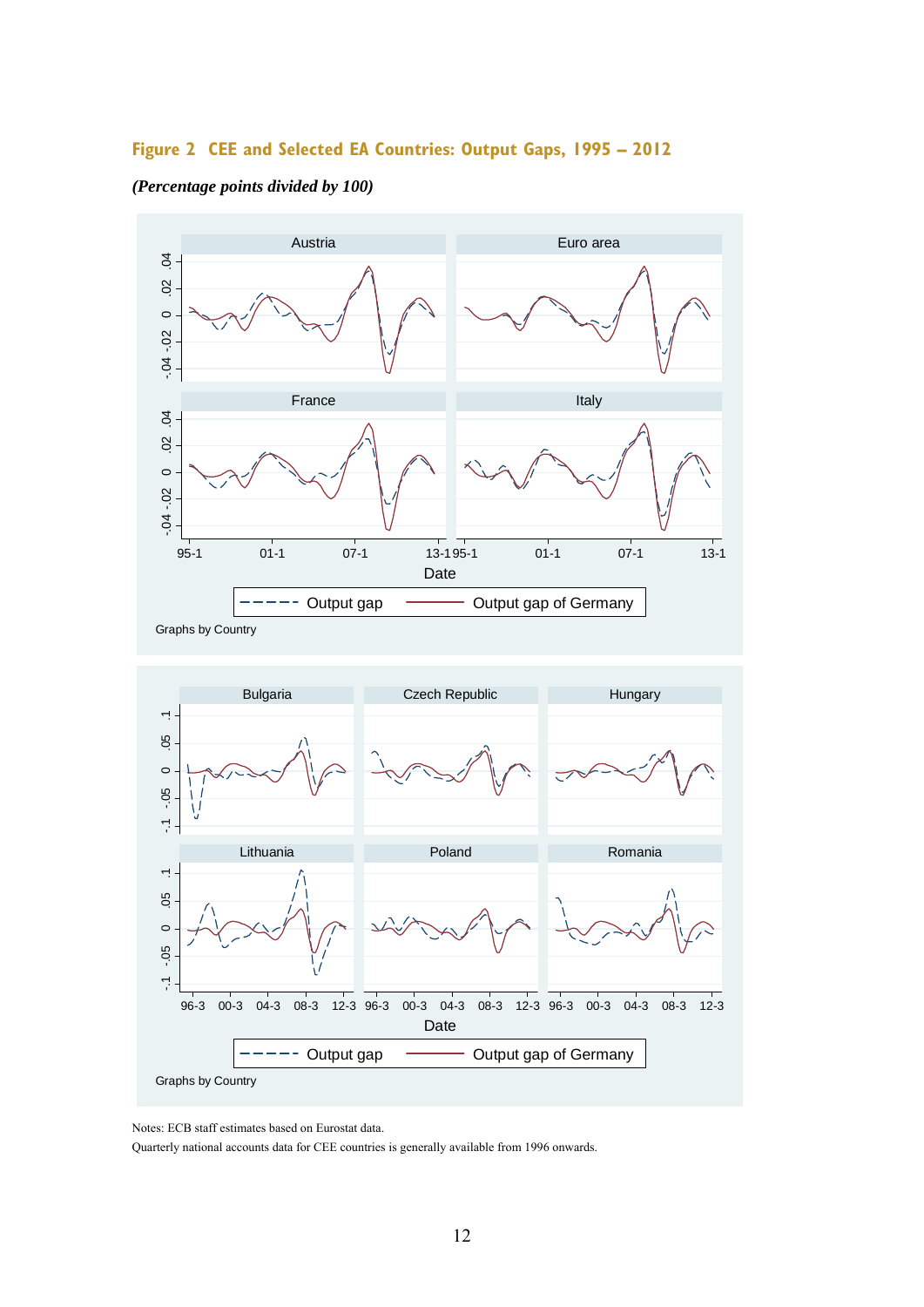# **3 INVENTORY ADJUSTMENT OVER THE BUSINESS CYCLE**

**The prominent role of inventory adjustment in cyclical output movements in advanced economies suggests that it might also be a key driver of CEE business cycles.** Blinder and Maccini (1991) show that "*the drop in inventory investment has accounted for 87 percent of the drop in GNP during the average postwar recession in the United States*" (Blinder and Maccini, 1991, pp. 73-4). De Rougemont (2011) points out that the drop in inventory stocks had a sizeable contribution to the output losses in France and OECD countries (as a group) at the height of the global financial crisis (see also ECB, 2013a). Over the whole business cycle, changes in inventories are pro-cyclical in almost all developed countries analysed by Wen (2005) and account for approximately one fourth of the cyclical fluctuations of U.S. GDP (Stock and Watson, 1999). At the same time, Alessandria, Kaboski, and Midrigan (2012) find that firms involved in international trade hold approximately double the amount of inventories relative to sales than firms dealing solely with the domestic market. Based on these considerations, and taking into account the high degree of openness of CEE economies, we expect to find sizeable contribution of inventory adjustments to the cyclical fluctuations of economic activity in CEE countries.

**We construct chain-linked volume series of changes in inventories from data on their contributions to quarterly real GDP growth**. 12 Estimating chain-linked volume series of changes in inventories as the difference between published national accounts aggregates and their components is not appropriate, as chain-linked volumes are not additive (Lequiller and Blades, 2006). Instead, we start from the nominal level of changes in inventories in a base period  $(2005Q1)^{13}$  and set the preceding and following values in such a manner, that the resulting contributions to quarterly real GDP growth of the derived chain-linked volume series are the same, as the published contributions of changes in inventories to quarterly real GDP growth, estimated at the average prices of the previous year. Lequiller and Blades (2006) show that this is equivalent to substituting the chain-linked price index of changes in inventories with the chain-linked price index of overall GDP in the correct, but non-implementable formula for calculating chain-linked volume series for changes in inventories. The same general procedure is also used by De Rougemont (2011).

**Following Stock and Watson (1999), we express the chain-linked volume series of changes in inventories as a ratio to trend GDP prior to application of the Baxter-King bandpass filter.** In this way, the units of the obtained cyclical components correspond to percentage points difference (divided by 100) from the trend of the transformed series

 $12$  Eurostat (2013a) does not publish chain-linked volume series for changes in inventories, but only their contributions to quarterly real GDP growth, estimated at the average prices of the previous year.

<sup>&</sup>lt;sup>13</sup> We use as a starting value the average value of nominal changes of inventories by quarter in 2005.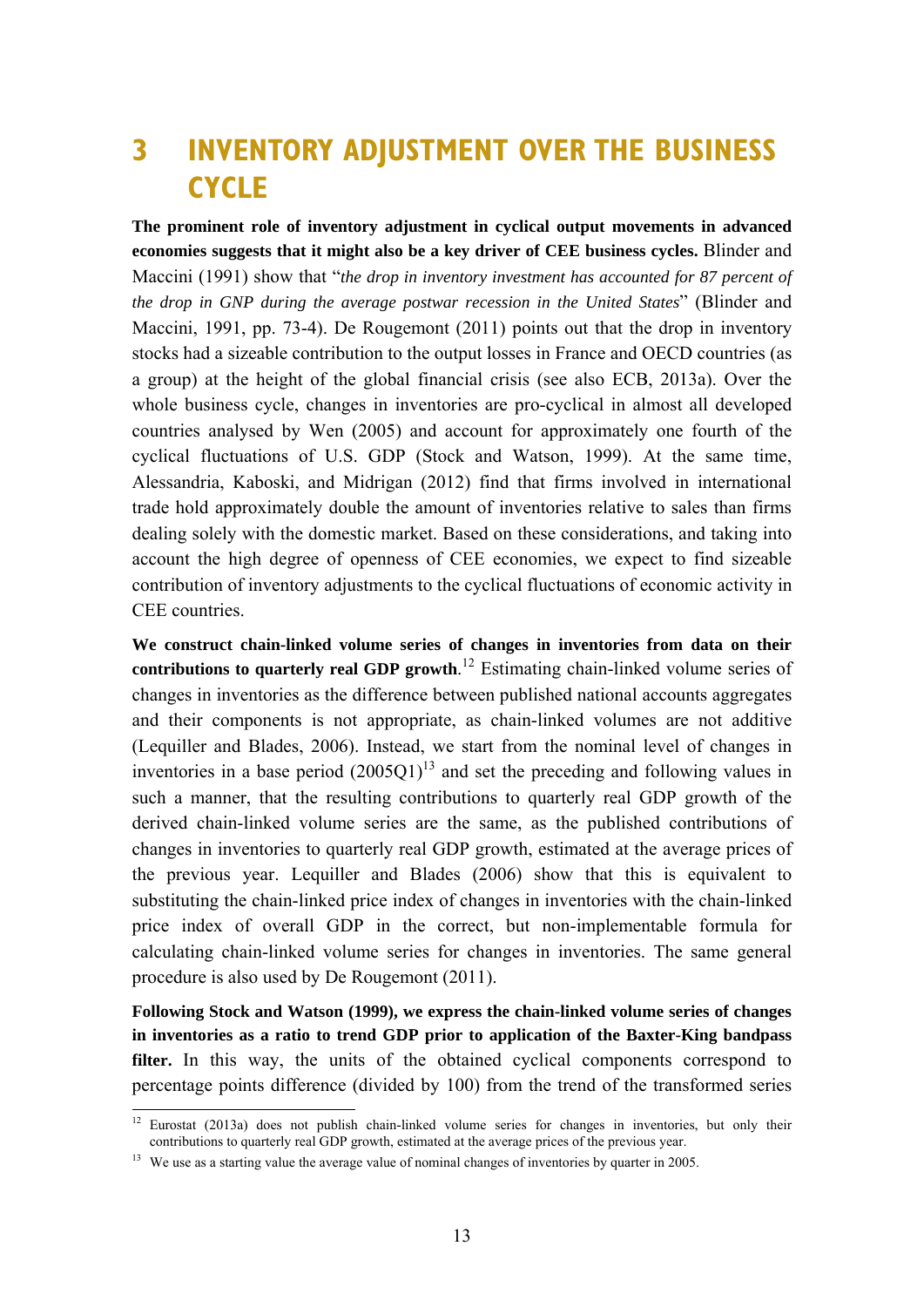and are comparable across countries. The transformation has the additional advantage that the ratio of the standard deviation of the cyclical component of the ratio of change in inventories to trend GDP to the standard deviation of the output gap can be interpreted as the average contribution of changes of inventories to the cyclical movements of GDP over the business cycle (Stock and Watson, 1999; see equation A2.1 in Appendix 2). The calibration of the Baxter-King bandpass filter is the same as the one used in the estimation of the output gaps. Trend GDP is obtained as the lowfrequency component of real GDP (i.e., movements in economic series that occur with periodicity of more than eight years), derived from the Baxter-King bandpass filter.<sup>14</sup>

**Results show that changes in inventories are pro-cyclical in all but one of the CEE countries and account for a large share of the cyclical fluctuations of GDP (Figure 3).** Analysis of the cross-correlations of countries output gaps with different leads and lags of the cyclical component of the ratio of change in inventories to trend GDP confirm the existence of strong positive contemporaneous correlation in all analysed EA and most CEE countries, with the exception of Romania (Table 2). Consistent with our priors, the cyclical fluctuations in inventories can account for a much larger share of the cyclical fluctuations of GDP in CEE countries than in EA countries (Table 3).<sup>15</sup> Among CEE countries, the highest contribution of inventory adjustment to the business cycle is in the case of Poland and Hungary—where the cyclical fluctuations in inventories can account for over 80% of the cyclical fluctuations of GDP—followed by Bulgaria and Romania (around 60%), and the Baltic countries and the Czech Republic (around 40%). Among EA countries, the cyclical fluctuations in inventories account for only 17% of the cyclical fluctuations of GDP in Germany and 35% in France, with the other analysed countries falling inside this range. The findings related to the pro-cyclicality and degree of association between cyclical inventory adjustments and the broader business cycle broadly hold for most countries when the turbulent post-2007 period is excluded from the sample (Appendix Table 1), with the notable exception of Romania.<sup>16</sup>

<sup>&</sup>lt;sup>14</sup> The sequential use of an 11-quarter centered moving average to derive trend GDP and extract the cyclical component of the ratio of change in inventories to trend GDP results in the loss of 22 quarters at the start, as well as 11 quarters at the end of the actual data sample (2012Q4) (or 22 quarters counting from the augmented sample through 2015Q4).

<sup>&</sup>lt;sup>15</sup> Following Stock and Watson (1999), we use the ratio of the standard deviations of the two series as a proxy for the contribution of inventory adjustment to the business cycle.

<sup>&</sup>lt;sup>16</sup> The switch in the sign of the contemporaneous correlation between the cyclical component of the ratio of change in inventories to trend GDP and the output gap in Romania between the full and truncated samples signals potential structural break or data quality issues.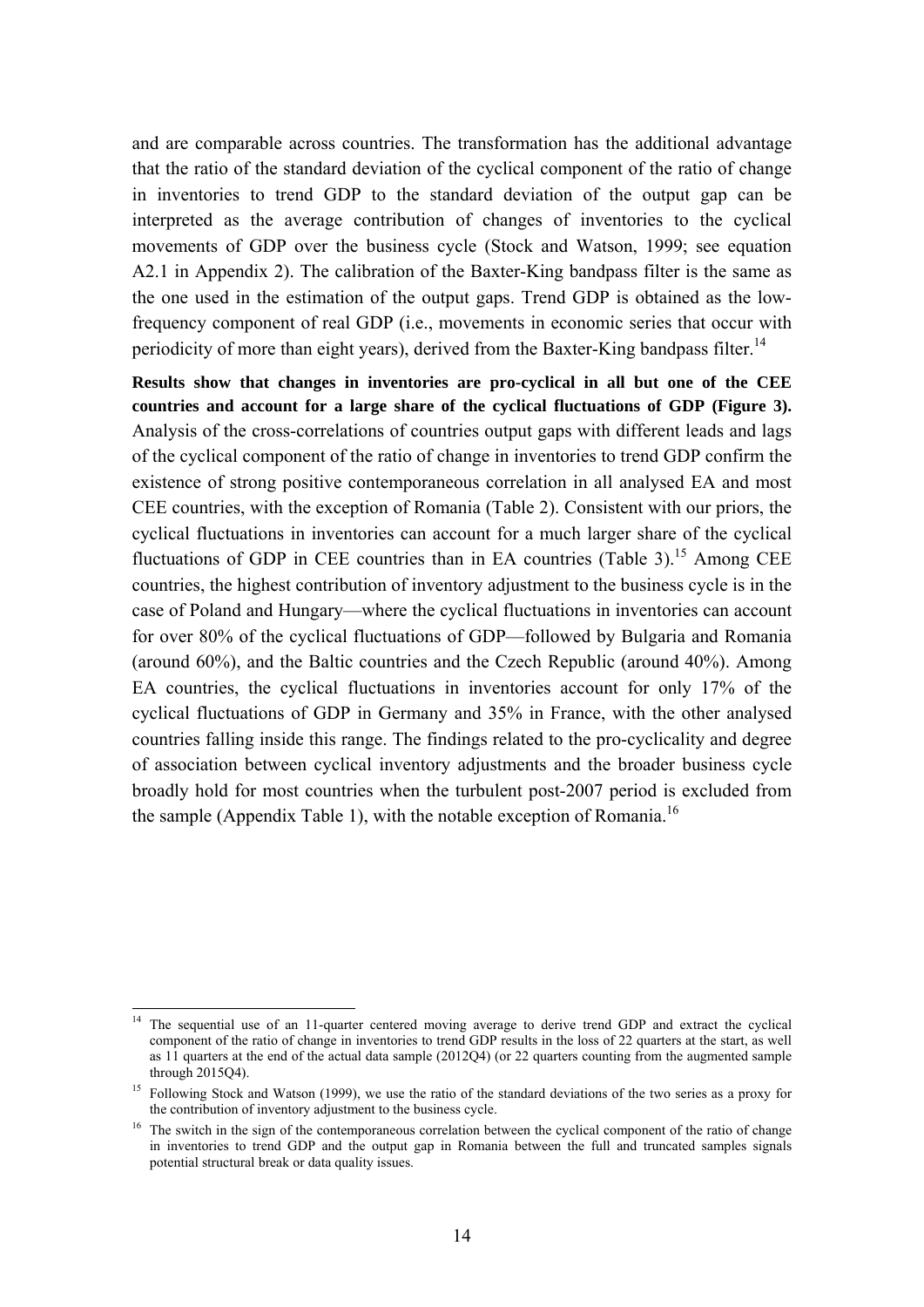### **Table 2 CEE and Selected EA Countries: Co-movement of the Output Gap and the Cyclical Component of Change in Inventories Relative to Trend GDP, 1997Q3 - 2010Q1**

|                                           |       |         |         |      |        |      |          | Cross correlations at lag $k$ : Cor $(x_t, y_{t+k})$                                                         |         |         |          |         |        |         |         |
|-------------------------------------------|-------|---------|---------|------|--------|------|----------|--------------------------------------------------------------------------------------------------------------|---------|---------|----------|---------|--------|---------|---------|
|                                           | $k =$ | $-3$    |         | -2   |        | -1   |          | 0                                                                                                            |         |         |          | 2       |        | 3       |         |
|                                           |       |         |         |      |        |      |          | Cyclical component of the ratio of change in inventories<br>to trend GDP in individual countries $(V_{t+k})$ |         |         |          |         |        |         |         |
| Output gap of individual countries $(xt)$ |       |         |         |      |        |      |          |                                                                                                              |         |         |          |         |        |         |         |
| Euro area                                 |       | 0.37    |         | 0.61 | *      | 0.80 | *        | 0.89                                                                                                         | $\ast$  | 0.83    | $\ast$   | 0.63    | $\ast$ | 0.31    |         |
| Austria                                   |       | 0.75    | $^\ast$ | 0.78 | $\ast$ | 0.73 | $\ast$   | 0.62                                                                                                         | $\ast$  | 0.48    | $\ast$   | 0.30    |        | 0.09    |         |
| France                                    |       | 0.37    |         | 0.58 | $\ast$ | 0.75 | *        | 0.84                                                                                                         | $\ast$  | 0.81    | $\ast$   | 0.65    | $\ast$ | 0.39    | $^\ast$ |
| Germany                                   |       | 0.14    |         | 0.38 |        | 0.56 | $\ast$   | 0.65                                                                                                         |         | 0.61    | *        | 0.48    | *      | 0.27    |         |
| Italy                                     |       | 0.14    |         | 0.41 | $\ast$ | 0.63 | *        | 0.72                                                                                                         | $\ast$  | 0.66    | $\ast$   | 0.48    | $\ast$ | 0.23    |         |
| Central and Eastern Europe                |       |         |         |      |        |      |          |                                                                                                              |         |         |          |         |        |         |         |
| Bulgaria <sup>1</sup>                     |       | 0.68    | *       | 0.74 | *      | 0.71 | *        | 0.59                                                                                                         |         | 0.38    |          | 0.13    |        | $-0.10$ |         |
| Czech Republic                            |       | 0.30    |         | 0.49 | *      | 0.66 | $\ast$   | 0.74                                                                                                         |         | 0.70    | $\ast$   | 0.53    | $\ast$ | 0.27    |         |
| Hungary                                   |       | 0.25    |         | 0.46 | *      | 0.65 | $^\star$ | 0.71                                                                                                         |         | 0.60    | $^\star$ | 0.34    |        | 0.01    |         |
| Lithuania                                 |       | $-0.03$ |         | 0.17 |        | 0.31 |          | 0.35                                                                                                         |         | 0.28    |          | 0.16    |        | 0.03    |         |
| Poland                                    |       | 0.52    | *       | 0.66 | *      | 0.70 | $\star$  | 0.62                                                                                                         | $\star$ | 0.44    | $\star$  | 0.17    |        | $-0.12$ |         |
| Romania <sup>1</sup>                      |       | 0.54    | *       | 0.40 |        | 0.18 |          | $-0.12$                                                                                                      |         | $-0.42$ |          | $-0.64$ |        | $-0.71$ |         |

Source: ECB staff estimates.

\* significant at 10% level of confidence.

Note: A large positive correlation at  $k=0$  indicates that the two series co-move in the same direction; a large negative correlation at  $k=0$  shows that the two series move in opposite directions; a maximum correlation at negative  $k$  (e.g.,  $k=1$ ) indicates that  $x$ follows developments in y with a lag of *k* quarters (Stock and Watson, 1999).

<sup>1</sup> Quarterly data on contribution to GDP growth of change in inventories available from 1998Q2 for Bulgaria and 2001Q2 for Romania.

### **Table 3. CEE and Selected EA Countries: Contribution of Change in Inventories to Output Gap, 1996 - 2012**

|                                                                                                          |            | Standard deviation                                                      | Ratio of standard       |
|----------------------------------------------------------------------------------------------------------|------------|-------------------------------------------------------------------------|-------------------------|
| Reference country / Indicator                                                                            | Output gap | Cyclical component<br>of ratio of change in<br>inventories to trend GDP | deviations<br>(percent) |
|                                                                                                          | (1)        | (2)                                                                     | (2) / (1)               |
| Euro area                                                                                                | 0.013      | 0.003                                                                   | 20.4                    |
| Austria                                                                                                  | 0.012      | 0.005                                                                   | 37.6                    |
| France                                                                                                   | 0.010      | 0.004                                                                   | 35.4                    |
| Germany                                                                                                  | 0.015      | 0.002                                                                   | 16.5                    |
| Italy                                                                                                    | 0.013      | 0.003                                                                   | 23.8                    |
| Central and Eastern Europe                                                                               |            |                                                                         |                         |
| Bulgaria                                                                                                 | 0.028      | 0.018                                                                   | 63.2                    |
| <b>Czech Republic</b>                                                                                    | 0.019      | 0.008                                                                   | 45.8                    |
| Hungary                                                                                                  | 0.015      | 0.013                                                                   | 87.3                    |
| Lithuania                                                                                                | 0.041      | 0.013                                                                   | 31.4                    |
| Poland                                                                                                   | 0.012      | 0.010                                                                   | 83.5                    |
| Romania                                                                                                  | 0.026      | 0.016                                                                   | 62.5                    |
| $\Omega$ - $\Omega$ . $\Gamma$ and $\Omega$ and $\Gamma$ $\Omega$ and $\Omega$ and $\Omega$ and $\Omega$ |            |                                                                         |                         |

Source: Eurostat and ECB staff estimates.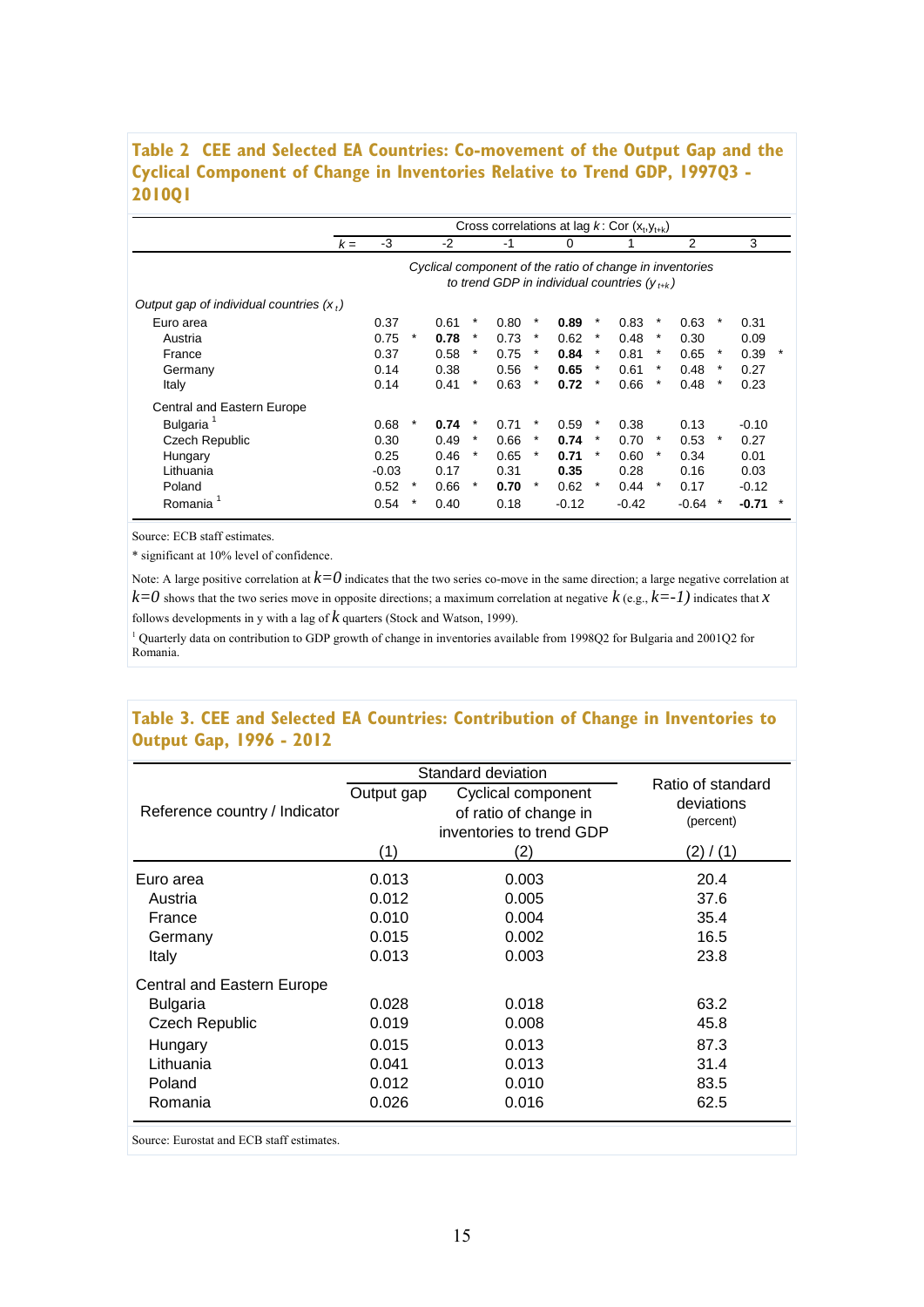**In the management literature, the behavior of inventories is analyzed in the context of the main characteristics of supply chains** (see for example Lee, Padmanabhan and Whang, 2004). In response to a shock to final demand, firms cut their orders of inputs not only by the amount that would have otherwise been embodied in the products for which there is no longer demand, but by an additional amount that allows them to adjust inventories to the new market conditions, based on the forecasted persistence of the shock. Research on the topic has identified a 'bullwhip'-shaped transmission of the original demand shock in supply chains, as the variance of orders of inputs is higher than that of sales to customers (Lee, et. al., 2004). As a result, firms located further away from the final customer (i.e., more upstream) in a production chain experience ever increasing variability of the demand for their products in response to a shock on final demand. Among other reasons, the farther a firm is from the final customer, the more difficult it is to identify what part of the drop in the apparent demand for its products is due to the "true" decline in final demand and what part is caused by downstream firms desire to rundown their inventories of inputs.

**The propagation of inventory adjustments along global supply chains would tend to reinforce the synchronization of economic activity between CEE countries and euro area Member States.** In light of the empirical evidence that firms involved in international trade maintain significantly higher inventory stocks (Alessandria et al., 2012) and given the high degree of openness of CEE economies, a sizeable proportion of inventory adjustments occur in their export sectors. A scaling down of inventory stocks, including imported intermediates, in one country would translate in lower external demand for its trade partners. The magnitude and pattern of propagation of inventory adjustments along global supply chains would depend on the importance of cross-border production chains in the economies of trade partners and their relative positions in the production process. We examine these issues in the following section.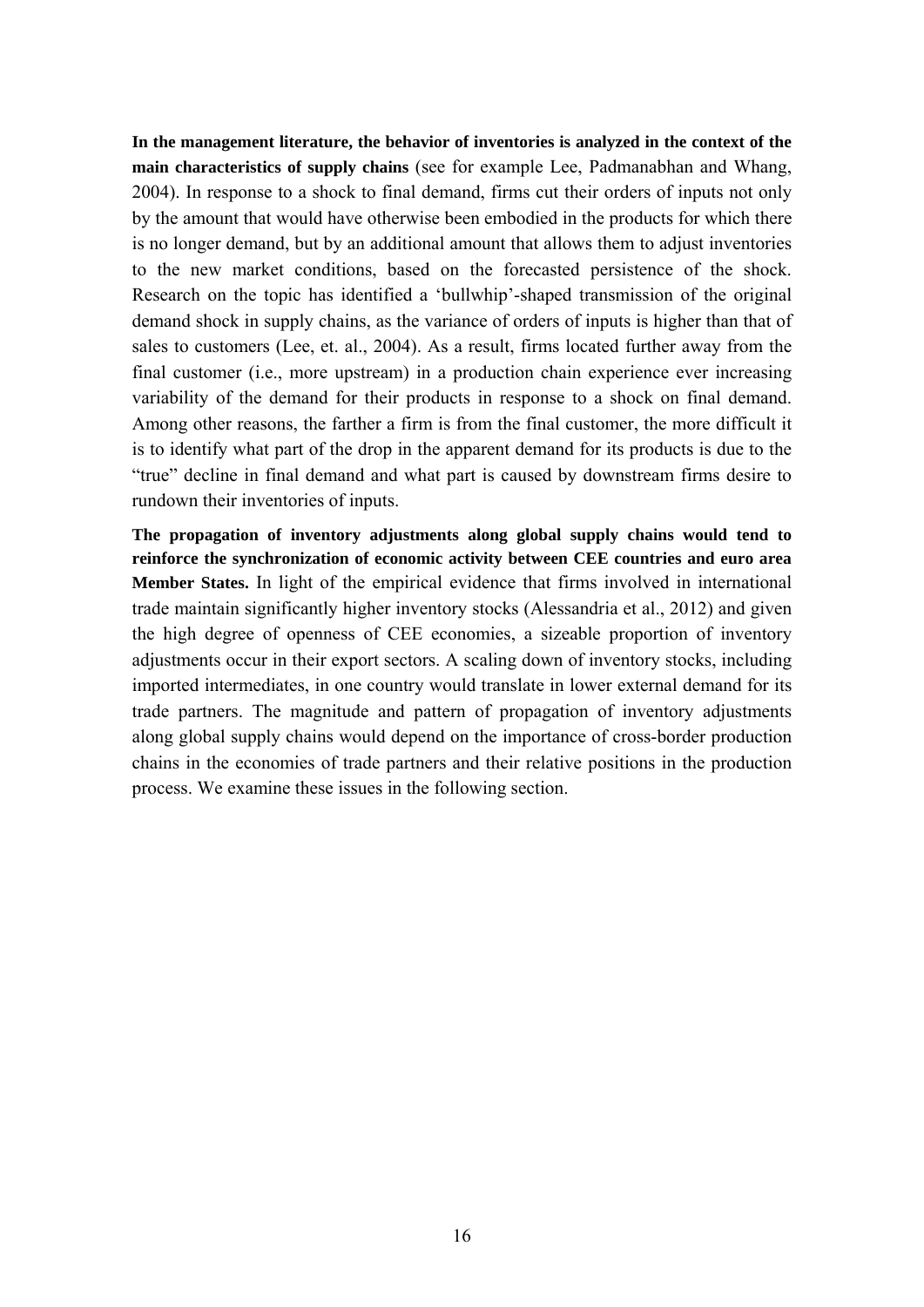### **Figure 3 CEE and Selected EA Countries: Cyclical Components of Real GDP and Inventories Relative to Trend GDP, 1996 – 2010Q1**

*(Percentage points divided by 100)* 







Note: ECB staff estimates based on Eurostat data.

Quarterly national accounts data for CEE countries is generally available from 1996 onwards, resulting in a shorter sample for the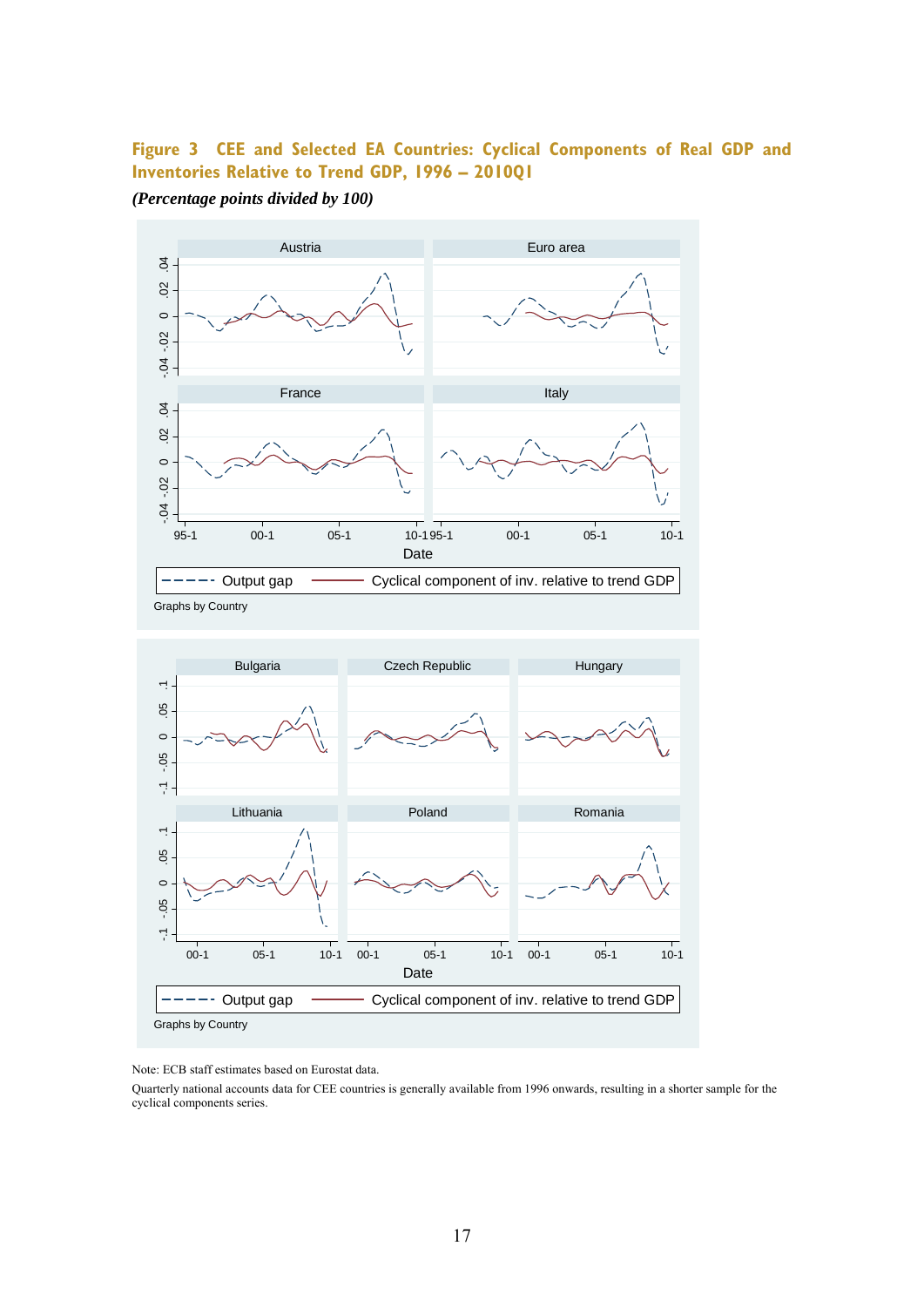# **4 TRADE INTERLINKAGES BETWEEN CEE AND THE EURO AREA**

**Two recent databases allow the tracing of the sources and uses of value-added embedded in external trade around the globe.** As noted above, the gross value of exports is a poor proxy for the contribution of the external sector to domestic economic activity, when a sizable share of international trade passes through cross-border production chains. To better capture the economic nature of external trade flows, the *Trade in Value Added (TiVA)* dataset compiles a global input-output table, by linking 57 individual countries' input-output tables—which show how goods and services flow between sectors of the domestic economy, domestic final consumers, and external trade partners—using bilateral external trade data (OECD-WTO, 2012a and 2013). The *World Input*‐*Output Database (WIOD)* is a related, but separate data initiative funded by the European Commission, based on individual countries' supply-and-use tables (Timmer, 2012).<sup>17</sup>

**Koopman, Powers, Wang, and Wei (2010) propose a comprehensive taxonomy of valueadded components by source and use.18** In Koopman et al. (2010), total exports comprise the following four components: (1) CEE country domestic value-added embodied in exports of final goods and services absorbed by the direct importer; (2) CEE country domestic value-added embodied in exports of intermediate inputs used by the direct importer to produce final goods and services for its internal market; (3) CEE country domestic value-added embodied in intermediate exports used by the direct importer to produce goods and services for export to third countries (including back to the CEE country, which Koopman et. al. (2010) identify separately) *[IV]*; (4) value-added from trade partners embodied in the CEE country total exports *[FV]*.

**We analyse the CEE exporters' participation in global value chains, with the view of better understanding the nature of the interlinkages between CEE and EA economies.**  Within the Koopman et al. (2010) conceptual framework, the importance of global production chains in country exports is captured by the sum of the last two value-added components *[IV+FV]* expressed as a ratio to total exports. The relative position of country exporters in global value chains is proxied by the ratio of the last two value-added components *[IV/FV]*. The *IV* value-added component of total exports can be interpreted as a measure of the CEE country "upstream" activities vis-à-vis its trade partners, whereas the *FV* component captures the CEE country "downstream" activities in global value chains. The higher (lower) the value of the index, the more upstream (downstream) the country exporters are situated in global value chains. *"At the global level, IV and FV equal each other, therefore, the average IV/FV ratio is equal to 1."* (Koopman et. al., 2010, p. 49). We use the latest available data for 2009 from the *TiVA* database to calculate the Koopman et al. (2010) measures of the importance of global

-

<sup>&</sup>lt;sup>17</sup> Using the *WIOD* database, Rahman and Zhao (2013) publish detailed country-level information on value-added components only for manufacturing and services exports in 2008. See also ECB (2013b).

<sup>&</sup>lt;sup>18</sup> See OECD-WTO (2012) for an overview of the main concepts and literature on the topic.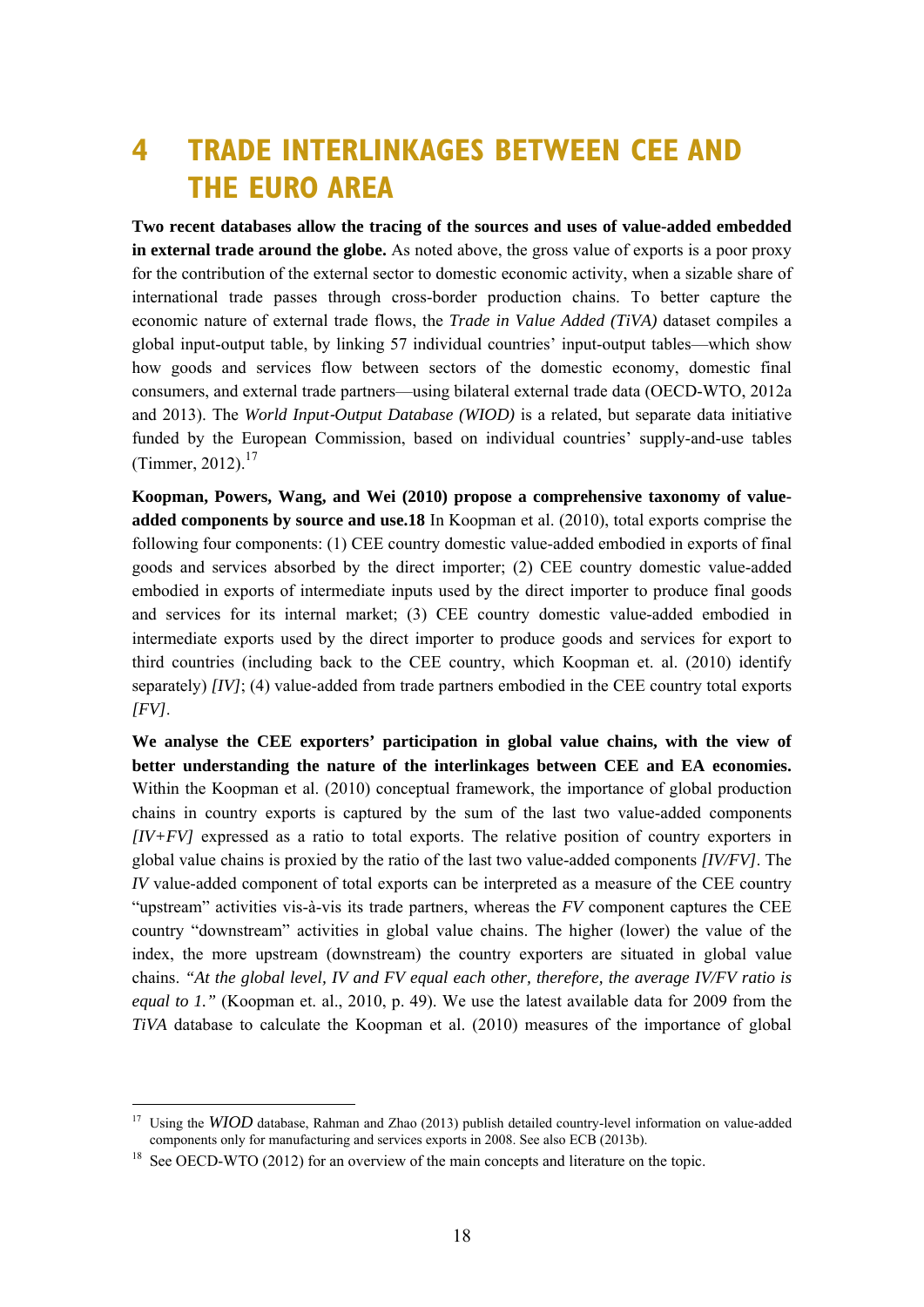value chains in CEE countries exports and of the relative position of CEE exporters in these value chains. $19$ 

**The construction of a global input-output table involves simplifying assumptions to overcome important data issues, making derived results best estimates and not data points.** OECD-WTO (2012a) details the limitations of the source data for identifying the flows of value-added between domestic sectors of the economy and in external trade. On the one hand, there are significant inconsistencies in aggregate bilateral trade data, as reported by each of the two countries involved. On the other hand, the global input-output table is based on the assumptions that: (1) all firms in a given industry use the same combination of inputs to produce the same outputs, regardless of whether the latter are destined for the domestic or export markets ("production assumption"); and (2) that "…the proportion of intermediates that an industry purchases from abroad is equal to the ratio of imports to total domestic demand in that product" (OECD-WTO, 2012b) ("proportionality" assumption). As export-oriented firms in emerging and developing countries typically use a more imports-heavy mix of inputs than their peers that cater to the domestic market, these assumptions would tend to underestimate the degree of participation of CEE countries in global value chains.

**Country-level data from the** *TiVA* **datasets confirm Koopman et al. (2010) finding that a large share of exports from the CEE region passes through cross-border production chains.** Approximately 50% of exports of CEE countries can be attributed to the countries' participation in intermediate stages of global value chains, with a further indeterminate share constituting domestic value-added contributed at the end-stage of the value chain (Table 4). Among CEE countries, exporters' participation in intermediate stages of global value chains matters the most for the Hungarian economy, as such exports account for  $44\%$  of GDP.<sup>20</sup> The Czech Republic follows suit, with a corresponding ratio of 37%. At the opposite end of the spectrum are Poland and Romania, in which the ratio to GDP of exports channelled through global value chains is below 20%.

<sup>&</sup>lt;sup>19</sup> The measure of CEE country upstream activities is obtained from data on the  $TiVA$  variable EXGR\_FVA for its trade partners ("Foreign value added content of gross exports" from the CEE country). The measure of CEE country downstream activities is, respectively, obtained from data on EXGR\_FVA for the CEE country. The upstream activity measure does not cover value added from the CEE country embodied in its trade partners exports that end up being re-imported by the CEE country. This is because the share of this value-added component in CEE countries total exports is negligible (below one percent).

<sup>&</sup>lt;sup>20</sup> In gross terms, i.e. not netting out imported value-added embedded in these exports.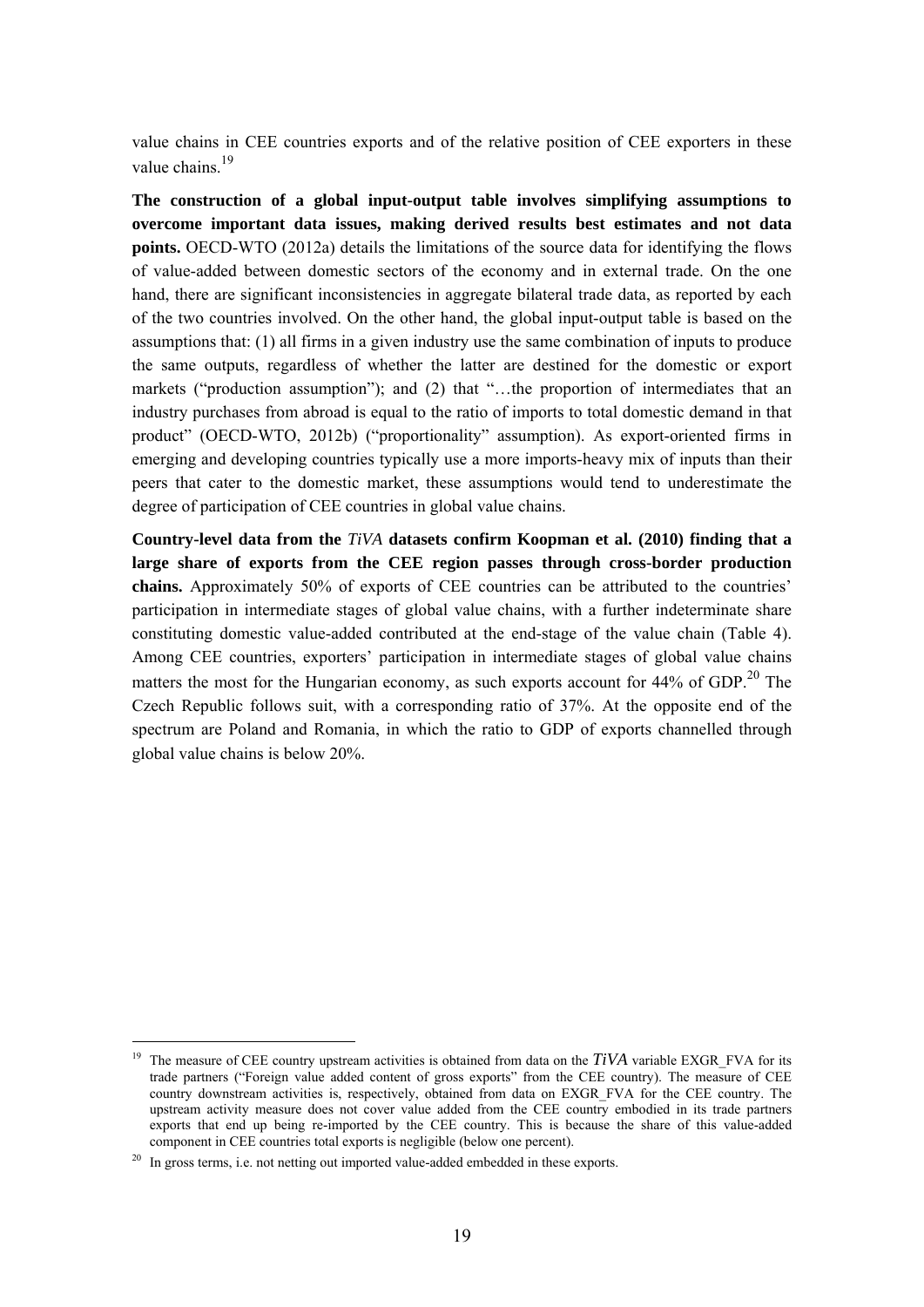| Reference country / Indicator | Value added from trade<br>partners embodied in<br>country total exports<br>(in % of country total exports) | Value-added from country<br>embodied in trade partners<br>total exports<br>(in % of country total exports) | Degree of participation<br>in global value chains<br>(in % of country total exports) | Importance of<br>participation in global<br>value chains for the<br>national economy<br>(in % of country GDP) | Relative position in<br>global value chain <sup>1</sup><br>(ratio) |
|-------------------------------|------------------------------------------------------------------------------------------------------------|------------------------------------------------------------------------------------------------------------|--------------------------------------------------------------------------------------|---------------------------------------------------------------------------------------------------------------|--------------------------------------------------------------------|
|                               | [100 * FV / EXP]                                                                                           | [100 * IV / EXP]                                                                                           | $[100 * (FV+IV) / EXP]$                                                              | [100 * (FV+IV) / GDP]                                                                                         | IV/FV                                                              |
| Central and Eastern Europe    |                                                                                                            |                                                                                                            |                                                                                      |                                                                                                               |                                                                    |
| Bulgaria                      | 32.1                                                                                                       | 15.7                                                                                                       | 47.8                                                                                 | 22.7                                                                                                          | 0.58                                                               |
| Czech Republic                | 39.4                                                                                                       | 23.0                                                                                                       | 62.4                                                                                 | 36.8                                                                                                          | 0.58                                                               |
| Hungary                       | 39.9                                                                                                       | 16.7                                                                                                       | 56.6                                                                                 | 43.9                                                                                                          | 0.42                                                               |
| Lithuania                     | 36.1                                                                                                       | 14.1                                                                                                       | 50.2                                                                                 | 27.2                                                                                                          | 0.53                                                               |
| Poland                        | 27.9                                                                                                       | 20.5                                                                                                       | 48.3                                                                                 | 19.1                                                                                                          | 0.73                                                               |
| Romania                       | 24.2                                                                                                       | 21.9                                                                                                       | 46.1                                                                                 | 14.1                                                                                                          | 1.01                                                               |
| Euro area                     |                                                                                                            |                                                                                                            |                                                                                      |                                                                                                               |                                                                    |
| Austria                       | 31.6                                                                                                       | 24.2                                                                                                       | 55.8                                                                                 | 28.0                                                                                                          | 0.77                                                               |
| Germany                       | 26.6                                                                                                       | 22.8                                                                                                       | 49.5                                                                                 | 21.0                                                                                                          | 0.86                                                               |
| France                        | 24.8                                                                                                       | 21.1                                                                                                       | 45.9                                                                                 | 10.7                                                                                                          | 0.85                                                               |
| Italy                         | 20.1                                                                                                       | 21.7                                                                                                       | 41.8                                                                                 | 9.9                                                                                                           | 1.08                                                               |
| Slovak Republic               | 44.4                                                                                                       | 17.9                                                                                                       | 62.2                                                                                 | 43.9                                                                                                          | 0.40                                                               |
| Other countries               |                                                                                                            |                                                                                                            |                                                                                      |                                                                                                               |                                                                    |
| China                         | 32.6                                                                                                       | 13.4                                                                                                       | 46.1                                                                                 | 12.3                                                                                                          | 0.41                                                               |
| Japan                         | 14.8                                                                                                       | 33.0                                                                                                       | 47.7                                                                                 | 6.1                                                                                                           | 2.23                                                               |
| <b>United States</b>          | 11.3                                                                                                       | 28.5                                                                                                       | 39.8                                                                                 | 4.5                                                                                                           | 2.53                                                               |

### **Table 4 CEE and Selected EA Countries: Degree of Participation and Relative Position in Cross-Border Production Chains, 2009**

Source: OECD-WTO Trade in Value Added (TIVA) dataset and ECB staff estimates.

Notes: *FV* denotes foreign value-added, *IV* stands for intermediate domestic value-added, and *EXP* denotes total exports.

<sup>1</sup> The higher the value of the index, the more upstream the country exporters are situated in global value chains.

**Significant share of the cross-border production chains, in which CEE exporters participate, are affiliated with euro area companies.** Table 5 shows that euro area countries account for the bulk of CEE external trade associated with intermediate stages of global value chains. One third or more of CEE countries' top-15 trade partners in global value chains are from the euro area. Among the euro area countries, Germany is the most important trade partner of CEE countries in global value chains, followed by Italy, France and Austria. At the same time, EA companies held 78% of the stock of foreign direct investment (FDI) in the CEE region at end-2005 (Eurostat, 2013b), with Germany, Austria, France, and Italy accounting for a significant share of the total (Table 7). The large share of EA countries in CEE external trade passing through global value chains, coupled with their large share in FDI in the region, point to the central role of euro area, and in particular German, multinational companies in setting up pan-European cross-border production chains.<sup>21</sup> CEE exporters participating in such chains are often owned outright or operated as joint ventures of euro area companies (IMF, 2011, p. 90).

**Our country-level estimates also support Koopman et al. (2010) finding that CEE exporters are, in general, located more downstream than their EA partners in global value** 

 $21$  The sizable share of the Russian Federation is largely on account of energy exports.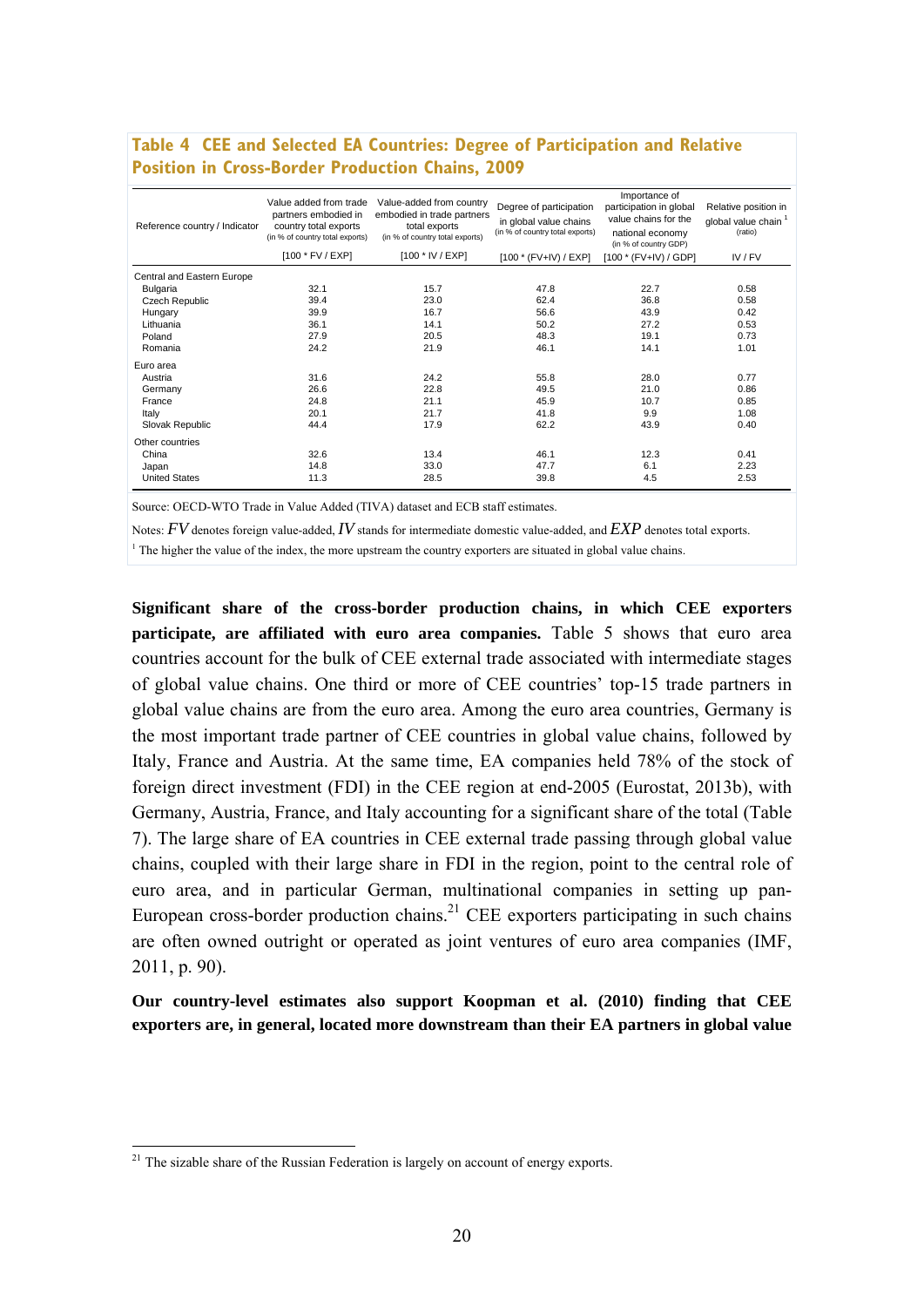**chains.**<sup>22</sup> The euro area countries that actively participate in pan-European value chains (especially Germany, Italy and France, see Table 5) are generally located further upstream (i.e., away from the final customer) than CEE exporters, with a notable exception of Germany in its trade with Poland and Romania (Table 6). This is consistent with CEE exporters typically importing industrial equipment and higher value-added components from the EA, which they then use to assemble intermediate goods and final products, shipped along the value chain *en route* to final consumers around the globe. Relative to other CEE countries, Hungarian exporters are located the farthest downstream in global value chains, with Bulgaria close behind (Table 6). The upstream position of Romania and Poland relative to the other CEE countries and some EA countries could stem from specialization in industrial equipment and intermediate goods or from significant share of natural resources in exports. One way to distinguish between the relative importance of these two factors is to juxtapose trade and FDI linkages, as when examining the links between the euro area and CEE in global value chains. To this end, Table 7 presents data on the stock of FDI of selected euro area and CEE countries in the CEE region.

Whereas, Western European countries overall occupy an upstream position in cross-border production chains, "[t]*he three largest advanced economies (the US, Western EU and Japan) have a relatively high share of domestic value-added embodied in their direct final goods exports in addition to their high share of indirect value-added exports through third counties including that which returns home, (…) indicating these economies are located in both upstream and downstream activities in the global production chain, consistent with the so called "smiling curve" phenomena found in the business economics literature*.*"* (Koopman et al. 2010, pp. 45-6).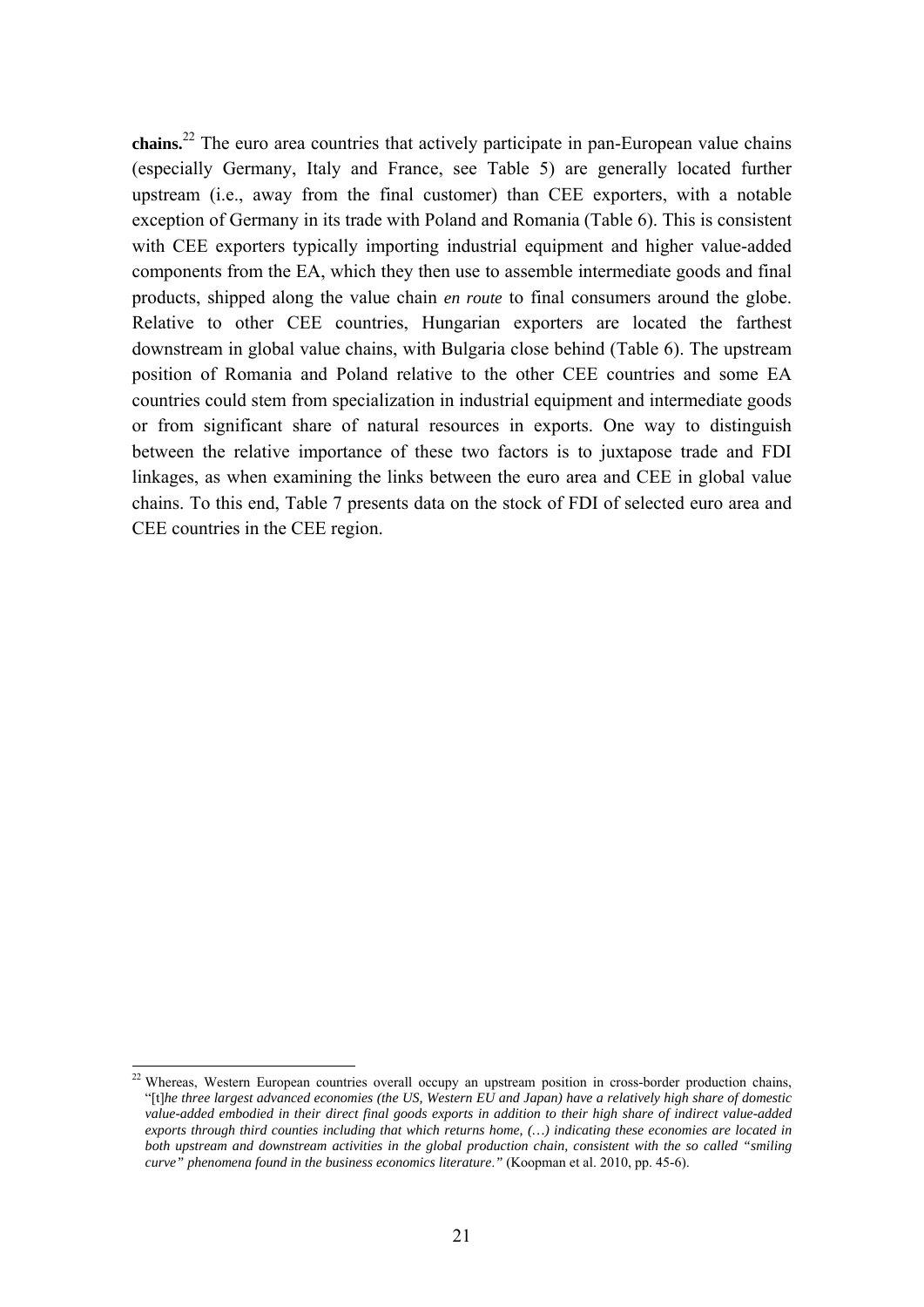### **Table 5. Top 15 Trade Partners of Germany and CEE Countries in Cross-Border Production Chains, 2009**

*(Sum of value added from trade partner embodied in reference country total exports and domestic value added from reference country exported and then embodied in trade partner exports in per cent of reference country total exports)* 

| Trade partners in GVC / Reference country | Germany   | Trade partners in GVC / Reference country | <b>Bulgaria</b> | Trade partners in GVC / Reference country | <b>Czech Republic</b> | Trade partners in GVC / Reference country | <b>Hungary</b> |
|-------------------------------------------|-----------|-------------------------------------------|-----------------|-------------------------------------------|-----------------------|-------------------------------------------|----------------|
| 1 France                                  | 3.8       | 1 Russian Federation                      | 6.0             | 1 Germany                                 | 15.6                  | 1 Germany                                 | 12.3           |
| 2 United States                           | 3.5       | 2 Germany                                 | 4.6             | 2 China                                   | 3.4                   | 2 China                                   | 3.5            |
| 3 Italy                                   | 2.9       | 3 Italy                                   | 3.1             | 3 Russian Federation                      | 3.3                   | 3 United States                           | 3.4            |
| 4 United Kingdom                          | 2.8       | 4 United States                           | 2.2             | 4 Poland                                  | 3.1                   | 4 Russian Federation                      | 3.0            |
| 5 China                                   | 2.7       | 5 Turkev                                  | 2.1             | 5 Slovak Republic                         | 3.0                   | 5 France                                  | 2.6            |
| 6 Netherlands                             | 2.7       | 6 China                                   | 1.9             | 6 France                                  | 2.8                   | 6 Austria                                 | 2.5            |
| 7 Switzerland                             | 2.5       | 7 Greece                                  | 1.9             | 7 Italy                                   | 2.7                   | 7 Italy                                   | 2.5            |
| 8 Austria                                 | 2.4       | 8 France                                  | 1.9             | 8 United States                           | 2.5                   | 8 Japan                                   | 2.0            |
| 9 Belgium                                 | 1.8       | 9 Romania                                 | 1.4             | 9 Austria                                 | 2.3                   | 9 Netherlands                             | 1.8            |
| 10 Spain                                  | 1.6       | 10 Belgium                                | 1.3             | 10 Japan                                  | 2.1                   | 10 United Kingdom                         | 1.8            |
| 11 Russian Federation                     | 1.6       | 11 Japan                                  | 1.2             | 11 United Kingdom                         | 1.9                   | 11 Korea                                  | 1.5            |
| 12 Poland                                 | 1.5       | 12 Spain                                  | 1.0             | 12 Netherlands                            | 1.7                   | 12 Czech Republic                         | 1.5            |
| 13 Czech Republic                         | 1.5       | 13 United Kingdom                         | 0.9             | 13 Belgium                                | 1.4                   | 13 Slovak Republic                        | 1.4            |
| 14 Sweden                                 | 1.2       | 14 Netherlands                            | 0.9             | 14 Spain                                  | 1.3                   | 14 Poland                                 | 1.4            |
| 15 Japan                                  | 1.1       | 15 Singapore                              | 0.9             | 15 Switzerland                            | 1.2                   | 15 Romania                                | 1.4            |
|                                           |           |                                           |                 |                                           |                       |                                           |                |
|                                           |           |                                           |                 |                                           |                       |                                           |                |
| Trade partners in GVC / Reference country | Lithuania | Trade partners in GVC / Reference country | Poland          | Trade partners in GVC / Reference country | Romania               |                                           |                |
| 1 Russian Federation                      | 18.5      | 1 Germany                                 | 11.0            | 1 Germany                                 | 7.3                   |                                           |                |
| 2 Germany                                 | 3.2       | 2 Russian Federation                      | 3.4             | 2 Italy                                   | 4.6                   |                                           |                |
| 3 United States                           | 2.1       | 3 Italy                                   | 3.0             | 3 France                                  | 3.1                   |                                           |                |
| 4 Poland                                  | 2.1       | 4 France                                  | 2.4             | 4 Hungary                                 | 2.6                   |                                           |                |
| 5 Latvia                                  | 1.9       | 5 China                                   | 2.3             |                                           |                       |                                           |                |
| 6 France                                  |           |                                           |                 | 5 Russian Federation                      | 2.2                   |                                           |                |
| 7 Sweden                                  | 1.7       | 6 Czech Republic                          | 2.2             | 6 China                                   | 1.8                   |                                           |                |
|                                           | 1.4       | 7 United States                           | 2.0             | 7 United States                           | 1.7                   |                                           |                |
| 8 China                                   | 1.4       | 8 United Kingdom                          | 1.6             | 8 Turkey                                  | 1.6                   |                                           |                |
| 9 Denmark                                 | 1.2       | 9 Netherlands                             | 1.4             | 9 United Kingdom                          | 1.4                   |                                           |                |
| 10 Estonia                                | 1.1       | 10 Sweden                                 | 1.4             | 10 Austria                                | 1.3                   |                                           |                |
| 11 Italy                                  | 1.0       | 11 Austria                                | 1.1             | 11 Spain                                  | 1.1                   |                                           |                |
| 12 Netherlands                            | 1.0       | 12 Belgium                                | 1.0             | 12 Netherlands                            | 1.1                   |                                           |                |
| 13 Japan                                  | 0.9       | 13 Japan                                  | 1.0             | 13 Poland                                 | 1.0                   |                                           |                |
| 14 United Kingdom                         | 0.9       | 14 Spain                                  | 1.0             | 14 Belgium                                | 1.0                   |                                           |                |

Source: OECD-WTO Trade in Value Added (TIVA) dataset and ECB staff estimates.

Note: The top 15 trade partners of CEE countries in cross-border production chains account for more than 75 per cent of CEE countries total external trade associated with intermediate stages of global value chains.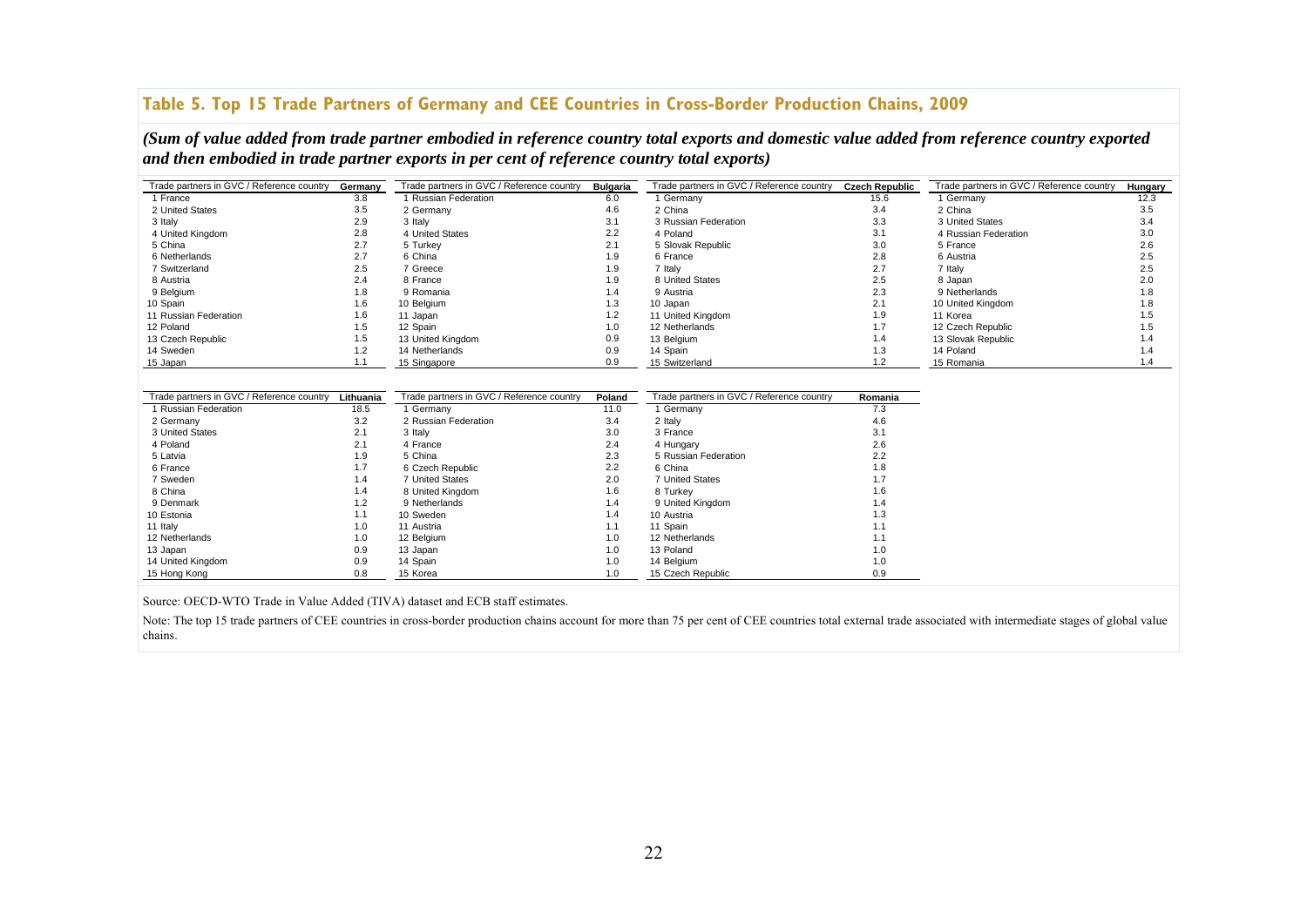### **Table 6. Relative Positions of Main Trade Partners in Cross-Border Production Chains vis-à-vis Exporters of Germany and CEE Countries, 2009**

*(Value added from trade partner embodied in reference country total exports (USD mln) as a ratio to domestic value added from reference country exported and then embodied in trade partner exports (USD mln), unitless ratio)* 

|                   | Trade partners in GVC / Reference country | Germany       | Trade partners in GVC / Reference country | <b>Bulgaria</b> | Trade partners in GVC / Reference country Czech Republic |               | Trade partners in GVC / Reference country | Hungary |
|-------------------|-------------------------------------------|---------------|-------------------------------------------|-----------------|----------------------------------------------------------|---------------|-------------------------------------------|---------|
|                   | Russian Federation                        | 5.3           | <b>Russian Federation</b>                 | 19.9            | Japan                                                    | 12.9          | Russian Federation                        | 11.4    |
|                   | <b>United States</b>                      | 3.7           | Japan                                     | 6.9             | <b>Russian Federation</b>                                | 8.7           | Japan                                     | 8.6     |
|                   | Japan                                     | 2.9           | <b>United States</b>                      | 4.4             | <b>United States</b>                                     | 6.5           | <b>United States</b>                      | 8.2     |
|                   | United Kingdom                            | 1.7           | Switzerland                               | 2.9             | Korea                                                    | 2.6           | Korea                                     | 4.4     |
| Upstream          | Spain                                     | 1.6           | Austria                                   | 2.0             | China                                                    | 2.6           | France                                    | 2.9     |
|                   | Italy                                     | 1.4           | France                                    | 1.9             | Italy                                                    | 2.2           | Netherlands                               | 2.7     |
|                   | Romania                                   | 1.2           | Romania                                   | 1.9             | United Kingdom                                           | 2.1           | United Kingdom                            | 2.3     |
|                   | Poland                                    | 1.1           | China                                     | 1.8             | Poland                                                   | 1.9           | Italy                                     | 2.2     |
|                   | Germany                                   |               | Lithuania                                 | 1.6             | Spain                                                    | 1.8           | Germany                                   | 2.1     |
|                   | France                                    | 1.0           | Poland                                    | 1.5             | Romania                                                  | 1.6           | China                                     | 2.0     |
|                   | Netherlands                               | 0.9           | Korea                                     | 1.4             | Netherlands                                              | 1.6           | Switzerland                               | 1.7     |
|                   | Austria                                   | 0.9           | Italy                                     | 1.4             | France                                                   | 1.5           | Austria                                   | 1.7     |
|                   | Belgium                                   | 0.9           | Germany                                   | 1.3             | Germany                                                  | 1.2           | Sweden                                    | 1.6     |
|                   | Czech Republic                            | 0.8           | United Kingdom                            | 1.3             | Switzerland                                              | 1.0           | Romania                                   | 1.6     |
|                   | Switzerland                               | 0.8           | Czech Republic                            | 1.3             | Belgium                                                  | 1.0           | Poland                                    | 1.5     |
| <b>Downstream</b> | Bulgaria                                  | 0.8           | <b>Bulgaria</b>                           |                 | <b>Czech Republic</b>                                    |               | Lithuania                                 | 1.5     |
|                   | Sweden                                    | 0.7           | Netherlands                               | $\sim$<br>1.0   | Hungary                                                  | $\sim$<br>0.9 | Spain                                     | 1.4     |
|                   | China                                     | 0.6           | Spain                                     | 1.0             | Sweden                                                   | 0.9           | Belgium                                   | 1.4     |
|                   |                                           |               |                                           |                 |                                                          |               |                                           |         |
|                   | Korea                                     | 0.5           | Hungary                                   | 0.8             | Austria                                                  | 0.8           | Bulgaria                                  | 1.2     |
|                   | Hungary                                   | 0.5           | Sweden                                    | 0.7             | Bulgaria                                                 | 0.8           | Czech Republic                            | 1.1     |
|                   | Lithuania                                 | 0.3           | Belgium                                   | 0.4             | Lithuania                                                | 0.7           | Hungary                                   |         |
|                   |                                           |               |                                           |                 |                                                          |               |                                           |         |
|                   | Trade partners in GVC / Reference country | Lithuania     | Trade partners in GVC / Reference country | Poland          | Trade partners in GVC / Reference country                | Romania       |                                           |         |
|                   | Russian Federation                        | 39.3          | <b>Russian Federation</b>                 | 11.5            | <b>Russian Federation</b>                                | 6.7           |                                           |         |
|                   | Japan                                     | 5.0           | Japan                                     | 6.0             | Japan                                                    | 3.1           |                                           |         |
|                   | <b>United States</b>                      | 4.0           | <b>United States</b>                      | 5.5             | <b>United States</b>                                     | 2.7           |                                           |         |
|                   | Germany                                   | 3.2           | Korea                                     | 3.1             | Italy                                                    | 1.4           |                                           |         |
|                   | Italy                                     | 2.2           | Italy                                     | 2.0             | Switzerland                                              | 1.3           |                                           |         |
|                   | China                                     | 1.8           | Spain                                     | 1.4             | Austria                                                  | 1.3           |                                           |         |
|                   | Romania                                   | 1.6           | United Kingdom                            | 1.4             | United Kingdom                                           | 1.3           |                                           |         |
| Upstream          | Poland                                    | 1.6           | China                                     | 1.3             | Poland                                                   | 1.1           |                                           |         |
|                   | Czech Republic                            | 1.5           | France                                    | 1.3             | France                                                   | 1.0           |                                           |         |
|                   | France                                    | 1.4           | Netherlands                               | 1.3             | Romania                                                  | ×.            |                                           |         |
|                   | Switzerland                               | 1.3           | Switzerland                               | 1.2             | Netherlands                                              | 1.0           |                                           |         |
|                   | Austria                                   | 1.3           | Belgium                                   | 1.1             | Germany                                                  | 0.8           |                                           |         |
|                   | Korea                                     | 1.0           | Poland                                    |                 | China                                                    | 0.8           |                                           |         |
|                   | Lithuania                                 |               | Austria                                   | $\sim$<br>1.0   | Korea                                                    | 0.8           |                                           |         |
|                   | Netherlands                               | $\sim$<br>0.9 | Romania                                   | 0.9             | Sweden                                                   | 0.7           |                                           |         |
|                   | Belgium                                   | 0.8           | Germany                                   | 0.9             | Spain                                                    | 0.7           |                                           |         |
|                   | United Kingdom                            | 0.7           |                                           | 0.7             | Lithuania                                                | 0.6           |                                           |         |
|                   |                                           | 0.7           | Bulgaria                                  | 0.6             |                                                          | 0.6           |                                           |         |
|                   | Hungary                                   |               | Hungary                                   |                 | Hungary                                                  |               |                                           |         |
| <b>Downstream</b> | Sweden                                    | 0.6           | Lithuania                                 | 0.6             | Czech Republic                                           | 0.6           |                                           |         |
|                   | Spain                                     | 0.6           | Sweden                                    | 0.6             | Belgium                                                  | 0.6           |                                           |         |
|                   | Bulgaria                                  | 0.6           | Czech Republic                            | 0.5             | Bulgaria                                                 | 0.5           |                                           |         |

Source: OECD-WTO Trade in Value Added (TIVA) dataset and ECB staff estimates.

Notes: The uniform set of trade partners comprises of all CEE countries and other countries that are among the top 15 trade partners of at least three CEE countries in cross-border production chains (see Table 5). A value of 1 indicates that the trade partner plays similar role to that of the reference country in global value chains. The higher the value of the index above 1, the more upstream the trade partner is situated in the cross-border production chain relative to the reference country exporters. The smaller the value of the index below 1, the more downstream the trade partner is situated in the cross-border production chain relative to the reference country exporters.

The relative positions of trade partners vis-à-vis one another do not capture their relative positions in the shown global value chains.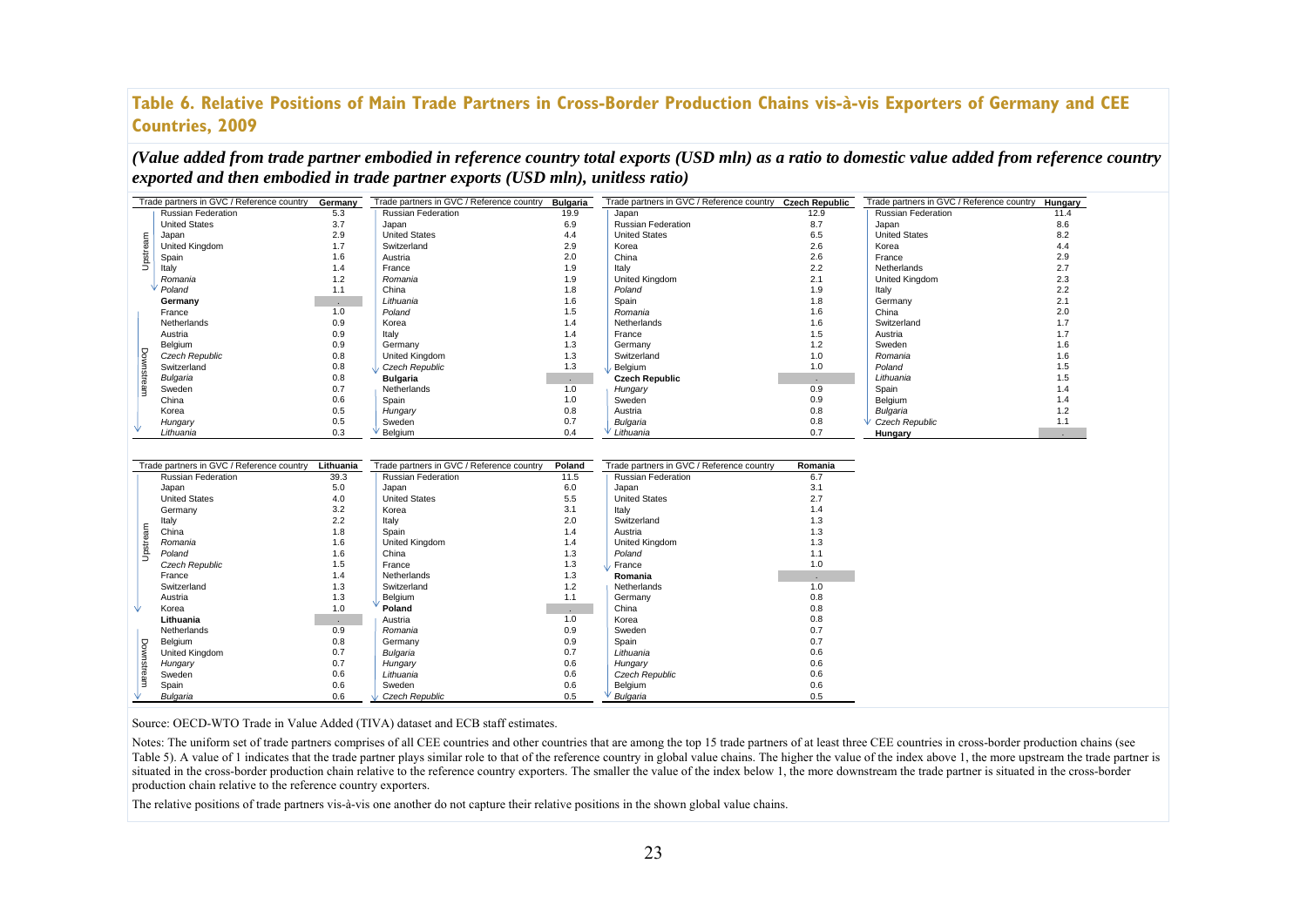**A novel finding of our analysis is that the larger CEE countries that became EU members early-on in 2004 appear to have started setting up their own value chains in the CEE region.** CEE countries are among the top-15 trade partners of other CEE countries in global value chains and are also among the large providers of FDI in the region (Tables 5 and 7). For example, Poland stands out, as it occupies an upstream position in global value chains relative to all the other CEE countries (see Table 6). At the same time, Polish companies had made around USD 6 billion of FDI in the CEE region at the end of 2011 (see Table 7). The Czech Republic is similarly both located upstream from Bulgaria and provides it with sizeable FDI flows. All in all, this points to the ability of Polish and Czech exporters, including subsidiaries of euro area multinational companies, to set up regional value chains.

#### **Table 7. Selected EA and CEE Countries: Foreign Direct Investment Position vis-àvis Countries in Central and Eastern Europe, 2011**

| (US dollars, millions)         |         |        |         |        |                   |         |        |
|--------------------------------|---------|--------|---------|--------|-------------------|---------|--------|
| FDI recipients / FDI providers | Austria | France | Germany | Italy  | Czech<br>Republic | Hungary | Poland |
| <b>CEE</b> countries           | 47,127  | 43,596 | 74.449  | 21,155 | 1,971             | 2,340   | 6,141  |
| <b>Bulgaria</b>                | 5,903   | 751    | 2.849   | 614    | 597               | 1,076   | 48     |
| Czech Republic                 | 14,100  | 10,842 | 18.165  | 1,298  | -                 | 323     | 2,453  |
| Hungary                        | 11.131  | 4.408  | 19.592  | 1.827  | 74                | ٠       | 493    |
| Lithuania                      | 67      | 561    | 1.126   | 31     |                   | 5       | 2,463  |
| Poland                         | 4,777   | 21.281 | 25,954  | 12,542 | 590               | 340     |        |
| Romania                        | 10.944  | 5,654  | 6,225   | 4,807  | 711               | 596     | 653    |

Source: OECD (2013).

Note: Data for Germany is for end-2010; .. indicates that data are not published; - indicates not applicable..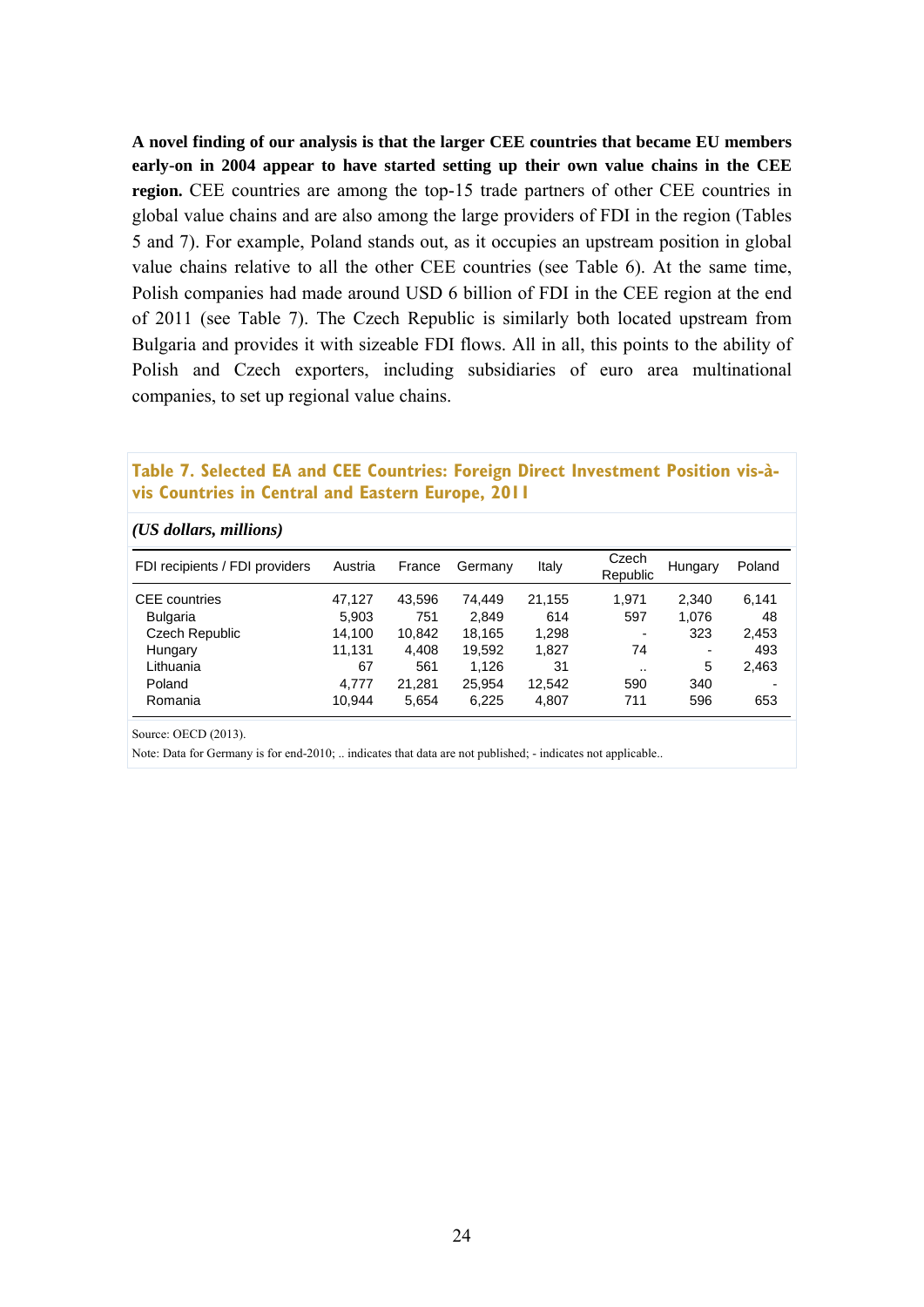# **5 CROSS-BORDER PRODUCTION CHAINS AS CONDUITS OF OUTPUT FLUCTUATIONS**

**In this section, we examine the role of the propagation of changes in demand for imports along global supply chains—linked to technological requirements and inventory stock adjustments—in the pan-European synchronization of economic activity.** In Section II, we showed that the business cycles of CEE countries are highly synchronized with the cyclical output fluctuations in their main trade partners from the euro area. Given the high degree of trade integration between the two regions, this can be a manifestation of common demand shocks and/or supply-side shocks that transmit along global value chains, and the associated global propagation of inventory adjustments. In Section III, we demonstrated that the CEE business cycles are strongly influenced by pro-cyclical inventory adjustments. In Section IV, we showed that cross-border production chains, and in particular those affiliated with euro area companies, are very important for the economies of CEE countries. In light of the empirical evidence that firms involved in international trade maintain significantly higher inventory stocks and given the large size of CEE export sectors and the important role played by global value chains in them, a sizeable proportion of inventory adjustments in CEE economies occur in domestic links of global value chains. A negative shock to exports of one country would, therefore, translate in lower external demand for its trade partners positioned before it in the cross-border production chains, as a result of the lower technological requirement for imports (i.e., foreign value-added embodied in the country exports) and due to a possible scaling down of inventory stocks.

**We adapt Alessandria et al. (2011) analytical framework to global value chains and use it to test whether their modalities of operation can help explain imports' excess volatility.**  Alessandria et al. (2011) set out to explain the large fluctuations in US external trade in 2008-10. The starting point of their analysis is a suitably calibrated, stylized aggregate demand function for imports, derived from a general equilibrium model of international trade. The authors show that movements of the relative price of imported goods and real aggregate absorption alone cannot account for a significant proportion of the observed cyclical dynamics of imports. They call the unexplained difference an 'import wedge', which is given by the following formula derived in Appendix 2:

$$
\hat{\omega}_t = m_t - (-\gamma p_t + c_t), \text{ where} \tag{A2.2}
$$

lower-case variables denote log-deviations from trend;

- $\widehat{\omega}_t$  standard import wedge;
- $M_t$  imports of goods (real);
- $P_t$  relative price of imports;
- $C_t$  aggregate expenditure (real);
- $\gamma$  Armington elasticity.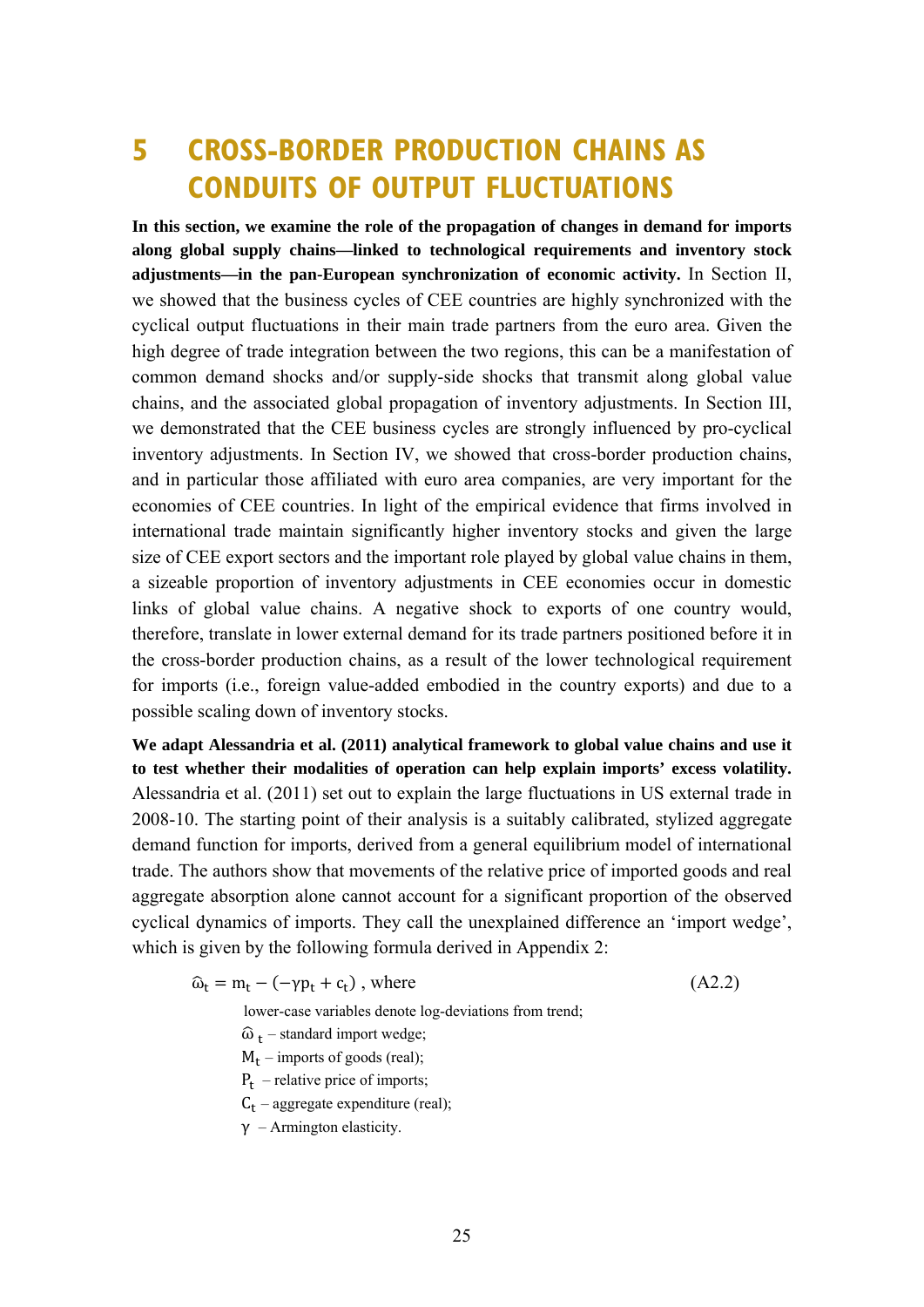Alessandria et al. (2011) proceed to demonstrate that adding an inventory-adjustment term significantly improves the fit of the model, pointing to the important impact of inventory management on international trade flows.

**We augment the Alessandria et al. (2011) formula for the import wedge with inventoryadjustment to further account for the import content of exports.** The adjustment is necessitated by the high importance of exporters' participation in global value chains for CEE economies (Section IV). This makes the volume of imports less sensitive to the relative price of imports and domestic absorption, and more driven by the technological requirements of the production process (i.e., foreign value-added embodied in the country exports). The formula of the augmented import wedge is similar to the one used by Alessandria et al. (2011), except for the additional term  $(\beta^m \frac{\overline{x}}{M} x_t)$ . The latter captures the industry demand for imported intermediates, which for simplicity is introduced as an exogenously given technological requirement (i.e., independent of the relative price of imports; see Appendix 2 for details):

$$
\omega_t = \hat{\omega}_t - \alpha^m \frac{\overline{Y}}{\overline{M}} \Big( \frac{\Delta \text{Inv}_t}{\overline{Y}_t} - \frac{\overline{\Delta \text{Inv}}_t}{\overline{Y}_t} \Big) - \beta^m \frac{\overline{X}}{\overline{M}} x_t \text{ , where } \tag{A2.3}
$$

lower-case variables denote log-deviations from trend; variables with bars denote long-term trend of the respective variable;

 $\omega_t$  – import wedge with inventory adjustment and accounting for the import

component of exports determined by technological requirements;

 $\Delta Inv_t$  – change in aggregate inventories (real);

 $Y_t$  – GDP (real);

 $\alpha^{m}$  – share of imported goods in total inventory stock (unitless ratio);

 $M_t$  – imports of goods (real);

 $X_t$  – exports of goods (real);

 $β<sup>m</sup>$  – import component of goods exports (unitless ratio).

The inventory-adjustment term in equation A2.3 differs from the one used in Alessandria et al. (2011), as in the case of the United States the authors are able to use data on the stock of manufacturing and trade inventories (i.e., in levels). For CEE and EA countries, consistent data on inventory stocks are not available, which is why we derive the expression in terms of the cyclical component of the ratio of change in inventories to trend GDP derived from National Accounts data.

**We estimate the import wedges in equations A2.2 and A2.3 using suitably calibrated structural coefficients and the cyclical components of series.** The calibration of the Baxter-King bandpass filter is the same as the one used in the estimation of the output gaps. The trends of real GDP, and real imports and exports of goods are obtained as the low-frequency components of the respective series, derived from the Baxter-King bandpass filter.<sup>23</sup> The import component of goods exports  $(\beta^{m})$  is set equal to the average foreign value-added embodied in

<sup>1</sup> <sup>23</sup> The use of an 11-quarter centered moving average to derive the output gaps results in the loss of 11 quarters at the start and the end of the sample. Poland and Hungary are dropped out of the sample due to the lack of data on real exports and imports of goods.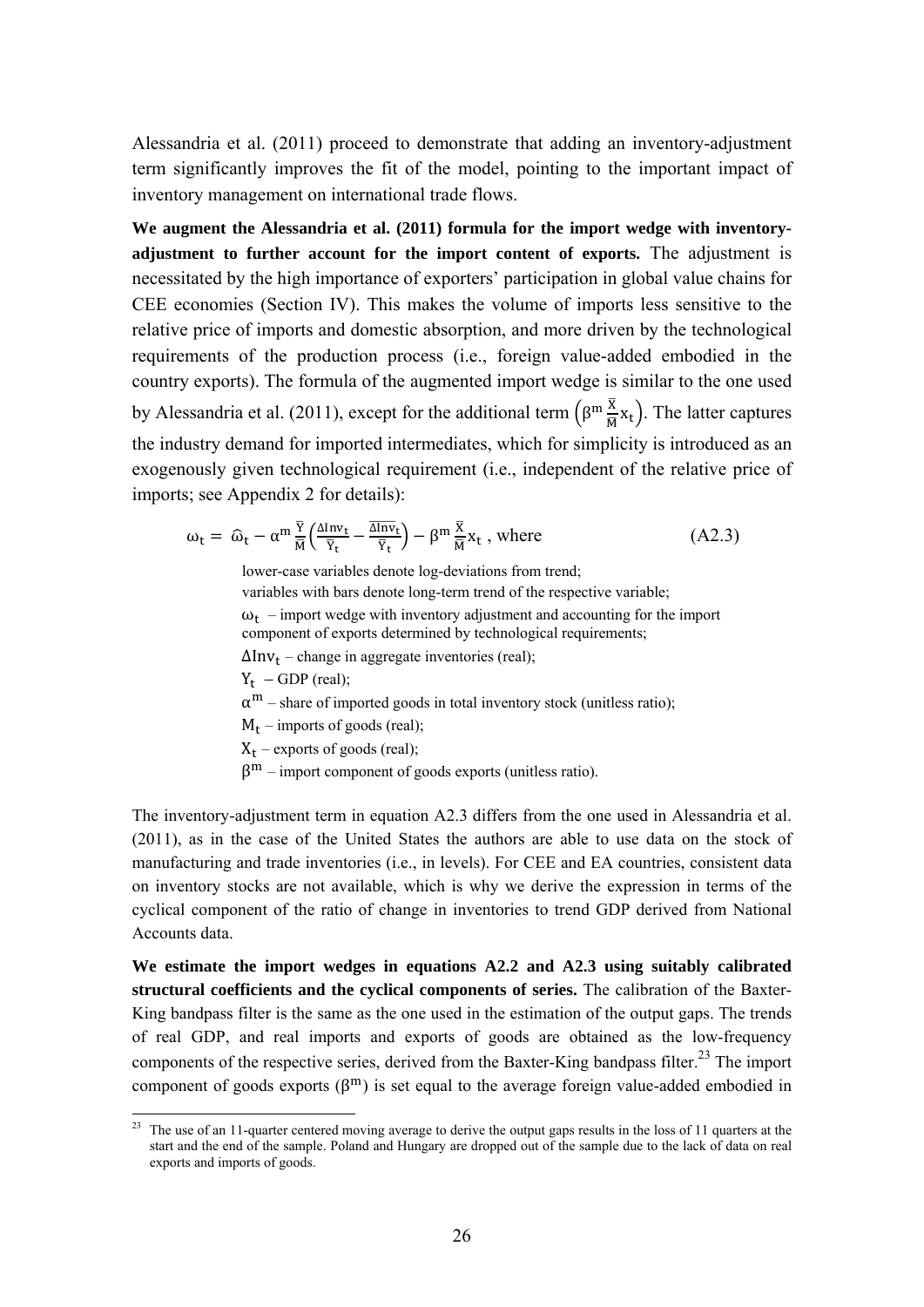exports obtained from the *TIVA* dataset (data column 2 in Table 8). The share of imported goods in total inventory stock is proxied by the unweighted average of foreign value-added embodied in domestic final demand and in exports (data column 3 in Table 8). We calibrate the constant elasticity demand for imported goods, using the mid-value of the Armington elasticity ( $\gamma = 1$ ) presented in Alessandria et al. (2011). Our measure of aggregate expenditure  $(C_t)$  is the real domestic final demand, estimated as the difference between the Eurostat (2013a) data on real domestic demand and our estimate of changes in inventories, described in Section III. Finally, we proxy the relative price of goods imports by the ratio of the unit value index of merchandise imports from European Union (27 countries) (2005=100; Eurostat, 2013c), which is available only from 2000 onward, and the domestic demand deflator (2005=100; Eurostat, 2013a).<sup>24</sup>

#### **Table 8. CEE and Selected EA Countries: Foreign Value-Added Content in Domestic and External Demand**

#### *(Percentage points)*

1

| Reference country / Indicator | Foreign value added embodied<br>in domestic final demand<br>(in percent of domestic demand) | Foreign value added<br>embodied in exports<br>(in percent of total exports) | Foreign value added<br>content in domestic and<br>external demand<br>(unweighted average of columns<br>2 and 3, percent) |
|-------------------------------|---------------------------------------------------------------------------------------------|-----------------------------------------------------------------------------|--------------------------------------------------------------------------------------------------------------------------|
| Central and Eastern Europe    |                                                                                             |                                                                             |                                                                                                                          |
| <b>Bulgaria</b>               | 36                                                                                          | 32                                                                          | 34                                                                                                                       |
| Czech Republic                | 33                                                                                          | 40                                                                          | 36                                                                                                                       |
| Hungary                       | 35                                                                                          | 44                                                                          | 40                                                                                                                       |
| Lithuania                     | 36                                                                                          | 37                                                                          | 37                                                                                                                       |
| Poland                        | 26                                                                                          | 29                                                                          | 28                                                                                                                       |
| Romania                       | 28                                                                                          | 26                                                                          | 27                                                                                                                       |
| Euro area $1$                 | 15                                                                                          | 23                                                                          | 19                                                                                                                       |
| Austria                       | 27                                                                                          | 32                                                                          | 29                                                                                                                       |
| France                        | 18                                                                                          | 25                                                                          | 22                                                                                                                       |
| Germany                       | 21                                                                                          | 26                                                                          | 23                                                                                                                       |
| Italy                         | 19                                                                                          | 24                                                                          | 21                                                                                                                       |
| Slovak Republic               | 40                                                                                          | 46                                                                          | 43                                                                                                                       |

Source: OECD-WTO Trade in Value Added (TIVA) dataset and ECB staff estimates.

Note: Reported values are averages for 2005 and 2009.

<sup>1</sup> Estimates of the import content of final domestic demand and exports from ECB (2010).

**The import wedge narrows significantly, once the propagation of changes in demand for imports along global supply chains—linked to technological requirements and inventory stock adjustments—is taken into account.** Figure 4 shows the standard import wedge (A2.2) and its counterpart that accounts for both inventory adjustments and import content of exports (A2.3). The values of the standard import wedge are sizeable in all sample countries, ranging between +10 and -15 per cent of trend imports in EA countries, and +15 and -20 per cent in CEE countries. The range of this baseline import

 $24$  Alessandria, et. al. (2011) use an import price deflator that excludes energy prices, due to their volatility and the relative inelasticity of energy demand. In the absence of consistent set of series of non-petroleum imports across CEE and EA countries, we use as proxy the unit value index of imports from European Union, in which the share of energy imports should be much smaller than in imports from the rest of the world.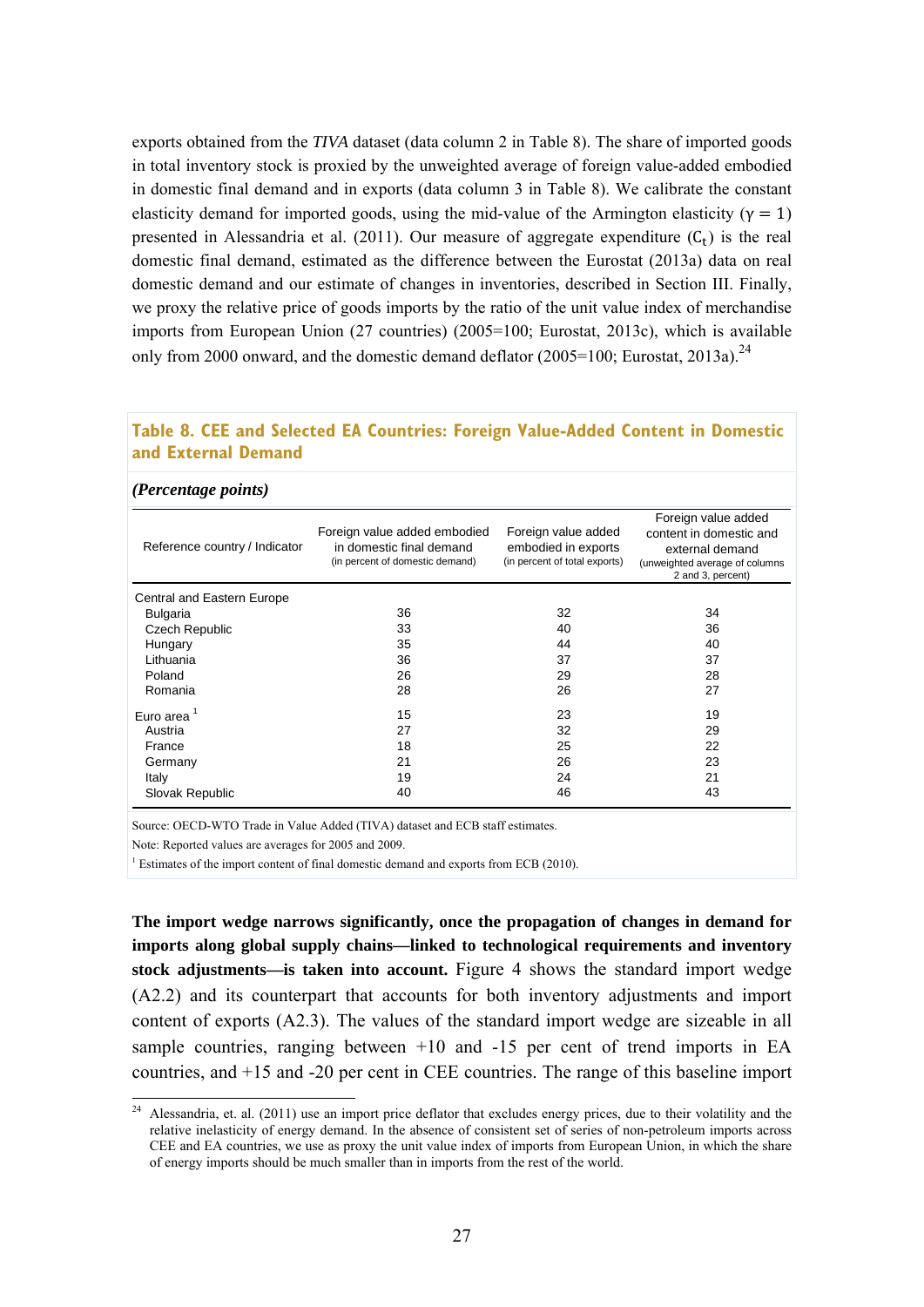wedge for euro area countries is very similar to what Alessandria et al. (2011) finds in the case of the United States. Accounting for the import content of exports and inventory adjustments along global supply chains significantly narrows the import wedge. The cyclical inventory adjustments can account for between 4 and 16 per cent of the import wedge across EA countries and between 6 and 18 per cent—in CEE countries (Table 9). The impact of changes in demand for imports linked to the import content of exports is several times larger, typically being able to account for between 40 and 60 per cent of the import wedge across both EA and CEE countries.

### **Table 9. Selected CEE and EA Countries: Contribution of Inventory Adjustment and Foreign Value-Added Embodied in Exports to Import Wedge, 2002Q4 - 2010Q1**  *(Percentage points)*

| Reference country / Indicator | Contribution of<br>change in inventories<br>to import wedge<br>(percent) | Contribution of foreign<br>value-added embodied in<br>exports to import wedge<br>(percent) |
|-------------------------------|--------------------------------------------------------------------------|--------------------------------------------------------------------------------------------|
| Euro area                     |                                                                          |                                                                                            |
| Austria                       | 11.0                                                                     | 58.3                                                                                       |
| France                        | 15.9                                                                     | 39.9                                                                                       |
| Germany                       | 4.1                                                                      | 57.0                                                                                       |
| Italy                         | 10.0                                                                     | 46.5                                                                                       |
| Central and Eastern Europe    |                                                                          |                                                                                            |
| <b>Bulgaria</b>               | 18.1                                                                     | 60.6                                                                                       |
| <b>Czech Republic</b>         | 10.7                                                                     | 56.1                                                                                       |
| Lithuania                     | 8.4                                                                      | 43.7                                                                                       |
| Romania                       | 6.4                                                                      | 19.2                                                                                       |

Source: Eurostat and ECB staff estimates.

Notes: Using Baxter-King filtered data from 1996Q4 to 2010Q1.

Assuming Armington elasticity  $(\gamma=1)$ .

Following Alessandria et al. (2011), we calculate the contributions as

1 - variance 
$$
(\widehat{\omega}_t - \alpha^m \frac{\overline{Y}}{\overline{M}} \left( \frac{\Delta \text{Inv}_t}{\overline{Y}_t} - \frac{\overline{\Delta \text{Inv}}_t}{\overline{Y}_t} \right)) / \text{ variance } (\widehat{\omega}_t) \text{ and}
$$
  
1 - variance  $(\widehat{\omega}_t - \beta^m \frac{\overline{X}}{\overline{M}} X_t) / \text{ variance } (\widehat{\omega}_t)$ , respectively.

**The sizeable contributions of inventory adjustments and the import content of exports to the cyclical fluctuations of imports across Europe reflect the role of global supply chains in the pan-European synchronization of economic activity.** This is the case because, for example, a negative shock to exports of one country would translate in lower external demand for its trade partners positioned before it in the cross-border production chains, as a result of the lower technological requirement for imports (i.e., foreign value-added embodied in the country exports) and due to a possible scaling down of inventory stocks.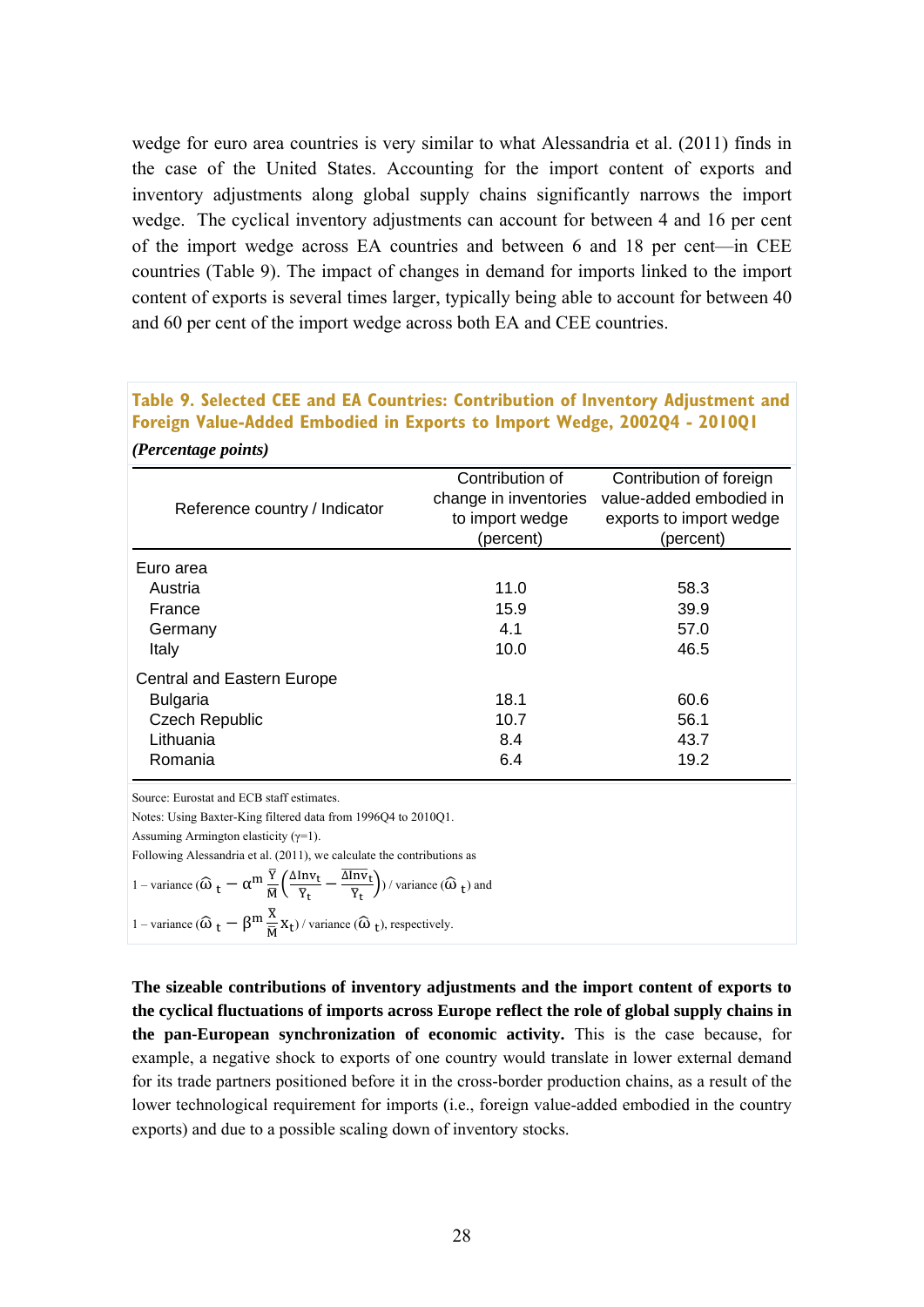### **Figure 4. Selected CEE and EA Countries: Cyclical Components of the Import Wedge with and without Accounting for Import Content of Exports and Inventory Adjustments**

*(Percentage points divided by 100)* 



- Cyclical component of the standard import wedge

 Cyclical component of the import wedge with inventory adjustment and accounting for the import component of exports determined by technological requirements

Note: ECB staff estimates based on Eurostat data.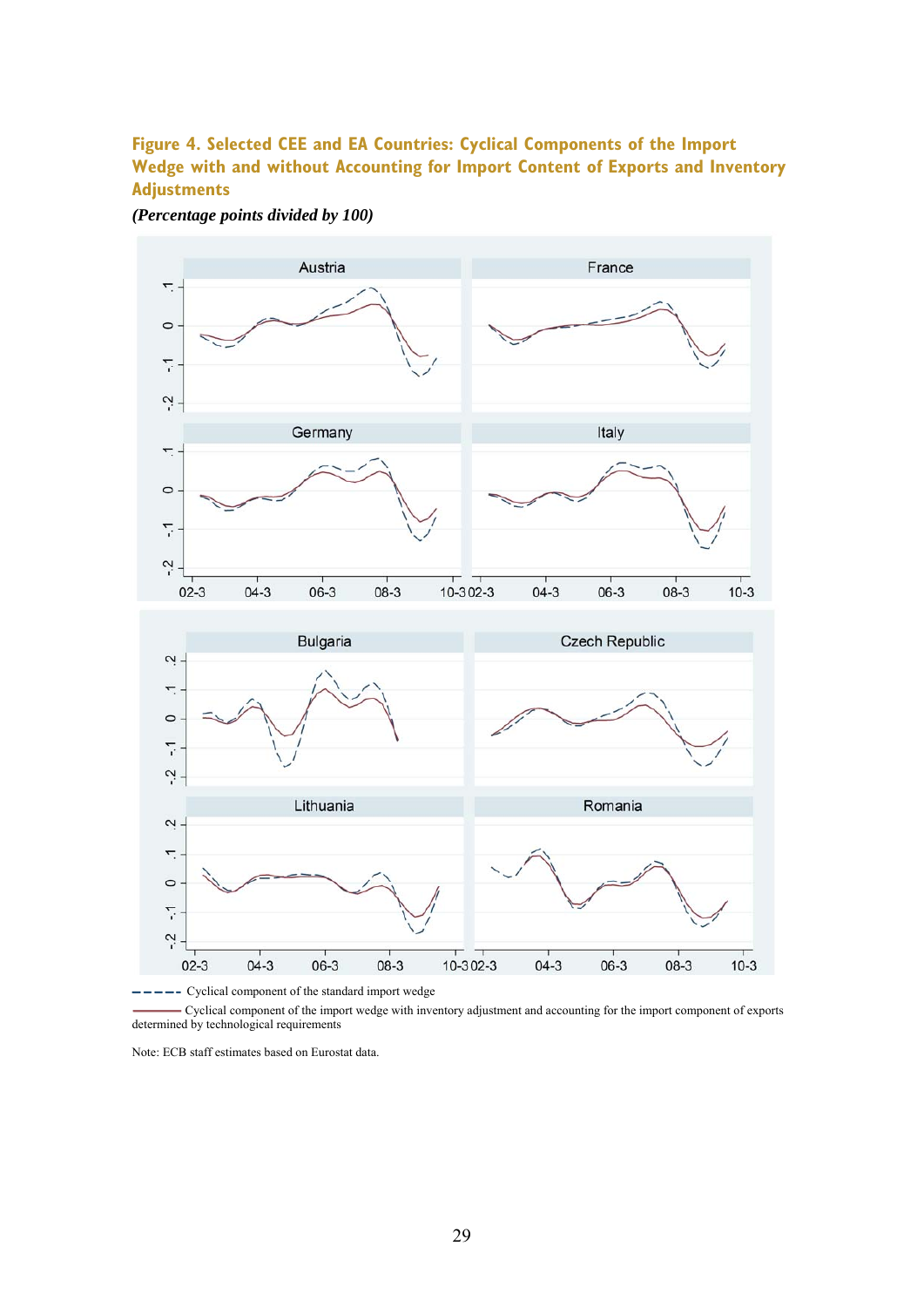# **6 CONCLUSION**

**In this paper we document the important role played by global value chains in transmitting output fluctuations between the euro area and CEE.** We show that a large share of exports from the CEE region passes through euro area-affiliated cross-border production chains, in which CEE exporters are, in general, located further downstream than their euro area partners. This production model, which is both pan-European and globally-integrated in nature, has several important implications. In the short run, it constitutes an important channel for transmitting output fluctuations between the euro area and CEE countries, via the propagation of industry-specific shocks and of inventory adjustments along the supply chain. In the longer run, however, the economic prospects of CEE countries would depend less on euro area than on world demand and the ability of euro area and CEE exporters to remain competitive on the global stage. In this context, the high degree of synchronization of CEE and euro area business cycles since the onset of the global financial crisis can be seen as a manifestation of common demand shocks and/or supply-side shocks that transmit along global value chains. The associated propagation of inventory adjustments along global supply chains further reinforces the synchronization of economic activity across Europe. At the same time, the high degree of openness of the CEE region, achieved through its integration in global value chains, may have reduced the exposure of each country to domestic shocks. Finally, there will likely be increasing "halo effects" from the participation of CEE countries in global value chains, as suggested by the on-going efforts of CEE exporters to set up own value chains within their region.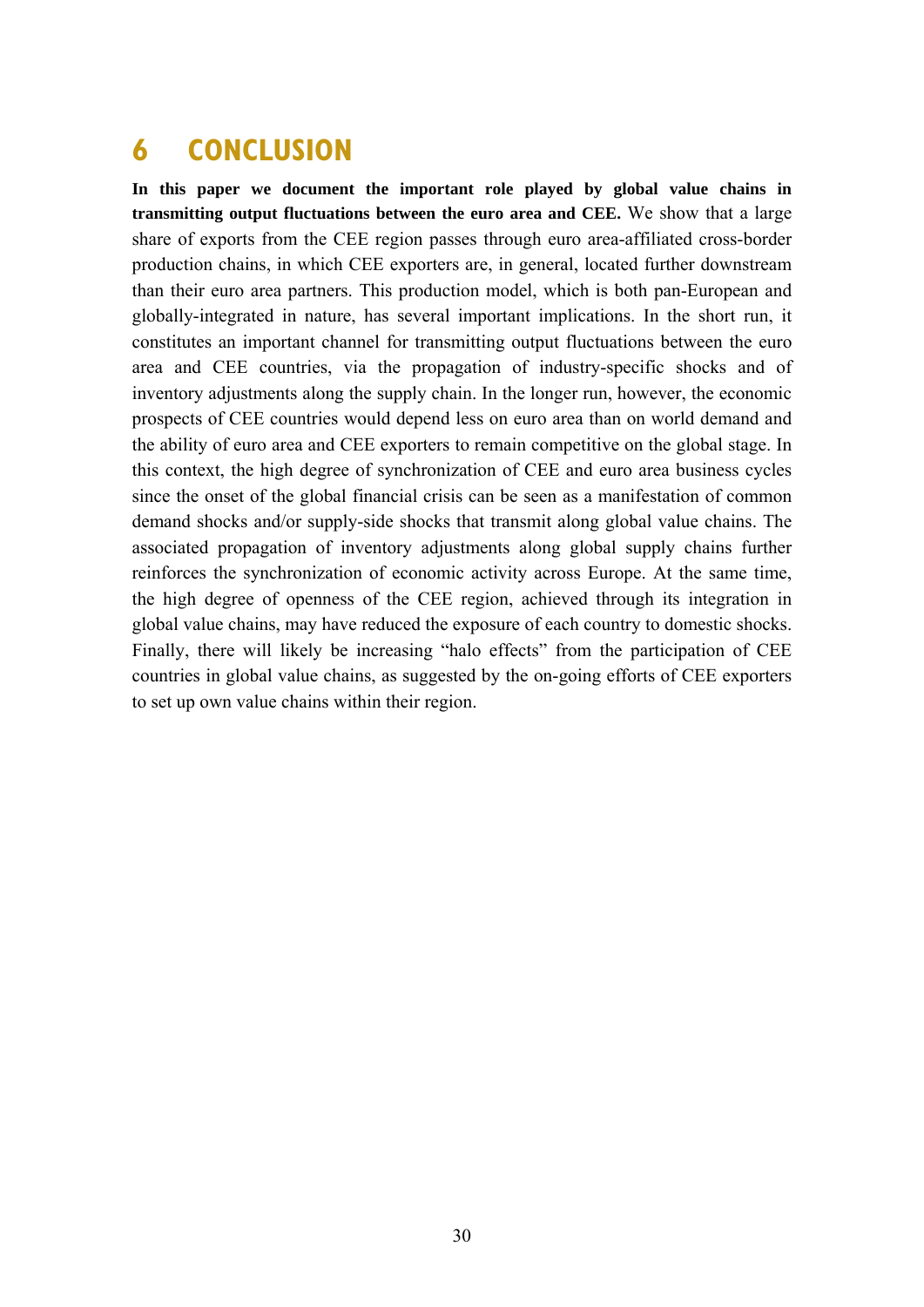## **REFERENCES**

Alessandria, G., J. Kaboski, and Midrigan, V., 2011, "US Trade and Inventory Dynamics," *American Economic Review: Papers & Proceedings*, 101(3), pp. 303–07.

Alessandria, G., J. Kaboski, and Midrigan, V., 2012, "Trade Wedges, Inventories, and International Business Cycles," NBER Working Paper 18191, available on the internet at www.nber.org/papers/w18191, September, (Cambridge, MA: National Bureau of Economic Research).

Altomonte, C., F. Di Mauro, G. Ottaviano, A. Rungi, and Vicard, V., 2012, "Global Value Chains During the Great Trade Collapse. A Bullwhip Effect?," ECB Working Paper No. 1412, available on the internet at www.ecb.int/pub/pdf/scpwps/ecbwp1412.pdf, January, (Frankfurt: ECB).

Alvarez, F. and R. E. Lucas, 2007, "General Equilibrium Analysis of the Eaton-Kortum Model of International Trade," *Journal of Monetary Economics*, 54(6), September, pp.1726-1768.

Asmussen, Jörg, 2013, "CEEs and the Crisis: Current Challenges and Benefits", speech by Jörg Asmussen, Member of the Executive Board of the ECB, at the IIF Central and Eastern Europe CEO Conference held in Berlin on 29 April 2013, available on the internet at www.ecb.europa.eu/press/key/date/2013/html/sp130429.en.html, (Frankfurt: ECB).

Baxter, Marianne and King, Robert, 1999, "Measuring Business Cycles: Approximate Band-Pass Filters for Economic Time Series," *The Review of Economics and Statistics*, 81(4), available on the internet at www.mitpressjournals.org/doi/pdf/10.1162/003465399558454, Nov, pp. 575-593.

Bems, R., R. Johnson, and Yi, K.-M., 2010, "Demand Spillovers and the Collapse of Trade in the Global Recession," *IMF Economic Review*, 58(2), available on the internet at http://www.palgrave-journals.com/imfer/journal/v58/n2/pdf/imfer201015a.pdf, pp. 295–326.

Blinder, A. and Maccini, L., 1991, "Taking Stock: A Critical Assessment of Recent Research on Inventories," *Journal of Economic Perspectives*, 5(1), Winter, pp. 73–96.

Caselli, F., M. Koren, I. Lisicky and S. Tenreyro, 2011, "Diversification through Trade," available on the internet at ideas.repec.org/p/red/sed012/539.html.

Fidrmuc, J. and Korhonen, I., 2006, "Meta-Analysis of the Business Cycle Correlation between the Euro Area and the CEECs," CESifo Working Paper 1693, March, available on the internet at ideas.repec.org/p/ces/ceswps/\_1693.html.

Gardó, S. and Martin, R., 2010, "The Impact of the Global Economic and Financial Crisis on Central, Eastern and South-Eastern Europe: A Stock-Taking Exercise," ECB Occasional Paper No. 114, available on the internet at www.ecb.europa.eu/pub/pdf/scpops/ecbocp114.pdf, June, (Frankfurt: ECB).

De Rougemont, Philippe, 2011, "Les stocks dans la crise," Bulletin de la Banque de France, No. 183, available on the internet at econpapers.repec.org/article/bfrbullbf/2011\_3a183\_3a03.htm, pp. 27–46, (Paris: Banque de France).

Eaton, J. and S. Kortum, 2002, "Technology, Geography and Trade," *Econometrica*, 70(5), September, pp. 1741-1780.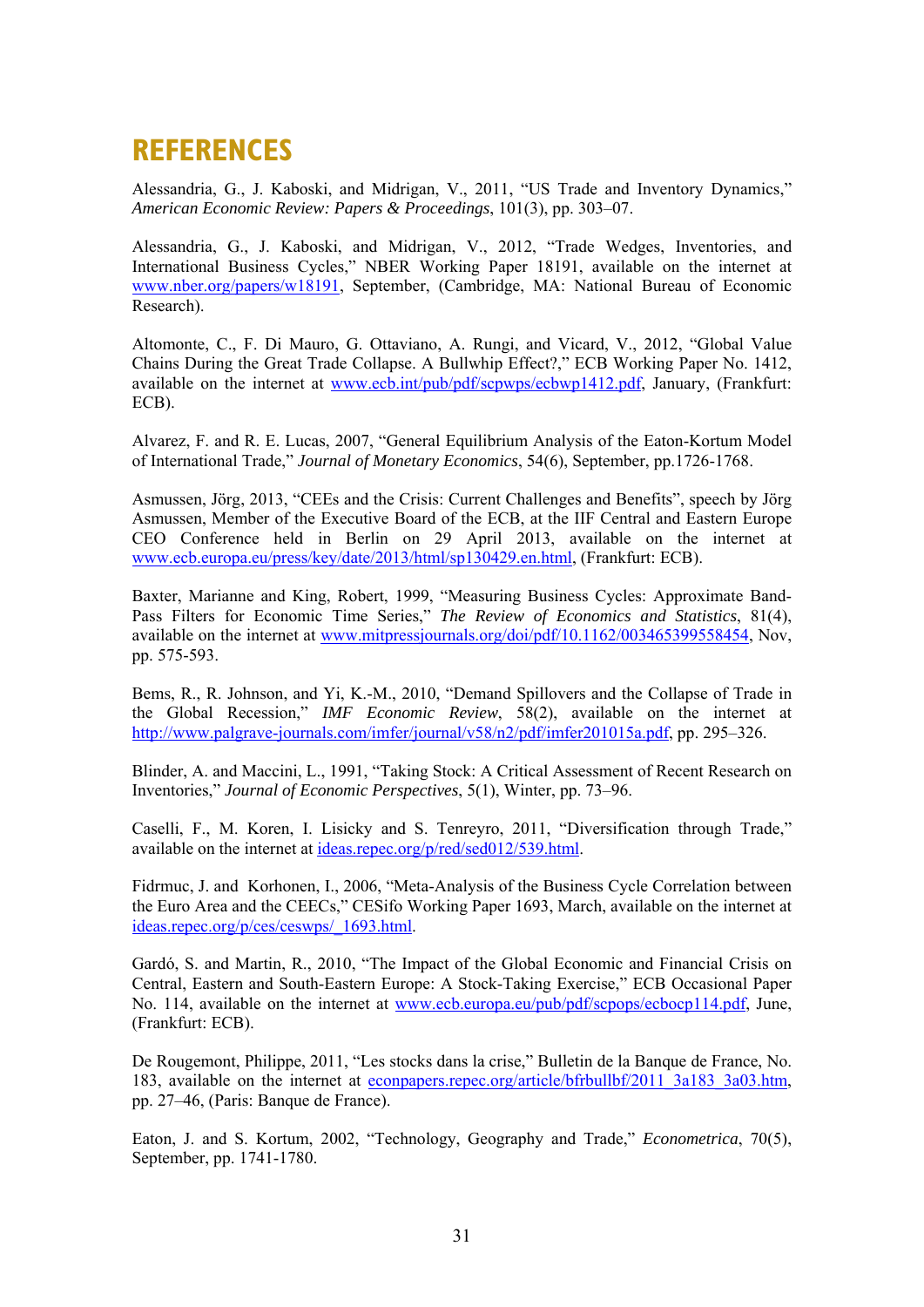ECB, 2010, "The Import Content of Euro Area GDP Components," ECB Monthly Bulletin, available on the internet at www.ecb.europa.eu/pub/mb/html/index.en.html, August, pp. 99– 101.

ECB, 2013a, "Stockbuilding Developments since 2008," Box 4 in ECB Monthly Bulletin, available on the internet at www.ecb.europa.eu/pub/mb/html/index.en.html, March, pp. 63–66.

ECB, 2013b, "How Have Global Value Chains Affected World Trade Patterns?," Box 1 in ECB Monthly Bulletin, available on the internet at www.ecb.int/pub/mb/html/index.en.html, May, pp. 63–66.

EC, 2013, *Annual Macro-Economic Database (AMECO),* available on the internet at ec.europa.eu/economy\_finance/db\_indicators/ameco/, Spring 2013, (Brussels: European Commission).

Escaith, H., N. Lindenberg, Miroudot, S., 2010, "International Supply Chains and Trade Elasticity in Times of Global Crisis," *WTO Staff Working Paper ERSD-2010-08*, available on the internet at www.wto.org/english/res e/reser e/ersd201008 e.pdf, February, (Geneva: World Trade Organization).

Eurostat, 2012, Statistics in Focus, No. 3, available on the internet at epp.eurostat.ec.europa.eu/cache/ITY\_OFFPUB/KS-SF-12-003/EN/KS-SF-12-003-EN.PDF, (Luxembourg: Eurostat).

Eurostat, 2013a, *Quarterly National Accounts* database, available on the internet at epp.eurostat.ec.europa.eu/portal/page/portal/national\_accounts/data/database, (Luxembourg: Eurostat).

Eurostat, 2013b, *Foreign Direct Investment Statistics* database, available on the internet at epp.eurostat.ec.europa.eu/portal/page/portal/balance\_of\_payments/data/main\_tables, (Luxembourg: Eurostat).

Eurostat, 2013c, *International Trade* database, available on the internet at epp.eurostat.ec.europa.eu/portal/page/portal/international\_trade/data/database, (Luxembourg: Eurostat).

Frankel, Jeffrey and Rose, Andreio, 1998, "The Endogeneity of the Optimum Currency Area Criteria," *The Economic Journal*, 108, July, pp. 1009-1025.

Hummels, D, J. Ishii, and Yi, K-M., 2001, "The Nature and Growth of Vertical Specialization in World Trade," *Journal of International Economics*, 54, pp. 75–96.

IMF, 2011, "East-West Economic and Financial Linkages in Europe," Chapter 4 of *Europe Regional Economic Outlook*, available on the internet at www.imf.org/external/pubs/ft/reo/2011/eur/eng/pdf/ereo1011.pdf, October, (Washington: International Monetary Fund).

IMF, 2012, *How Emerging Europe Came Through the 2008/09 Crisis. An Account by the Staff of the IMF's European Department*, editors Bas Bakker and Christoph Klingen, (Washington: International Monetary Fund).

Johnson, R. and G. Noguera, 2012, "Accounting for Intermediates: Production Sharing and Trade in Value Added," *Journal of International Economics*, 86(2), pp. 224–236.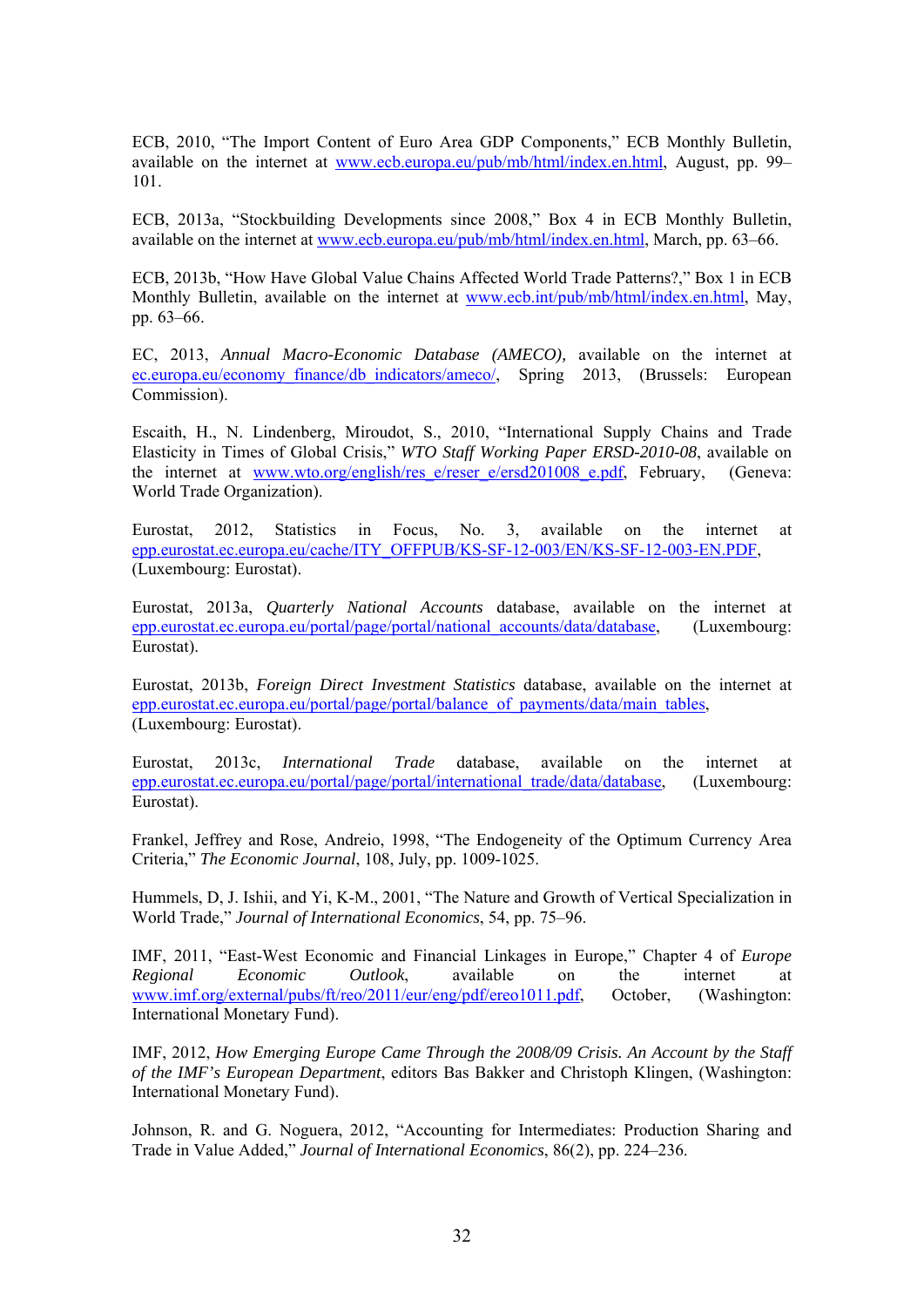Koopman, R., W. Powers, Z. Wang, and Wei, S., 2010, "Give Credit Where Credit Is Due: Tracing Value Added in Global Production Chains," NBER Working Paper 16426, available on the internet at www.nber.org/papers/w16426, September, (Cambridge, MA: National Bureau of Economic Research).

Kose, M. and Yi, K.-M., 2001, "International Trade and Business Cycles: Is Vertical Specialization the Missing Link?," *American Economic Review*. 91(2), May, pp. 371-375.

Lee, H., V. Padmanabhan and Whang, S., 2004, "Information Distortion in a Supply Chain: The Bullwhip Effect," *Management Science*, 50(12), Dec., pp. 1875-1886.

Lequiller, François and Blades, Derek, 2006, *Understanding National Accounts*, available on the internet at www.oecd.org/std/na/38451313.pdf, (Paris: Organisation for Economic Cooperation and Development).

OECD-WTO, 2012a, *Trade in Value-Added: Concepts, Methodologies and Challenges*, Joint OECD-WTO Note, available on the internet at www.wto.org/english/res\_e/statis\_e/miwi\_e/oecd\_wto\_mar2012\_e.doc, (Geneva: World Trade Organization).

OECD-WTO, 2012b, *OECD-WTO Database on Trade in Value-Added FAQs: Background Note*, available on the internet at www.oecd.org/sti/ind/TIVA\_FAQ\_Final.pdf, (Paris: Organisation for Economic Cooperation and Development).

OECD, 2013, *FDI Flows by Partner Country Dataset*, http://stats.oecd.org/Index.aspx?DatasetCode=FDI\_FLOW\_PARTNER#, (Paris: Organisation for Economic Cooperation and Development).

OECD-WTO, 2013, *Trade in Value Added (TIVA) Database*, available on the internet at stats.oecd.org/Index.aspx?DataSetCode=TIVA\_OECD\_WTO, May, (Paris: Organisation for Economic Cooperation and Development).

Rahman, Jesmin and Zhao, Tianli, 2013, "Export Performance in Europe: What Do We Know from Supply Links?," IMF Working Paper No. 13/62, available on the internet at www.imf.org/external/pubs/ft/wp/2013/wp1362.pdf, March, (Washington: International Monetary Fund).

Stock, James and Watson, Mark, 1999, "Business Cycle Fluctuations in U.S. Macroeconomic Time Series," Chapter 1 in JB. Taylor and M. Woodford, eds, *Handbook of Macroeconomics*, Volume 1, Part A, available on the internet at www.sciencedirect.com/science/article/pii/S1574004899010046, pp. 3–64.

Stram, Daniel and Wei, William, 1986, "A Methodological Note on the Disaggregation of Time Series Totals," Journal of Time Series Analysis, 7(4), Jul, pp. 293–302.

Taglioni, D. and Zavacka, V., 2013, Innocent Bystanders: How Foreign Uncertainty Shocks Harm Exporters, ECB Working Paper No. 1530, available on the internet at www.ecb.int/pub/pdf/scpwps/ecbwp1530.pdf, April, (Frankfurt: ECB).

Timmer, M., 2012, *The World Input*‐*Output Database (WIOD), Contents, Sources and Methods*, available on the internet at www.wiod.org/publications/source\_docs/WIOD\_sources.pdf, (Brussels: European Commission).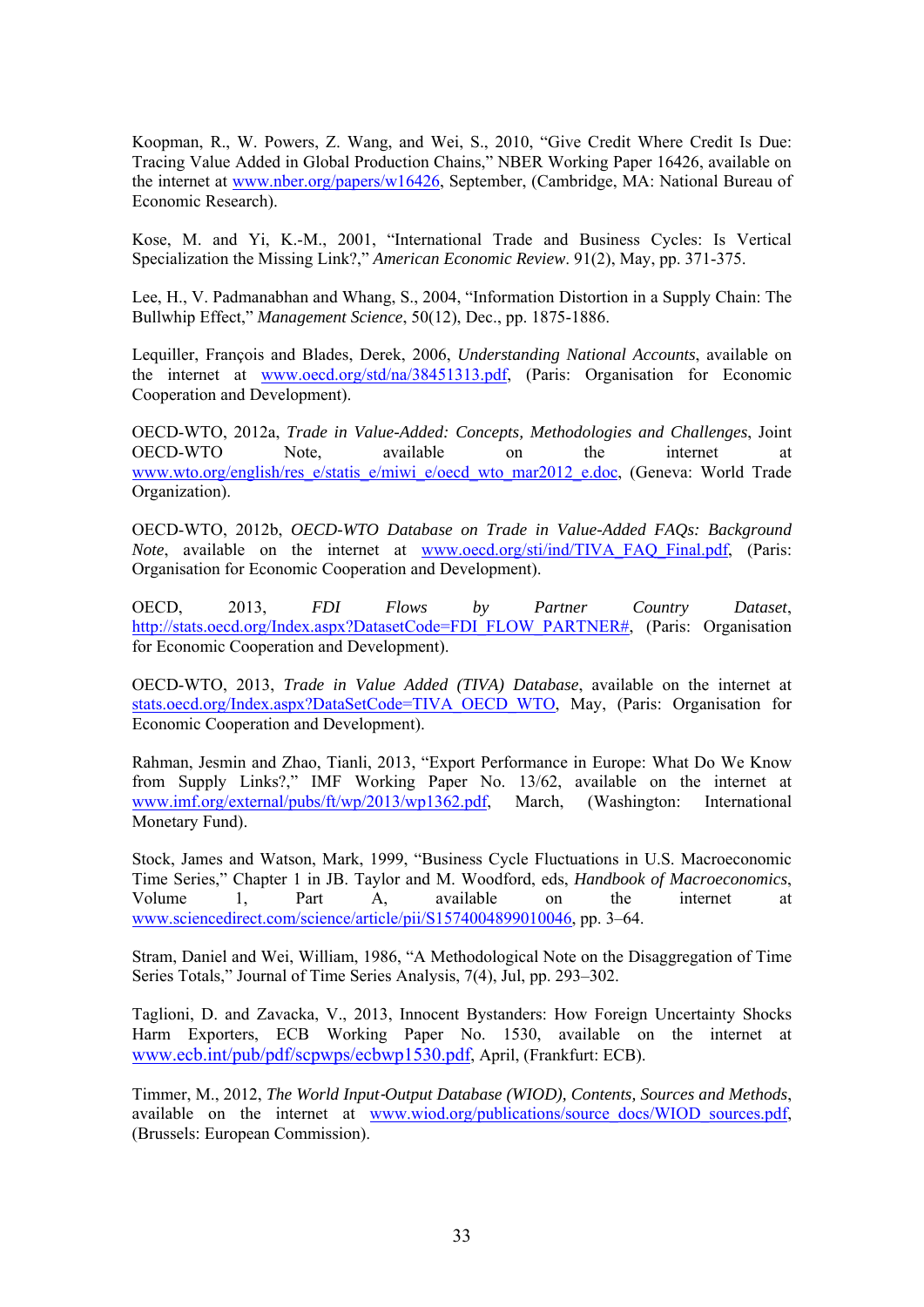Wen, Yi, 2005, "Understanding the Inventory Cycle," Journal of Monetary Economics, 52, pp. 1533–1555.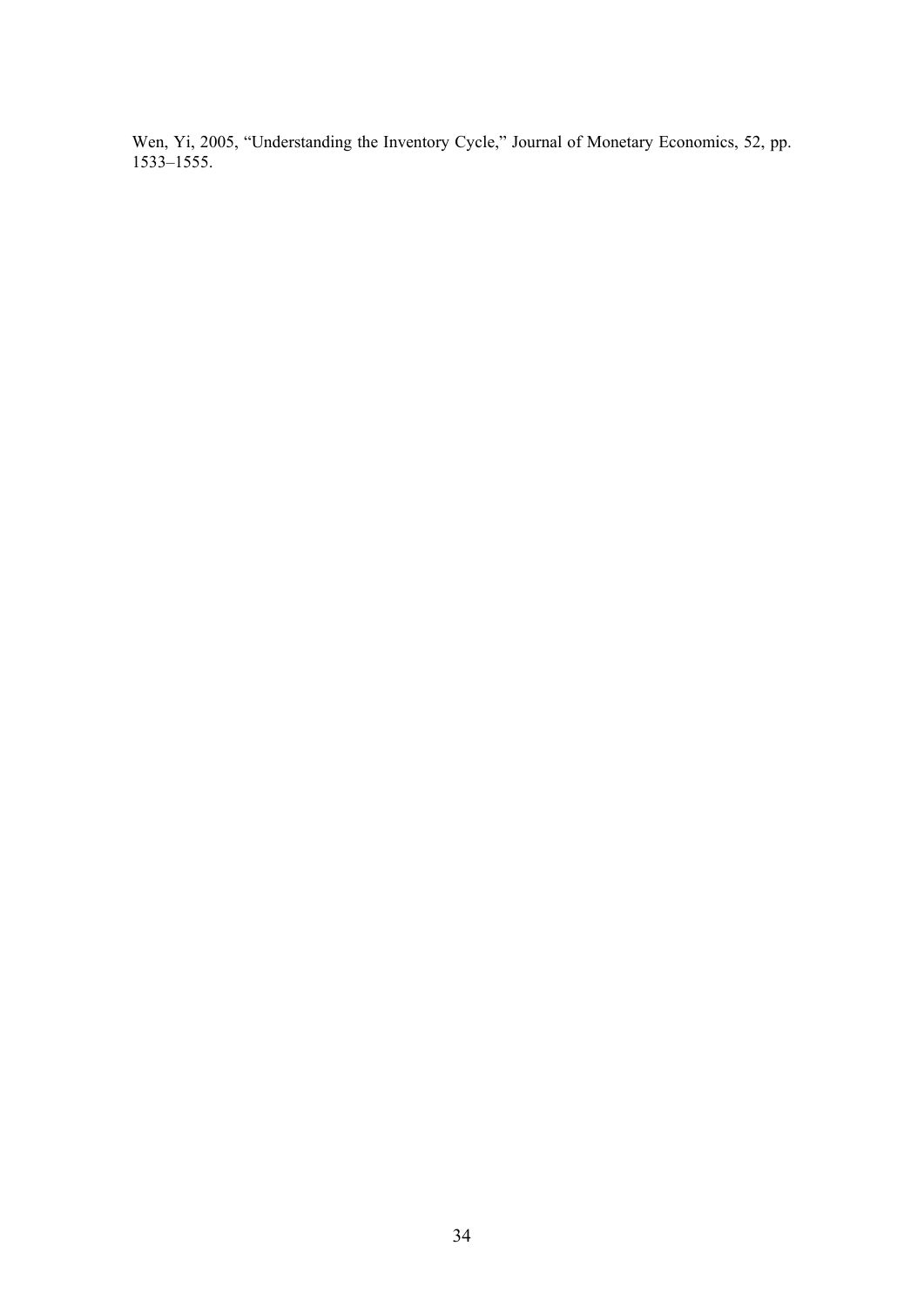# **7 APPENDIX**

### **7.1 ADDITIONAL CHARTS AND DESCRIPTIVE STATISTICS**

### **Appendix Figure 1. CEE Countries External Trade Patterns, 2007-2012**

#### *(Percentage points divided by 100)*



Source: Eurostat and ECB staff estimates.

Note: The CEE countries data are weighted averages, using countries' shares in regional GDP in 2010 at actual exchange rates. Historical data for the euro area are based on the present country membership in the zone.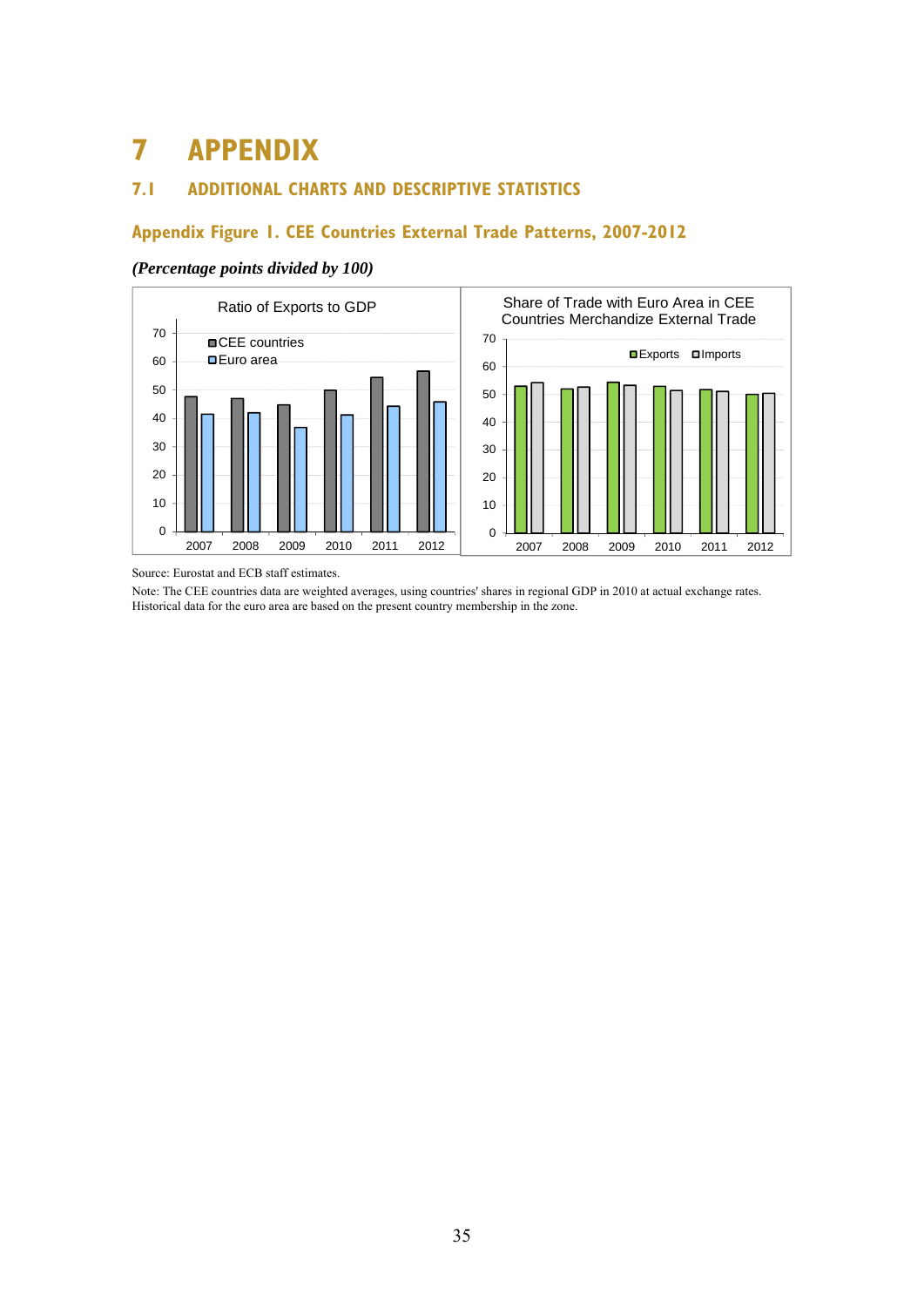### **Appendix Figure 2. CEE and Selected EA Countries: Real GDP Growth Rates, 1992 – 2012**







Source: Eurostat.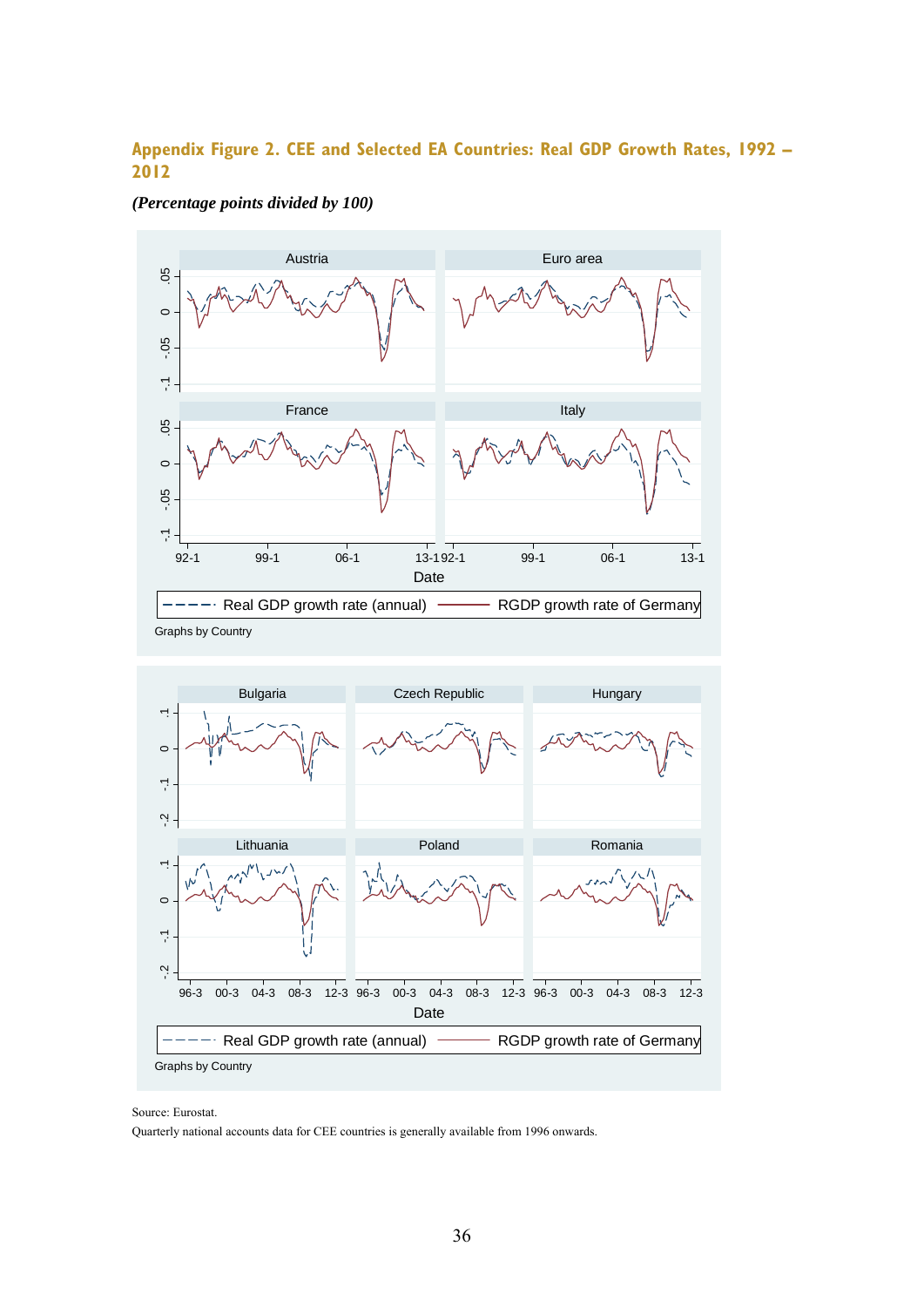### **Appendix Table 1. CEE and Selected EA Countries: Co-movement of Cyclical Components of Series, 1994Q4 - 2007Q4**

| 0.91<br>$\ast$<br>0.87<br>$\ast$<br>$\star$<br>0.82<br>$\star$<br>0.86<br>$\pmb{\ast}$                       | 3<br>0.78<br>0.79<br>0.74                                                                                                               | $\ast$<br>$\ast$ |  |  |  |  |
|--------------------------------------------------------------------------------------------------------------|-----------------------------------------------------------------------------------------------------------------------------------------|------------------|--|--|--|--|
|                                                                                                              |                                                                                                                                         |                  |  |  |  |  |
|                                                                                                              |                                                                                                                                         |                  |  |  |  |  |
|                                                                                                              |                                                                                                                                         |                  |  |  |  |  |
|                                                                                                              |                                                                                                                                         |                  |  |  |  |  |
|                                                                                                              |                                                                                                                                         |                  |  |  |  |  |
|                                                                                                              |                                                                                                                                         | $\star$          |  |  |  |  |
|                                                                                                              | 0.68                                                                                                                                    | $\star$          |  |  |  |  |
| 0.79                                                                                                         | 0.66                                                                                                                                    | $\ast$           |  |  |  |  |
|                                                                                                              |                                                                                                                                         |                  |  |  |  |  |
|                                                                                                              | 0.17                                                                                                                                    |                  |  |  |  |  |
| $\ast$                                                                                                       | 0.55                                                                                                                                    |                  |  |  |  |  |
| $\ast$                                                                                                       | 0.52                                                                                                                                    | $\ast$           |  |  |  |  |
|                                                                                                              | 0.26                                                                                                                                    |                  |  |  |  |  |
| $\star$                                                                                                      | 0.35                                                                                                                                    |                  |  |  |  |  |
|                                                                                                              | 0.03                                                                                                                                    |                  |  |  |  |  |
|                                                                                                              |                                                                                                                                         |                  |  |  |  |  |
| Cyclical component of the ratio of change in inventories<br>to trend GDP in individual countries $(y_{t+k})$ |                                                                                                                                         |                  |  |  |  |  |
|                                                                                                              |                                                                                                                                         |                  |  |  |  |  |
| $\ast$                                                                                                       | 0.47                                                                                                                                    |                  |  |  |  |  |
|                                                                                                              | 0.32                                                                                                                                    |                  |  |  |  |  |
|                                                                                                              | 0.42                                                                                                                                    |                  |  |  |  |  |
|                                                                                                              | 0.34                                                                                                                                    |                  |  |  |  |  |
| $\star$                                                                                                      | $0.47$ *                                                                                                                                |                  |  |  |  |  |
|                                                                                                              |                                                                                                                                         |                  |  |  |  |  |
| $\ast$                                                                                                       | 0.49                                                                                                                                    |                  |  |  |  |  |
|                                                                                                              | 0.54                                                                                                                                    |                  |  |  |  |  |
|                                                                                                              | 0.28                                                                                                                                    |                  |  |  |  |  |
| $\ast$                                                                                                       | 0.50                                                                                                                                    |                  |  |  |  |  |
|                                                                                                              | 0.16                                                                                                                                    |                  |  |  |  |  |
|                                                                                                              | $-0.54$                                                                                                                                 |                  |  |  |  |  |
|                                                                                                              | 0.22<br>0.58<br>0.51<br>0.29<br>0.46<br>0.10<br>0.64<br>0.54<br>0.60<br>0.40<br>0.52<br>0.53<br>0.60<br>0.37<br>0.53<br>0.44<br>$-0.15$ |                  |  |  |  |  |

Source: ECB staff estimates.

\* significant at 10% level of confidence.

Note: A large positive correlation at  $k=0$  indicates that the two series co-move in the same direction; a large negative correlation at  $k=0$  shows that the two series move in opposite directions; a maximum correlation at negative  $k$  (e.g.,  $k=-1$ ) indicates that *x* follows developments in y with a lag of  $k$  quarters (Stock and Watson, 1999).

<sup>1</sup> Quarterly data on contribution to GDP growth of change in inventories available from 1998Q2 for Bulgaria and 2001Q2 for Romania.

#### **7.2 DERIVATION OF MATHEMATICAL EXPRESSIONS**

#### **Contribution of cyclical fluctuations of changes in inventories to the output gap**

 $Y_t = C_t + (I_t + \Delta \text{Inv}_t) + \text{NX}_t$ , where

 $Y_t$  – GDP (real);

 $C_t$  – final consumption expenditure (total economy) (real);

 $I_t$  – gross fixed capital formation (total economy) (real);

 $\Delta Inv_t$  – changes in inventories (real);

 $NX_t$  – net exports of goods and services (real).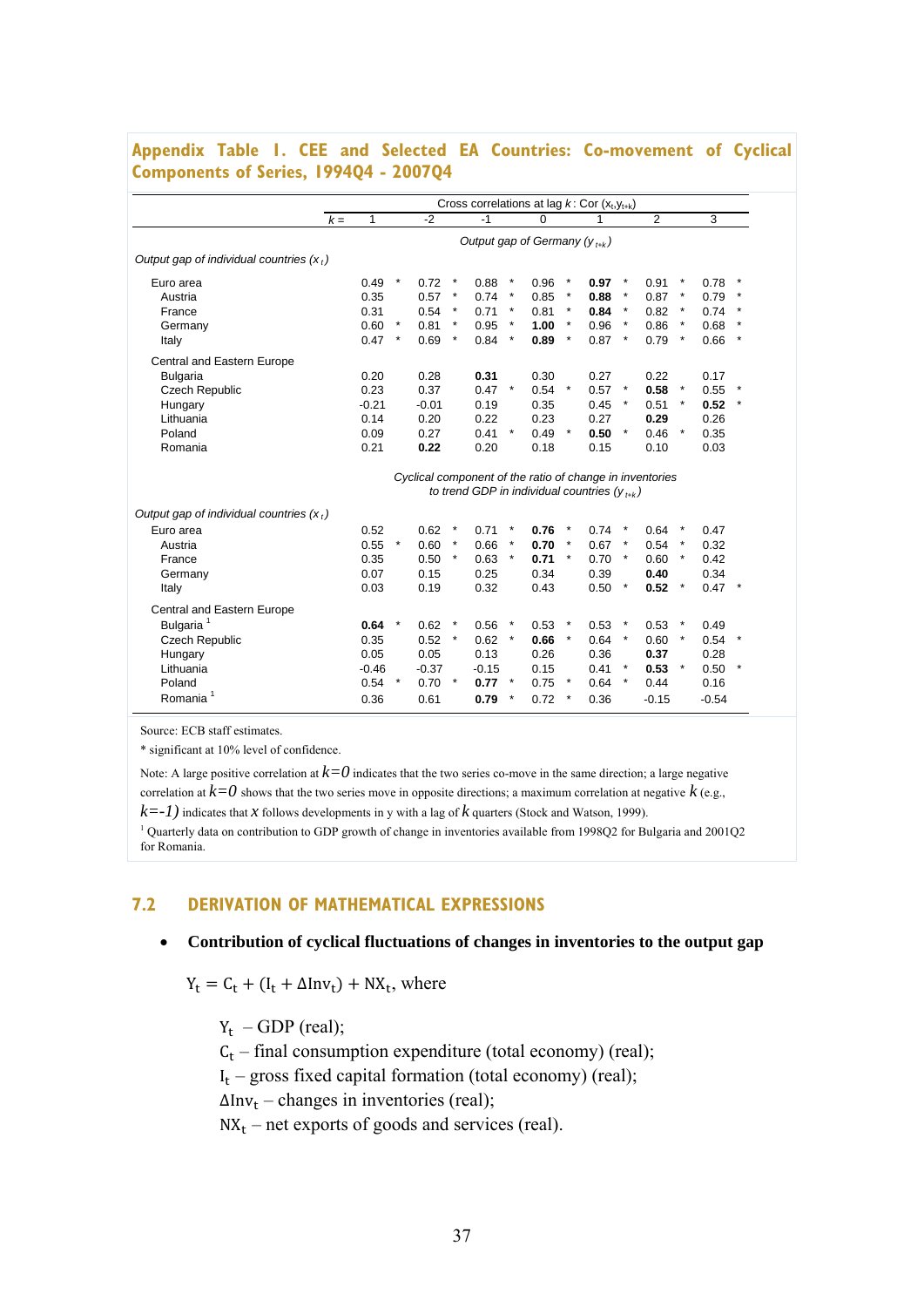$$
\tfrac{Y_t-\overline{Y}_t}{\overline{Y}_t} = \tfrac{C_t-\overline{C}_t}{\overline{Y}_t} + \tfrac{I_t-\overline{I}_t}{\overline{Y}_t} + \tfrac{\Delta Inv_t-\overline{\Delta Inv}_t}{\overline{Y}_t} + \tfrac{NX_t-\overline{NX}_t}{\overline{Y}_t} \ , \ where
$$

variables with bars denote long-term trend of the respective variable.

$$
\frac{Y_t - \overline{Y}_t}{\overline{Y}_t} = \frac{\overline{C}_t}{\overline{Y}_t} \frac{C_t - \overline{C}_t}{\overline{C}_t} + \frac{\overline{I}_t}{\overline{Y}_t} \frac{I_t - \overline{I}_t}{\overline{I}_t} + \left(\frac{\Delta \text{Inv}_t}{\overline{Y}_t} - \frac{\overline{\Delta \text{Inv}}_t}{\overline{Y}_t}\right) + \left(\frac{NX_t}{\overline{Y}_t} - \frac{\overline{NX}_t}{\overline{Y}_t}\right)
$$
  

$$
y_t \approx \frac{\overline{C}_t}{\overline{Y}_t} c_t + \frac{\overline{I}_t}{\overline{Y}_t} i_t + \left(\frac{\Delta \text{Inv}_t}{\overline{Y}_t} - \frac{\overline{\Delta \text{Inv}}_t}{\overline{Y}_t}\right) + \left(\frac{NX_t}{\overline{Y}_t} - \frac{\overline{NX}_t}{\overline{Y}_t}\right), \text{ where } (A2.1)
$$

lower-case variables denote log-deviations from trend;  $y_t$  – output gap.

#### **Import wedge**

 $M_t = S_t + \Delta Inv_t^m + \beta^m X_t$  – accounting identity, in which:

 $M_t$  – imports of goods (real);

 $X_t$  – exports of goods (real);

 $β<sup>m</sup> – exogenously given import component of goods exports (unitless ratio);$ 

 $S_t$  – sales of imported goods on the domestic market (real);

∆Inv<sub>t</sub><sup>m</sup> – changes in inventories of imported goods (real);

 $S_t = P_t^{-\gamma} C_t$  – constant elasticity demand function for imported goods, in which:

 $P_t$  – relative price of imports;

 $C_t$  – aggregate expenditure (real);

 $y$  – Armington elasticity.

$$
\tfrac{M_t-\overline{M}}{\overline{M}}=\tfrac{S_t-\overline{S}}{\overline{M}}+\tfrac{\Delta Inv^\text{m}_t-\overline{\Delta Inv^\text{m}_t}}{\overline{M}}+\beta^\text{m}\tfrac{X_t-\overline{X}_t}{\overline{M}}\,,\,\text{where}\,\,
$$

 variables with bars denote long-term trend of the respective variable;  $\overline{M} = \overline{S}$  – following Alessandria, Kaboski, and Midrigan (2011 and 2012), we assume that in the long-run sales of foreign goods equal imports.

$$
\tfrac{M_t-\overline{M}}{\overline{M}}=\tfrac{S_t-\overline{S}}{\overline{S}}+\tfrac{\overline{Y}}{\overline{M}}\tfrac{\Delta Inv^\text{m}_t-\overline{\Delta Inv^\text{m}_t}}{\overline{Y}}+\beta^\text{m}\tfrac{\overline{X}}{\overline{M}}x_t\;,\text{ where}\;
$$

lower-case variables denote log-deviations from trend;

 $Y_t$  – GDP (real);  $Inv_t^m$  $\frac{\text{Inv}_{t}^{m}}{\text{Inv}_{t}} \equiv \frac{\text{Inv}_{t-1}^{m}}{\text{Inv}_{t-1}}$  $\frac{\text{Inv}_{t-1}^m}{\text{Inv}_{t-1}} \equiv \frac{\Delta \text{Inv}_{t}^m}{\Delta \text{Inv}_{t}}$  $\frac{\Delta \ln v_{\text{t}}}{\Delta \ln v_{\text{t}}} \equiv \alpha^{\text{m}} - \text{ share of imported goods in total}$ inventory stock (unitless ratio). Similar to Alessandria, Kaboski, and